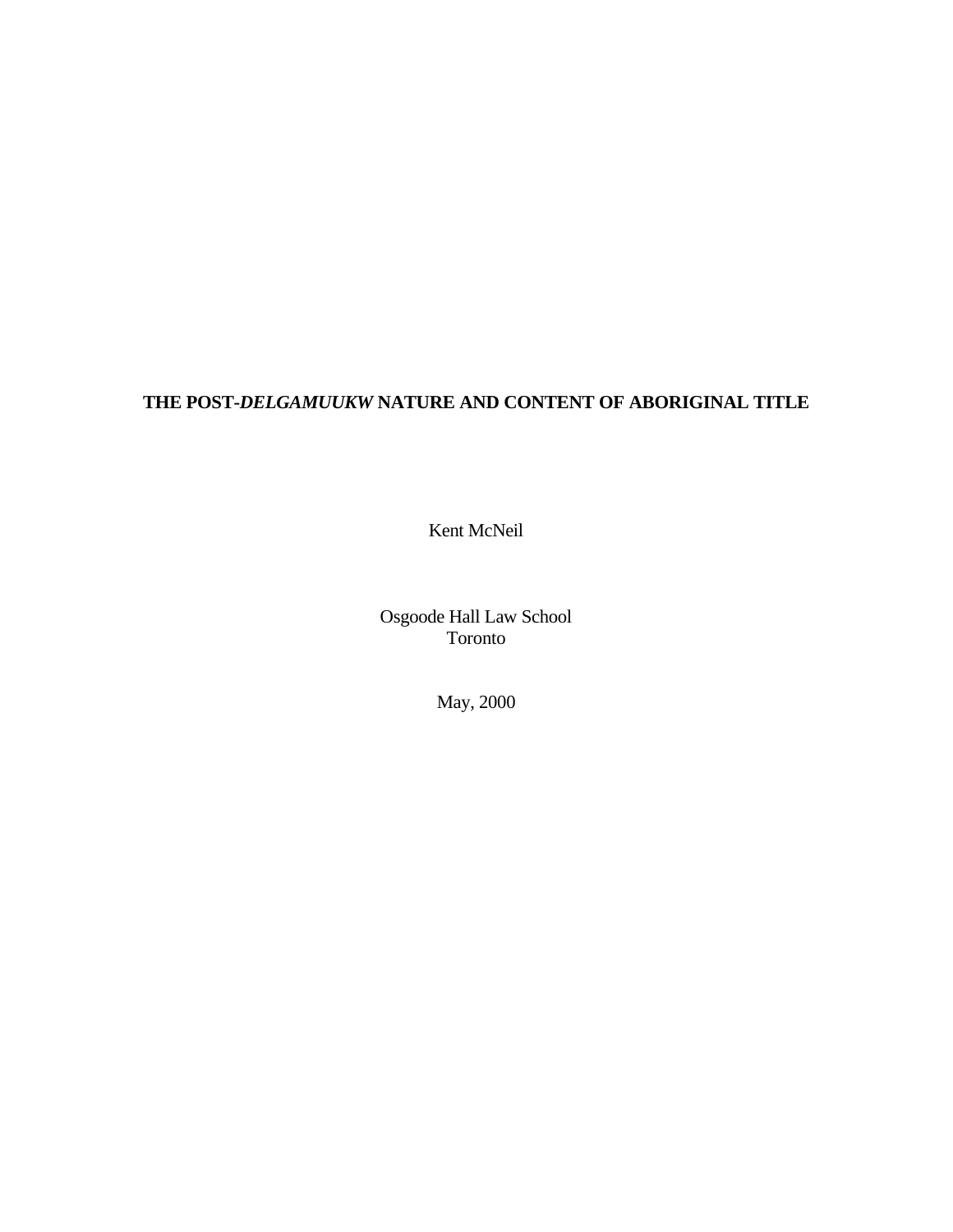# **TABLE OF CONTENTS**

| Introduction                                  | $\mathbf{1}$ |
|-----------------------------------------------|--------------|
| 1. The Source of Aboriginal Title             | 3            |
| 2. The Proprietary Status of Aboriginal Title | 10           |
| 3. The Content of Aboriginal Title            | 14           |
| 4. The Inherent Limit on Aboriginal Title     | 21           |
| 5. The Communal Nature of Aboriginal Title    | 30           |
| 6. The Inalienability of Aboriginal Title     | 38           |
| Conclusions                                   | 48           |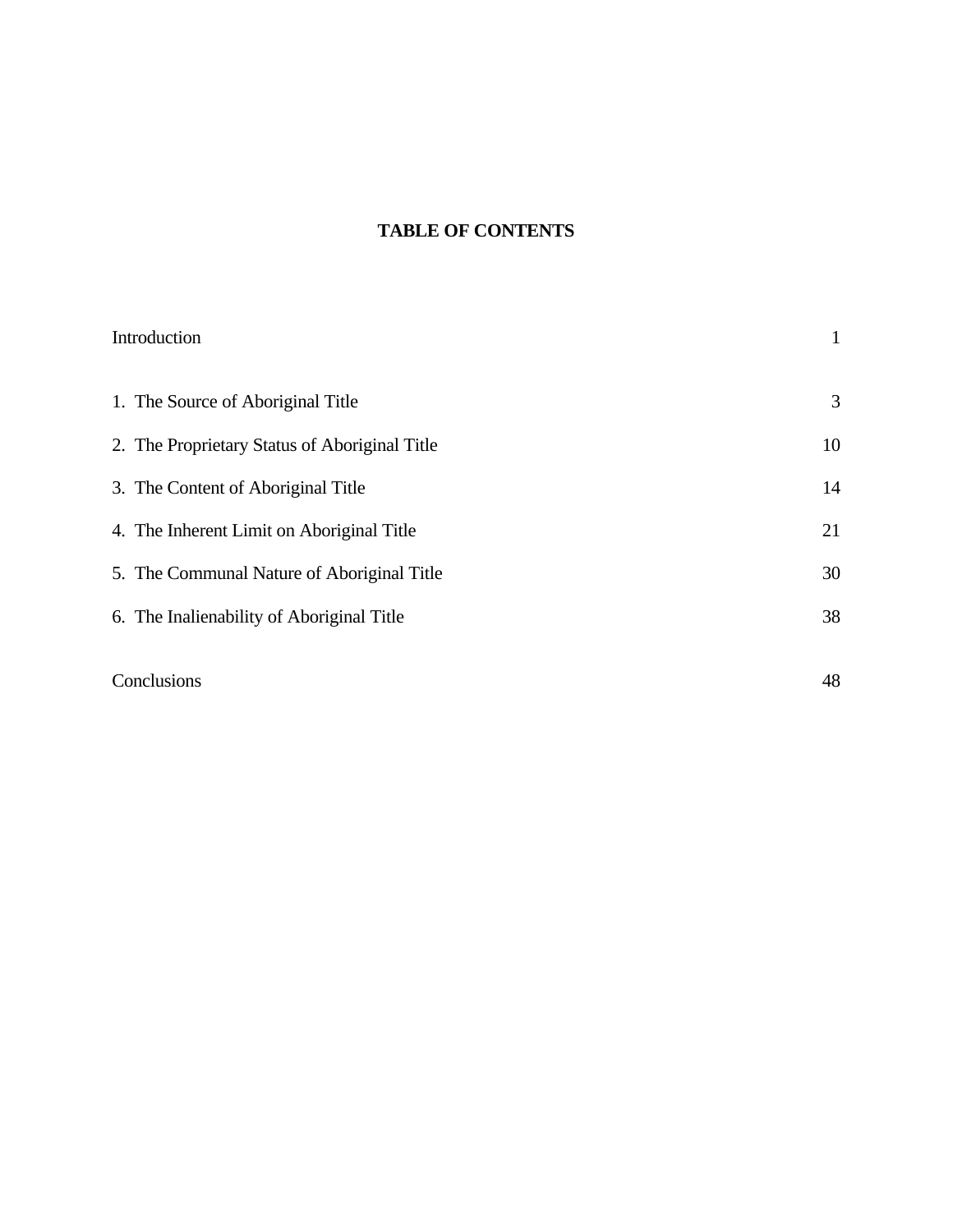#### **Introduction**

In *Delgamuukw v. British Columbia*,<sup>1</sup> the Supreme Court of Canada finally addressed the issue of the nature and content of Aboriginal title head on, after dancing around the matter for many years.<sup>2</sup> While not deciding whether the Gitksan (also spelled Gitxsan) and Wet'suwet'en Nations who brought the case to court actually have title to the lands they claim, $3$  the Court did provide a definition of Aboriginal title to guide trial courts and negotiators as they grapple with the issue.<sup>4</sup> This definition contains a number of elements:

- 1. the *source* of Aboriginal title;
- 2. the *proprietary status* of Aboriginal title;
- 3. the *content* of Aboriginal title;
- 4. the *inherent limit* on Aboriginal title;

<u>.</u>

The Court decided that the case would have to go back to trial to determine this, as defects in the pleadings and in the trial judge's treatment of the oral histories of the Gitksan and Wet'suwet'en prevented the Court from deciding the case on its merits.

<sup>1</sup> [1997] 3 S.C.R. 1010.

<sup>2</sup> The Court did address this issue to some extent in earlier decisions, notably *Calder v. Attorney-General of British Columbia*, [1973] S.C.R. 313 (hereinafter *Calder*), and *Guerin v. The Queen*, [1984] 2 S.C.R. 335 (hereinafter *Guerin*). See also *St. Catherine's Milling and Lumber Company v. The Queen* (1888), 14 App. Cas. 46 (P.C.) (hereinafter *St. Catherine's*); *Canadian Pacific Ltd. v. Paul*, [1988] 2 S.C.R. 654; *R. v. Adams*, [1996] 3 S.C.R. 101; *R. v. Côté*, [1996] 3 S.C.R. 139. For discussion, see Kent McNeil, "The Meaning of Aboriginal Title", in Michael Asch, ed., *Aboriginal and Treaty Rights in Canada: Essays on Law, Equality, and Respect for Difference* (Vancouver: University of British Columbia Press, 1997), 135 (hereinafter "Meaning of Aboriginal Title"), and Kent McNeil, "Aboriginal Title and Aboriginal Rights: What's the Connection?" (1997) 36 *Alta. L. Rev.* 117 (hereinafter "Aboriginal Title and Aboriginal Rights").

<sup>&</sup>lt;sup>4</sup> Both Lamer C.J. (for himself, Cory and Major JJ.) and La Forest J. (for himself and L'Heureux-Dubé J.) emphasized the need to resolve Aboriginal land claims by negotiated settlements: *Delgamuukw*, *supra* n.1, at 1123-24 (para. 186), 1134-35 (para. 207), respectively. McLachlin J. concurred with Lamer, adding that she was "also in substantial agreement with the comments of Justice La Forest": *ibid*., at 1135 (para. 209). In this paper, I will refer mainly to Lamer's judgment, as it was concurred in by the majority of the Court.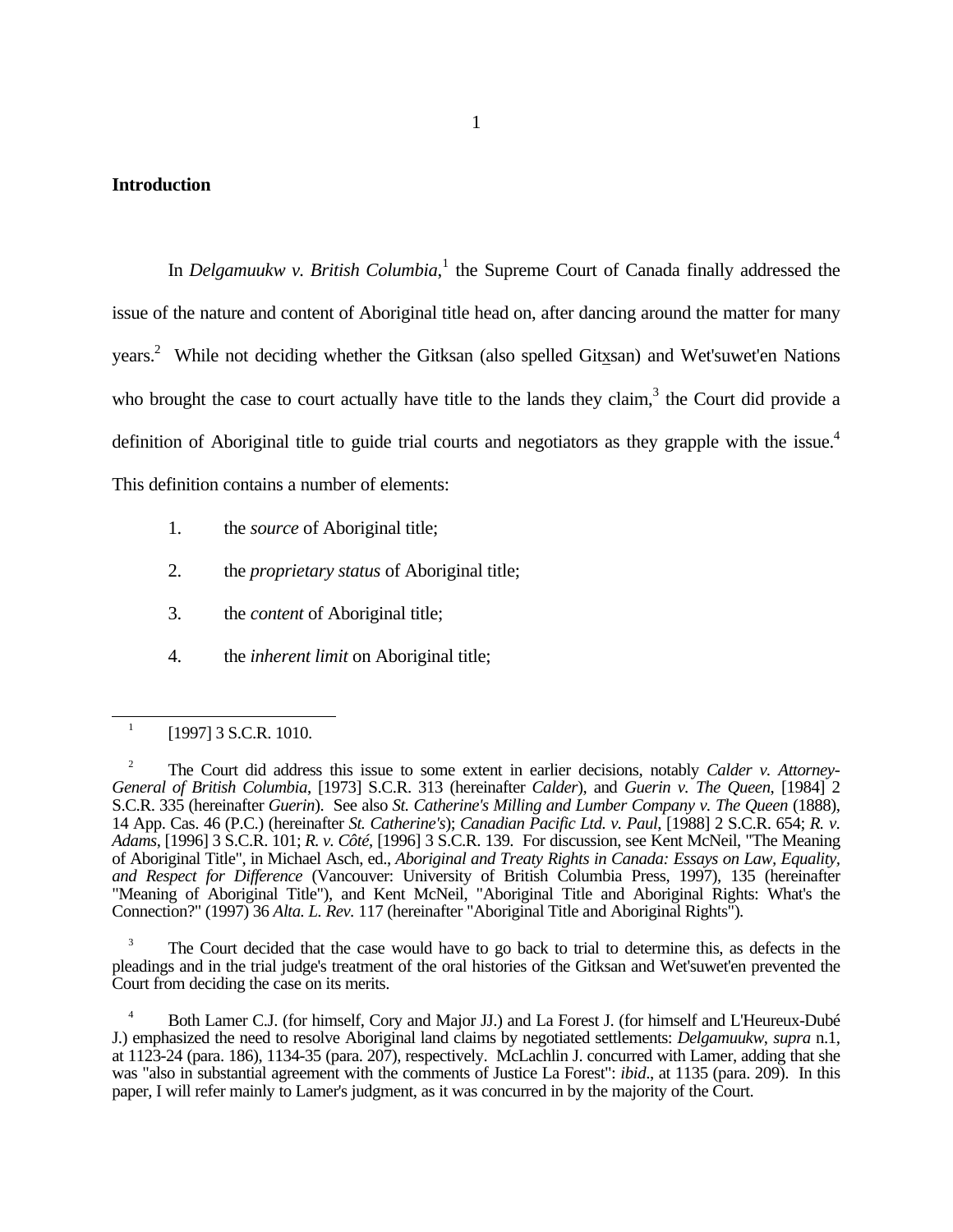5. the *communal nature* of Aboriginal title; and

### 6. the *inalienability* of Aboriginal title.

I will discuss each of these elements of Aboriginal title in turn. However, as this paper is intended to be an overview, the analysis does not purport to be exhaustive. In particular, certain *sui generis* aspects of Aboriginal title, especially the inherent limit, the title's communal nature, and its inalienability, raise complex issues that require further examination. Moreover, as the focus of this paper is on the *Delgamuukw* decision, the discussion will be primarily concerned with the common law; Aboriginal law, while of fundamental importance, will only be considered to the extent that the Supreme Court found it to be relevant to Aboriginal title. Also, it will be seen that the definition of Aboriginal title relates closely to the inherent right of self-government, the existence of which, while not considered directly by the Court,<sup>5</sup> is nonetheless entailed by the *sui generis* nature of Aboriginal title.<sup>6</sup> Finally, other issues that were dealt with in *Delgamuukw*, including proof of Aboriginal title,<sup>7</sup> use of oral histories as evidence,<sup>8</sup> constitutional jurisdiction over Aboriginal title,<sup>9</sup>

See also per La Forest J. at 1134 (para. 205).

 $\overline{a}$ 

9 For discussion, see Kent McNeil, "Aboriginal Title and the Division of Powers: Rethinking Federal

<sup>5</sup> Lamer C.J. offered the following explanation for avoiding this issue in *Delgamuukw*, *supra* n.1, at 1114 (para. 170):

The errors of fact made by the trial judge, and the resultant need for a new trial, make it impossible for this Court to determine whether the claim to self-government has been made out. Moreover, this is not the right case for the Court to lay down the legal principles to guide further litigation.

<sup>6</sup> For more general discussion of the inherent right of self-government, see Kent McNeil, "Aboriginal Rights in Canada: From Title to Land to Territorial Sovereignty" (1998) 5 *Tulsa J. of Comp. & Int'l Law* 253 (hereinafter "Aboriginal Rights in Canada"), at 278-98.

<sup>7</sup> For discussion, see *ibid*., at 271-77, and Kent McNeil, "The Onus of Proof of Aboriginal Title", forthcoming (2000) 34 *Osgoode Hall L.J.* (hereinafter "Onus of Proof").

<sup>8</sup> For discussion, see Lori Ann Roness and Kent McNeil, "Legalizing Oral History: Proving Aboriginal Title in Canadian Courts", forthcoming, *Journal of the West*; John Borrows, "Listening for a Change: The Courts and Oral Traditions", unpublished research paper.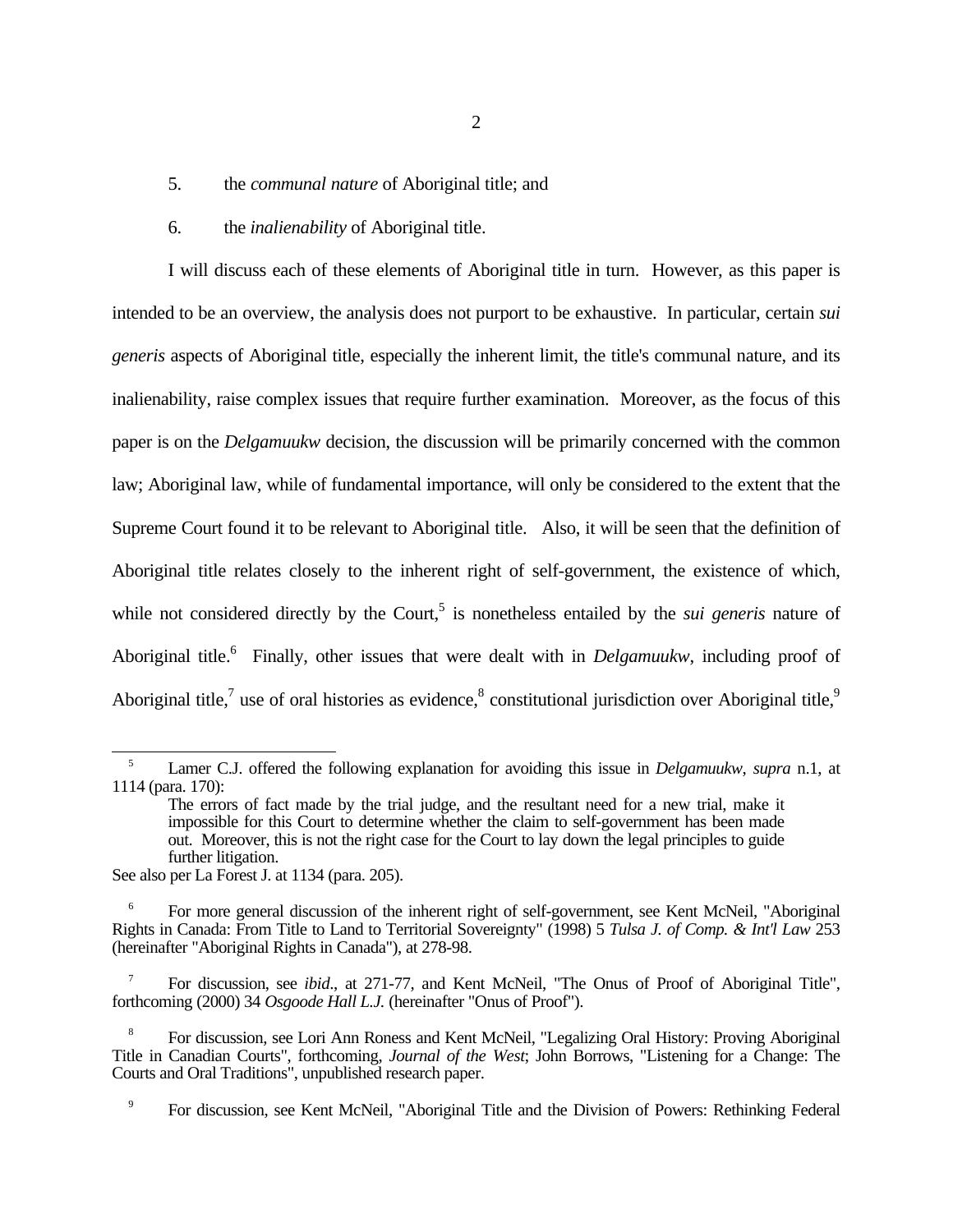and the protection accorded to it by s.35(1) of the *Constitution Act, 1982*, <sup>10</sup> have been considered elsewhere and so will not be discussed in this paper.

## **1. The Source of Aboriginal Title**

From earlier jurisprudence, it was not entirely clear whether the source of Aboriginal title was use and occupation of land by the Aboriginal peoples at the time the Crown acquired sovereignty, pre-existing systems of Aboriginal law, or a combination thereof.<sup>11</sup> In *Calder v. Attorney-General of British Columbia* and *Guerin v. The Queen*, <sup>12</sup> the *Royal Proclamation of 1763*, <sup>13</sup> which had been regarded as the source in *St. Catherine's Milling and Lumber Company v. The Queen*, <sup>14</sup> was accepted as an affirmation of *pre-existing* Aboriginal title based on occupation of land, but the relevance of Aboriginal law remained uncertain.<sup>15</sup> In *Delgamuukw*, Chief Justice Lamer took pains to clarify this matter. He began by pointing out that

<sup>12</sup> *Supra* n.2.

 $\overline{a}$ 

- <sup>13</sup> R.S.C. 1985, App. II, No. 1.
- <sup>14</sup> *Supra* n.2.

<sup>15</sup> For a decision that blended pre-sovereignty occupation and Aboriginal systems of law in a perplexing way, see *Hamlet of Baker Lake v. Minister of Indian Affairs*, [1980] 1 F.C. 518 (T.D.) (hereinafter *Baker Lake*),

and Provincial Jurisdiction" (1998) 61 *Sask. L. Rev.* 431 (hereinafter "Aboriginal Title and the Division of Powers"); Nigel Bankes, "*Delgamuukw*, Division of Powers and Provincial Land and Resource Laws: Some Implications for Provincial Resource Rights" (1998) 32 *U.B.C.L. Rev.* 317; Kerry Wilkins, "Of Provinces and Section 35 Rights", (1999) 22 *Dalhousie L.J.* 185.

<sup>10</sup> For discussion, see Kent McNeil, *Defining Aboriginal Title in the 90's: Has the Supreme Court Finally Got It Right?* (Toronto: Robarts Centre for Canadian Studies, York University, 1998) (hereinafter *Defining Aboriginal Title*), 16-23, and Kent McNeil, "Aboriginal Title as a Constitutionally Protected Property Right" (hereinafter "Constitutionally Protected Property Right"), paper presented at "The Delgamuukw Case: Aboriginal Land Claims and Canada's Regions", a Fraser Institute Conference, Ottawa, May 26-27, 1999.

<sup>11</sup> For discussion, see "Meaning of Aboriginal Title", *supra* n.2, at 135-41; Kent McNeil, *Common Law Aboriginal Title* (Oxford: Clarendon Press, 1989) (hereinafter *Common Law Aboriginal Title*), 267-90.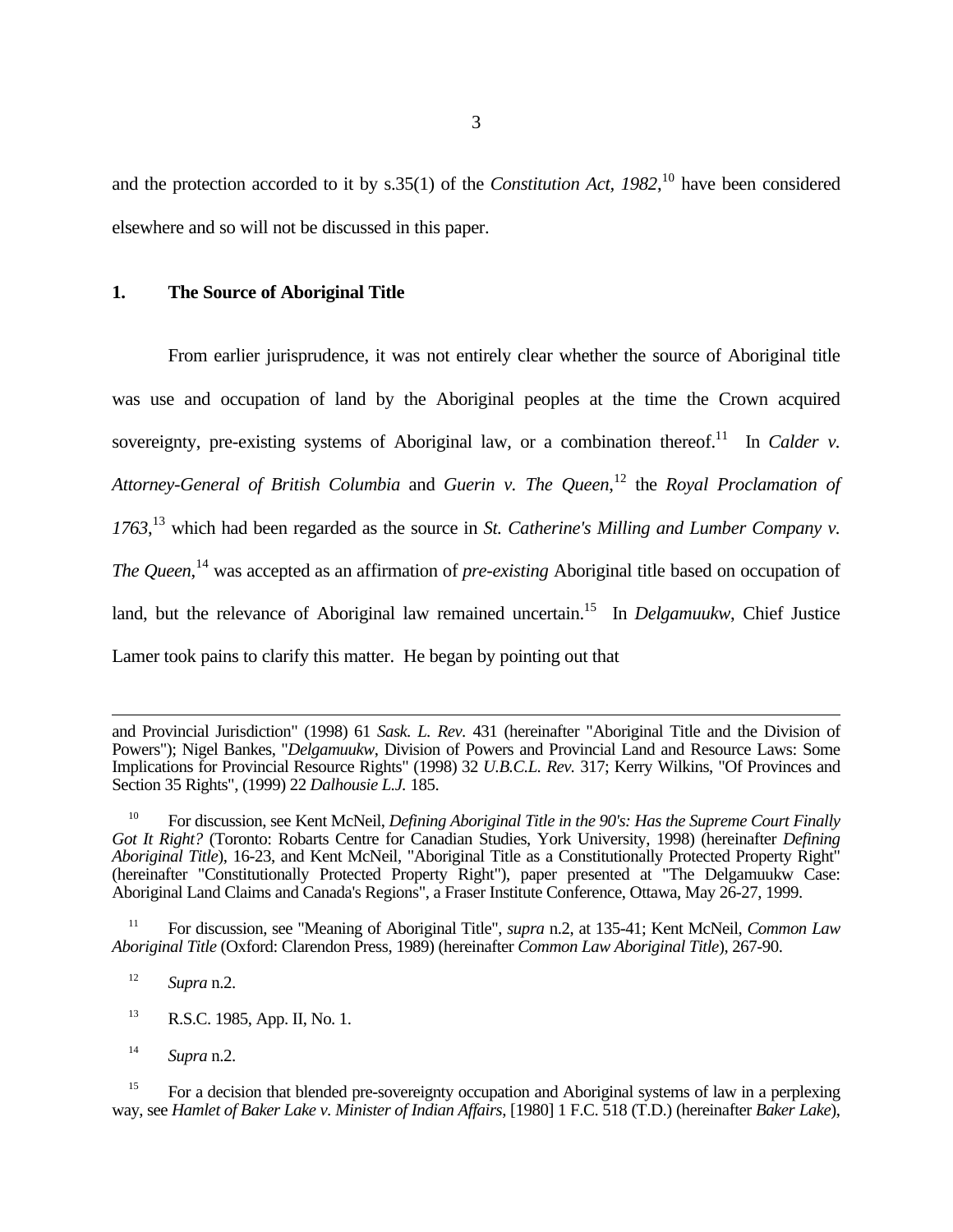... it is now clear that although aboriginal title was recognized by the *Proclamation*, it arises from the prior occupation of Canada by aboriginal peoples. That prior occupation, however, is relevant in two different ways, both of which illustrate the *sui generis* nature of aboriginal title. The first is the physical fact of occupation, which derives from the common law principle that occupation is proof of possession in law.... What makes aboriginal title *sui generis* is that it arises from possession before the assertion of British sovereignty, whereas normal estates, like fee simple, arise afterward.... This idea has been further developed in *Roberts v. Canada*, [1989] 1 S.C.R. 322, where this Court unanimously held at p. 340 that "aboriginal title pre-dated colonization by the British and survived British claims to sovereignty" (also see *Guerin*, *supra* [n.2], at p. 378). What this suggests is *a second source* for aboriginal title - the relationship between common law and pre-existing systems of aboriginal law.<sup>16</sup>

However, when Lamer returned to this issue of source in his discussion of proof of

Aboriginal title, he does not appear to have regarded the relationship between the common law and

Aboriginal law as "a second source" of Aboriginal title, but rather as something to be taken into

account in determining whether the lands were occupied at the relevant time. He said this:

In order to establish a claim to aboriginal title, the aboriginal group asserting the claim must establish that it occupied the lands in question at the *time at which the Crown asserted sovereignty over the land subject to the title*. 17

 $\overline{a}$ esp. 557-59. See also *infra* n.18.

<sup>16</sup> *Supra* n.1, at 1082 (para. 114) (emphasis added).

<sup>17</sup> *Delgamuukw*, *supra* n.1, at 1097 (para. 144) (emphasis in original). Note that, although Lamer referred to "assertion" of sovereignty throughout his judgment, in my opinion he must have meant "acquisition", as it would only be upon acquisition of sovereignty that the Crown's underlying title would vest and Aboriginal title would crystalize: see *Delgamuukw*, *supra* n.1, at 1098 (para. 145). For discussion, see "Aboriginal Rights in Canada", *supra* n.6, at 273-77. On when Crown sovereignty might have been acquired in various parts of Canada, see Kent McNeil, "Aboriginal Nations and Québec's Boundaries: Canada Couldn't Give What It Didn't Have", in Daniel Drache and Roberto Perin, eds. *Negotiating with a Sovereign Québec* (Toronto: James Lorimer and Company, 1992), 107 (hereinafter "Aboriginal Nations and Québec's Boundaries"); Kent McNeil, "Sovereignty and the Aboriginal Nations of Rupert's Land" (Spring/Summer 1999) 37 *Manitoba History* 2 (hereinafter "Aboriginal Nations of Rupert's Land"); Kent McNeil, "Sovereignty on the Northern Plains: Indian, European, American and Canadian Claims", forthcoming, *Journal of the West* (hereinafter "Sovereignty on the Northern Plains"). For criticism of the Supreme Court's acceptance of the validity of Crown assertions of sovereignty without Aboriginal consent, see John Borrows, "Sovereignty's Alchemy: An Analysis of *Delgamuukw v. British Columbia*" (1999) 37 *Osgoode Hall L.J.* 537.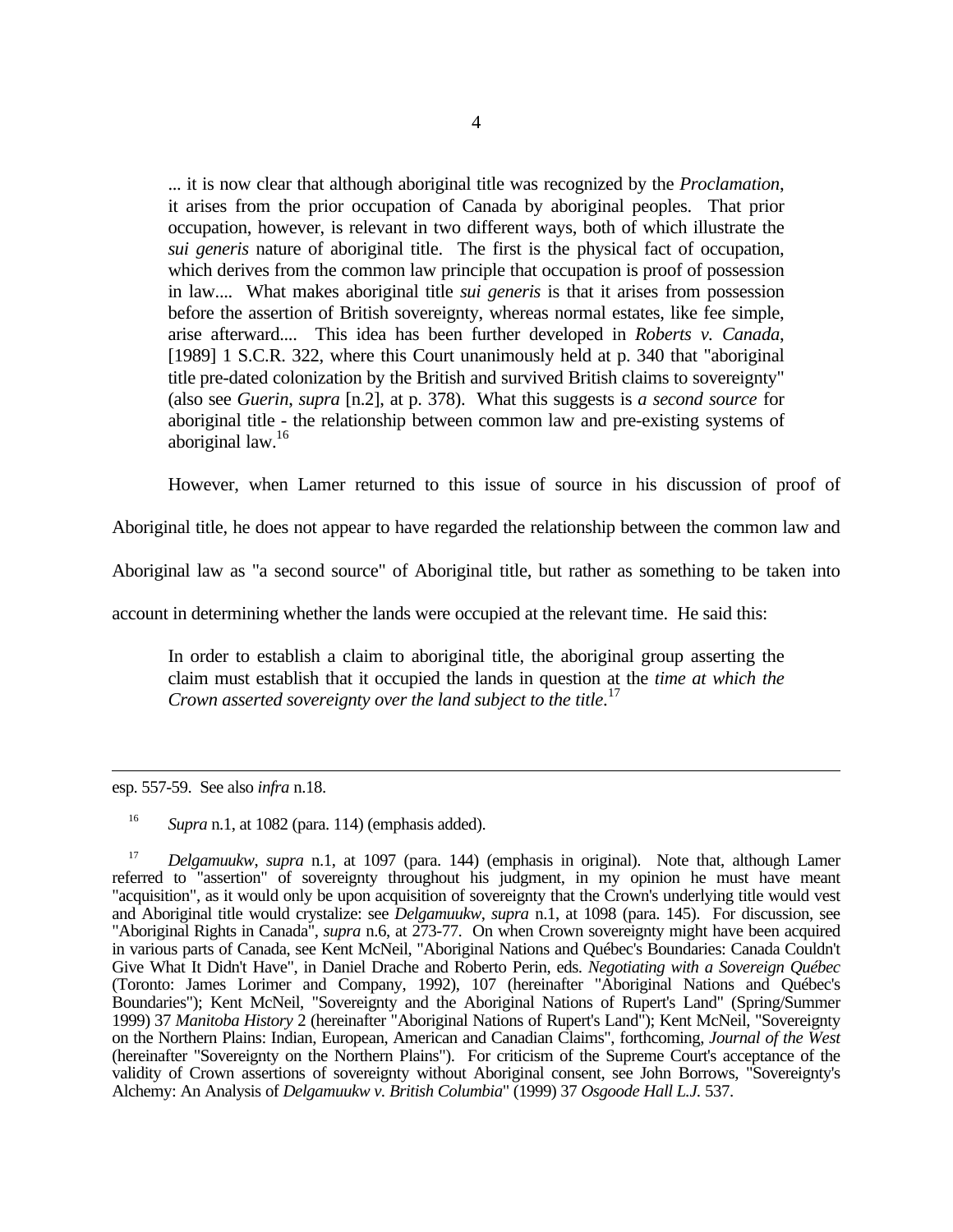And then, in a vital passage that deserves to be quoted at length, he elaborated on the connection

between occupation and pre-existing systems of Aboriginal law:

There was a consensus among the parties on appeal that proof of historic occupation was required to make out a claim to aboriginal title. However, *the parties disagreed on how that occupancy could be proved*. The respondents [British Columbia and Canada] assert that in order to establish aboriginal title, the occupation must be the physical occupation of the land in question. The appellant Gitksan nation argue, by contrast, that aboriginal title may be established, at least in part, by reference to aboriginal law.

This debate over the proof of occupancy reflects two divergent views of the source of aboriginal title. The respondents argue, in essence, that aboriginal title arises from the physical reality at the time of sovereignty, whereas the Gitksan effectively take the position that aboriginal title arises from and should reflect the pattern of land holdings under aboriginal law. However, as I have explained above, the source of aboriginal title appears to be grounded both in the common law and in the aboriginal perspective on land; the latter includes, but is not limited to, their systems of law. *It follows that both should be taken into account in establishing the proof of occupancy.*<sup>18</sup>

So Lamer's position seems to be that pre-sovereignty occupation is the source of Aboriginal

title, but that Aboriginal law can be relied on to establish the necessary occupation.<sup>19</sup> Other

 $\overline{a}$ <sup>18</sup> *Delgamuukw*, *supra* n.1, at 1099-1100 (para. 146-47) (emphasis added). Lamer found support for this dual approach to occupation in *Baker Lake*, *supra*, n.15, regarding which he said: "Mahoney J. held that to prove aboriginal title, the claimants needed both to demonstrate their `physical presence on the land they occupied' (at p. 561) and the existence `among [that group of] ... a recognition of the claimed rights ... by the regime that prevailed before' (at p. 559)." However, Lamer clearly did not think it necessary to prove *both* physical occupation and a pre-existing system of Aboriginal law (as this reference to *Baker Lake* might suggest), as that would be inconsistent with his own test for proof of Aboriginal title: see *supra*, text accompanying n.17. This is affirmed at 1106 (para. 159), where he referred to "the general principle that the common law should develop to recognize aboriginal rights (and title, when necessary) as they were recognized by *either de facto practice or by the aboriginal system of governance*" (emphasis added). He said as well that, as long as occupation at the time of Crown sovereignty is established, it is not necessary to prove in addition that the land was of central significance to the distinctive culture of the claimants, as that would follow from the fact that the lands were occupied by them: see *Delgamuukw*, *supra* n.1, at 1102 (para. 151). This also supports the conclusion that they do not have to prove "recognition of the claimed rights ... by the regime that prevailed before" (their own system of laws) if they are able to establish physical occupation. By holding that Aboriginal claimants can rely on their own systems of law in proving occupation, the Chief Justice obviously intended to give weight to their perspectives, rather than place an additional hurdle in front of them.

<sup>&</sup>lt;sup>19</sup> This approach is in keeping with the common law as well because occupation at common law involves not just physical presence on and use of land, but also an intention to control it: see *Common Law Aboriginal Title*, *supra* n.11, at 197-204. The existence of Aboriginal laws in relation to land would generally indicate that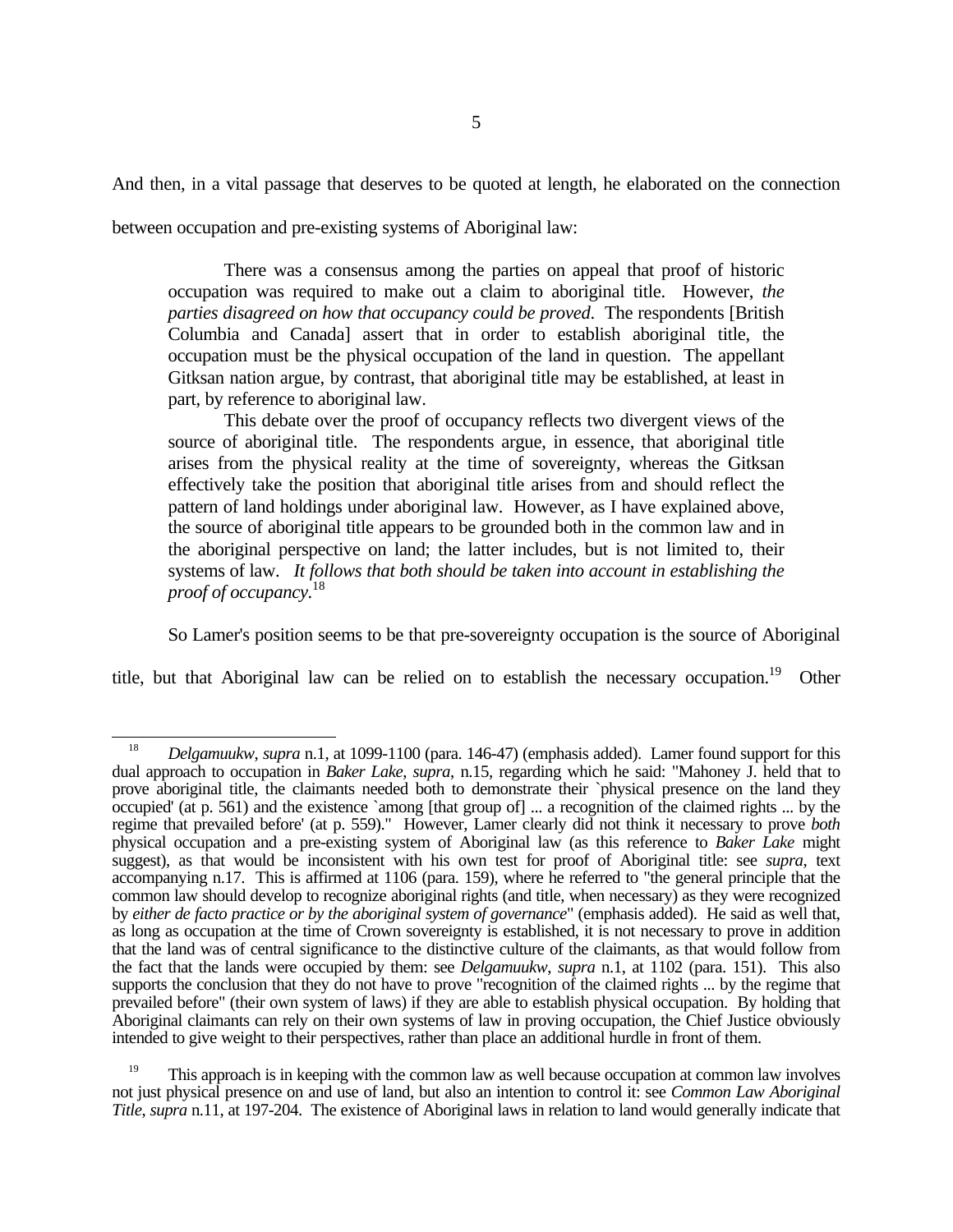passages in his judgment support this interpretation. For example, in reference to his own decision

in *R. v. Van der Peet*, <sup>20</sup> he said that he had held in that case

... that the aboriginal perspective on the occupation of their lands can be gleaned, in part, but not exclusively, from their traditional laws, because those laws were elements of the practices, customs and traditions of aboriginal peoples: at para. 41. As a result, if, at the time of sovereignty, an aboriginal society had laws in relation to land, *those laws would be relevant to establishing the occupation of lands which are the subject of a claim for aboriginal title*. Relevant laws might include, but are not limited to, a land tenure system or laws governing land use.<sup>21</sup>

Further, in his discussion of the requirement of exclusivity of occupation, he said this about the

relevance of Aboriginal law:

... the aboriginal group asserting the claim to aboriginal title may have *trespass laws which are proof of exclusive occupation*, such that the presence of trespassers does not count as evidence against exclusivity. As well, aboriginal laws under which permission may be granted to other aboriginal groups to use or reside even temporarily on land would *reinforce the finding of exclusive occupation*. Indeed, if that permission were the subject of treaties between the aboriginal nations in question, those treaties would also form part of the aboriginal perspective.<sup>22</sup>

There is, however, another way of explaining the relevance of Aboriginal law to the establishment of Aboriginal title. For Aboriginal law to exist it would necessarily be part of an Aboriginal legal system created by the Aboriginal society through the exercise of governmental authority. In other words, Aboriginal law would arise from what Lamer C.J. called an "aboriginal system of governance".<sup>23</sup> This system of governance would usually be territorial, in the sense that it

 $\overline{a}$ the Aboriginal people in question intended to exercise control over it.

- <sup>20</sup> [1996] 2 S.C.R. 507 (hereinafter *Van der Peet*).
- <sup>21</sup> *Delgamuukw*, *supra* n.1, at 1100 (para. 148) (emphasis added).
- <sup>22</sup> *Ibid*., at 1105 (para. 157).
- <sup>23</sup> *Ibid*., at 1106 (para. 159).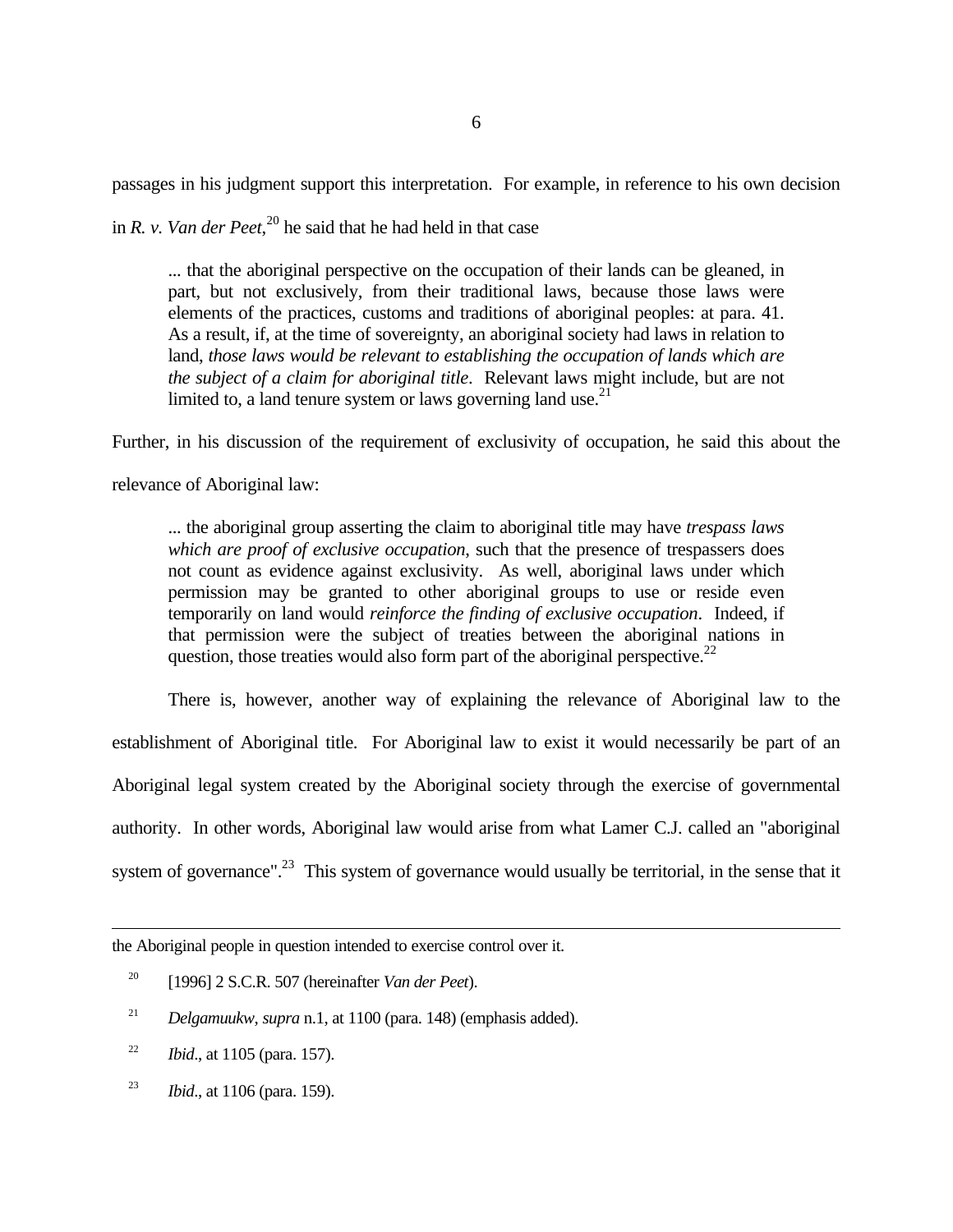would involve the exercise of jurisdiction over a specific geographical area. To the extent that an Aboriginal nation could prove that it exercised exclusive jurisdiction over a certain area at the time the Crown asserted sovereignty, it should have a communal Aboriginal title to all the lands within that area because those lands would have been under its *de jure* control.<sup>24</sup> This approach relies not on the specific content of Aboriginal law to establish title, but rather on proof of the existence of a system of law and of its application throughout a territory to establish Aboriginal title to the territory as a whole. $25$ 

Whether Aboriginal law is used as evidence of occupation of lands or of territorial jurisdiction resulting in Aboriginal title at common law, the additional value and relevance of Aboriginal law *within Aboriginal societies* is not diminished.<sup>26</sup> Using Aboriginal law in either or both of these ways to prove title involves acceptance that, in the context of the inter-societal relationship between an Aboriginal nation and the Crown, neither the common law nor Aboriginal

 $\overline{a}$ 

<sup>&</sup>lt;sup>24</sup> This approach also acknowledges the intimate connection between Aboriginal title and selfgovernment: see "Aboriginal Rights in Canada", *supra* n.6, at 291-98.

<sup>25</sup> That the common law is not adverse to the legal pluralism inherent in such an approach is revealed by the importance of manors in the structure of English landholding. Maitland described the manor as a composite unit of real property, title to which was vested in the lord of the manor, but which consisted of both the lord's lands and a lordship over the lands of the tenants of the manor: see Frederick Pollock and Frederic William Maitland, *The History of English Law before the Time of Edward I*, 2nd ed. (Cambridge: Cambridge University Press, 1898), vol. 2, 127-28. Each manor also had its own law, known as the custom of the manor, and a manorial court to administer that law: see generally Sir Paul Vinogradoff, *The Growth of the Manor*, 2nd ed. (London: George Allen & Unwin Ltd., 1911). Moreover, as Maitland pointed out, the common law also regarded larger territorial units, like the county palatine of Chester, or even the kingdom of Scotland, as composite things that "can be demanded in a proprietary action, just as Blackacre can be demanded": Pollock and Maitland, *supra*, at 128.

<sup>&</sup>lt;sup>26</sup> Communal Aboriginal title is not inconsistent with individual, family, or other landholding within an Aboriginal community, as the two can co-exist. This is demonstrated by reserve lands which, while held by a communal title, can be parcelled out to individuals by means of certificates of possession: see *Joe v. Findlay*, [1981] 3 W.W.R. 60 (B.C.C.A.), commented on *infra* n.109.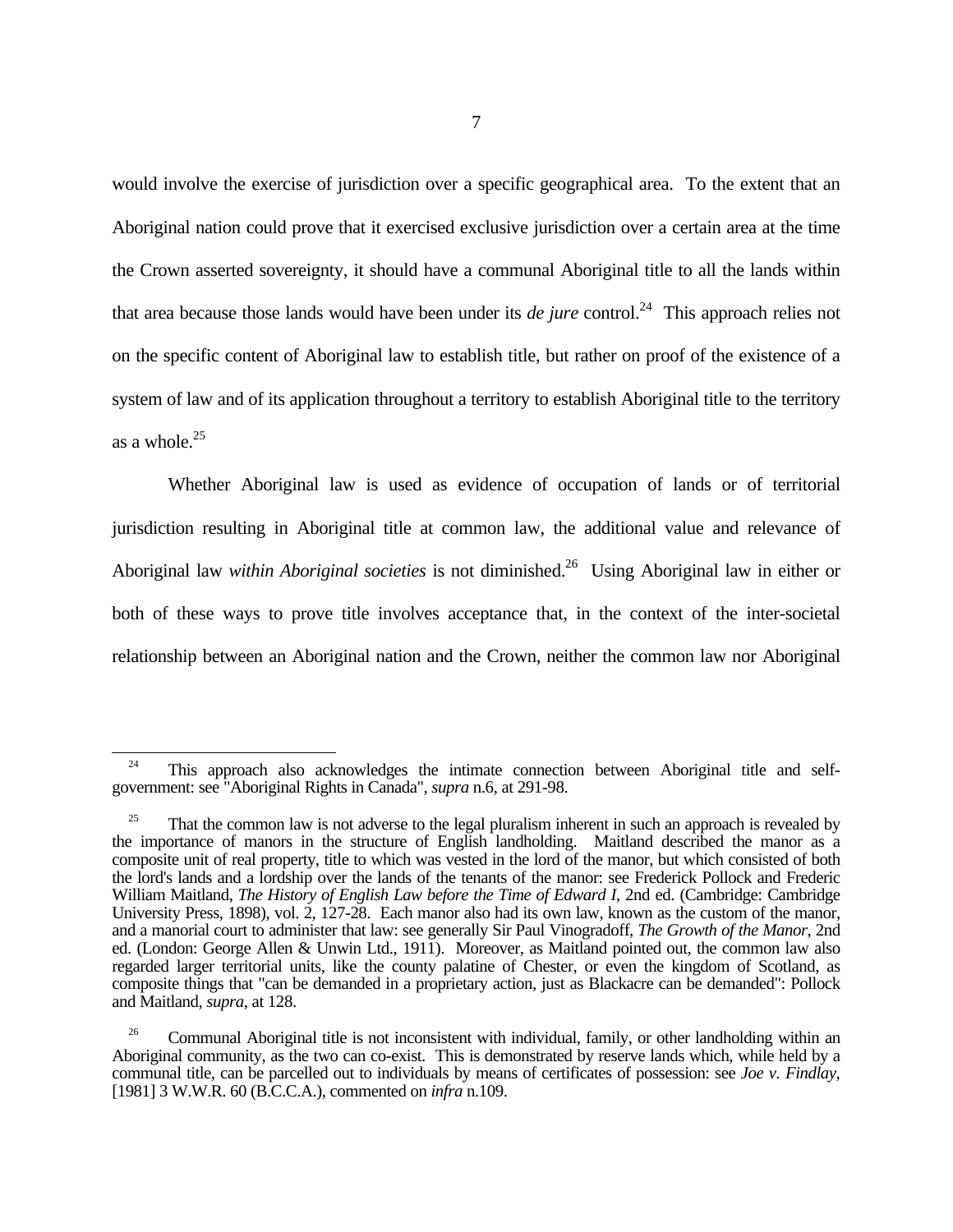law is entirely appropriate for determining this matter.<sup>27</sup> In Canadian courts, Aboriginal law by itself may not be capable in some instances of protecting Aboriginal lands from intrusion because it may not contain a concept of property that is recognizable as such by non-Aboriginal judges.<sup>28</sup> Moreover, reliance on the *substance* of Aboriginal law to determine title would invite Canadian judges to interpret and apply that law, which could lead to unfortunate, culturally-destructive results.<sup>29</sup> In my opinion, it is therefore preferable to base Aboriginal title on the factual standard of occupation of land, or the jurisdictional standard of *de jure* control over a territory, or a combination of the two, rather than on Aboriginal law as such.<sup>30</sup> Regardless of which of these approaches is

<sup>-</sup><sup>27</sup> See *Delgamuukw*, *supra* n.1, per Lamer C.J., esp. 1065-66 (para. 81-82), 1081 (para. 112). Aboriginal law may, however, be appropriately used in Canadian courts to determine other matters, such as the validity of marriages and adoptions: see *Connolly v. Woolrich* (1867), 17 R.J.R.Q. 75 (Que. S.C.), affirmed *sub nom. Johnstone v. Connolly* (1869), 17 R.J.R.Q. 266 (Que. Q.B.); *R. v. Nan-E-Quis-A-Ka* (1889), 1 Terr. L.R. 211 (N.W.T.S.C.); *R. v. Bear's Shin Bone* (1899), 4 Terr. L.R. 173 (N.W.T.S.C.); *R. v. Williams* (1921), 30 B.C.R. 303 (B.C.S.C.); *Re Noah Estate* (1961), 32 D.L.R. (2d) 185 (N.W.T.T.C.); *Re Adoption of Katie* (1961), 32 D.L.R. (2d) 686 (N.W.T.T.C.); *Re Beaulieu's Adoption Petition* (1969), 3 D.L.R. (3d) 479 (N.W.T.T.C.); *Re Deborah* (1972), 5 W.W.R. 203 (N.W.T.C.A.); *Re Wah-Shee* (1975), 57 D.L.R. (3d) 743 (N.W.T.S.C.); *Deer v. Okpik*, [1980] 4 C.N.L.R. 93 (Que. S.C.); *Re Tagornak Adoption Petition*, [1984] 1 C.N.L.R. 185 (N.W.T.S.C.); *Casimel v. Insurance Corporation of British Columbia*, [1994] 2 C.N.L.R. 22 (B.C.C.A.); *B.C. Birth Registration No. 1994-09-040399 (Re)*, [1998] 4 C.N.L.R. 7 (B.C.S.C.); and discussion in Norman K. Zlotkin, "Judicial Recognition of Aboriginal Customary Law in Canada: Selected Marriage and Adoption Cases" [1984] 4 C.N.L.R. 1; compare *Ex parte Cote* (1971), 22 D.L.R. (3d) 353 (Sask. C.A.); *Michell v. Dennis and Dennis*, [1984] 2 C.N.L.R. 91 (B.C.S.C.); *C.K. and E.K. v. C.E.*, [1986] 2 C.N.L.R. 38 (N.W.T.S.C.); *Manychief v. Poffenroth*, [1995] 2 C.N.L.R. 67 (Alta. Q.B.). Nor is the relevance of Aboriginal law restricted to family matters: see John Borrows, "With or Without You: First Nations Law (in Canada)" (1996) 41 *McGill L.J.* 629; John Borrows, "Living Between Water and Rocks: First Nations, Environmental Planning and Democracy" (1997) 47 *U. of T. L.J.* 417. Moreover, Aboriginal law can help define the *relationship* between the Crown and the Aboriginal peoples, e.g. where treaties were signed: see discussion of the Two-Row Wampum Treaty (1664) in Patricia Monture-Angus, *Journeying Forward: Dreaming First Nations' Independence* (Halifax: Fernwood Publishing, 1999), 36-38, and of the Niagara Treaty (1764) in John Borrows, "Wampum at Niagara: The Royal Proclamation, Canadian Legal History, and Self-Government", in Asch, *supra* n.2, 155 (hereinafter "Wampum at Niagara").

<sup>28</sup> See *Common Law Aboriginal Title*, *supra* n.11, 192-95.

<sup>29</sup> See *infra* n.96.

<sup>&</sup>lt;sup>30</sup> An additional advantage of this approach is that, subject to the inherent limit discussed below, it results in a generic title, the content of which does not vary from one Aboriginal nation to another: see Brian Slattery, "Varieties of Aboriginal Rights" (1998) 6:4-6 *Canada Watch* 71. Compare the approach taken by the High Court of Australia in *Mabo v. Queensland [No. 2]* (1992), 175 C.L.R. 1 (hereinafter *Mabo*), and *Wik*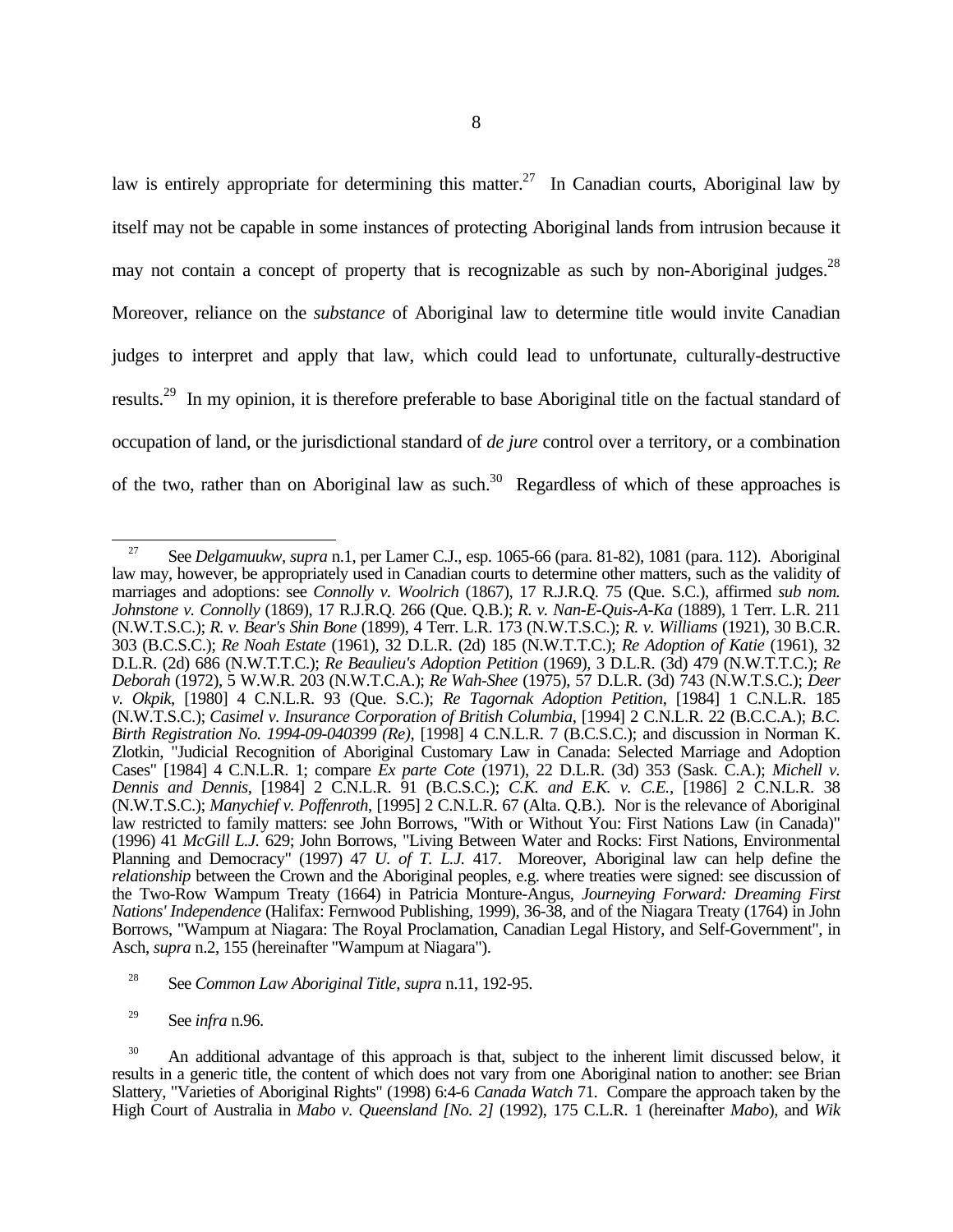taken (the choice would depend on the circumstances and the available evidence), Aboriginal law would nonetheless continue to apply internally to regulate landholding by the members of Aboriginal nations within their communities. $31$  Moreover, as those communities would need to have the capacity to change their law for it to continue to be relevant to new circumstances, selfgovernment is a necessary corollary of the concept of Aboriginal title outlined in *Delgamuukw*. 32 We will return to this issue in our discussions of the inherent limit, Aboriginal title's communal nature, and inalienability.

# **2. The Proprietary Status of Aboriginal Title**

Any lingering doubts about the status of Aboriginal title as a property right were clearly put to rest by the *Delgamuukw* decision. Referring to Lord Watson's description of Aboriginal title in the *St. Catherine's* case<sup>33</sup> as "a personal and usufructuary right", Lamer C.J. said:

This Court has taken pains to clarify that aboriginal title is only "personal" in this sense [i.e., in the sense of being inalienable], and does not mean that aboriginal title is a non-proprietary interest which amounts to no more than a licence to use and occupy the land and cannot compete on an equal footing with other proprietary interests: see *Canadian Pacific Ltd. v. Paul*, [1988] 2 S.C.R. 654, at p. 677.<sup>34</sup>

*Peoples v. Queensland* (1996), 141 A.L.R. 129, commented on in "Aboriginal Title and Aboriginal Rights", *supra* n.2, at 138-44.

<sup>31</sup> See Brian Slattery, "Understanding Aboriginal Rights" (1987) 66 *Can. Bar Rev.* 727, at 744-48; "Meaning of Aboriginal Title", *supra* n.2, at 153. See also *Mabo*, *supra* n.30, per Brennan J. at 51-52.

<sup>32</sup> See "Aboriginal Rights in Canada", *supra* n.6, at 278-91.

<sup>33</sup> *Supra* n.2, at 54.

 $\overline{a}$ 

<sup>34</sup> *Delgamuukw*, *supra* n.1, at 1081-82 (para. 113).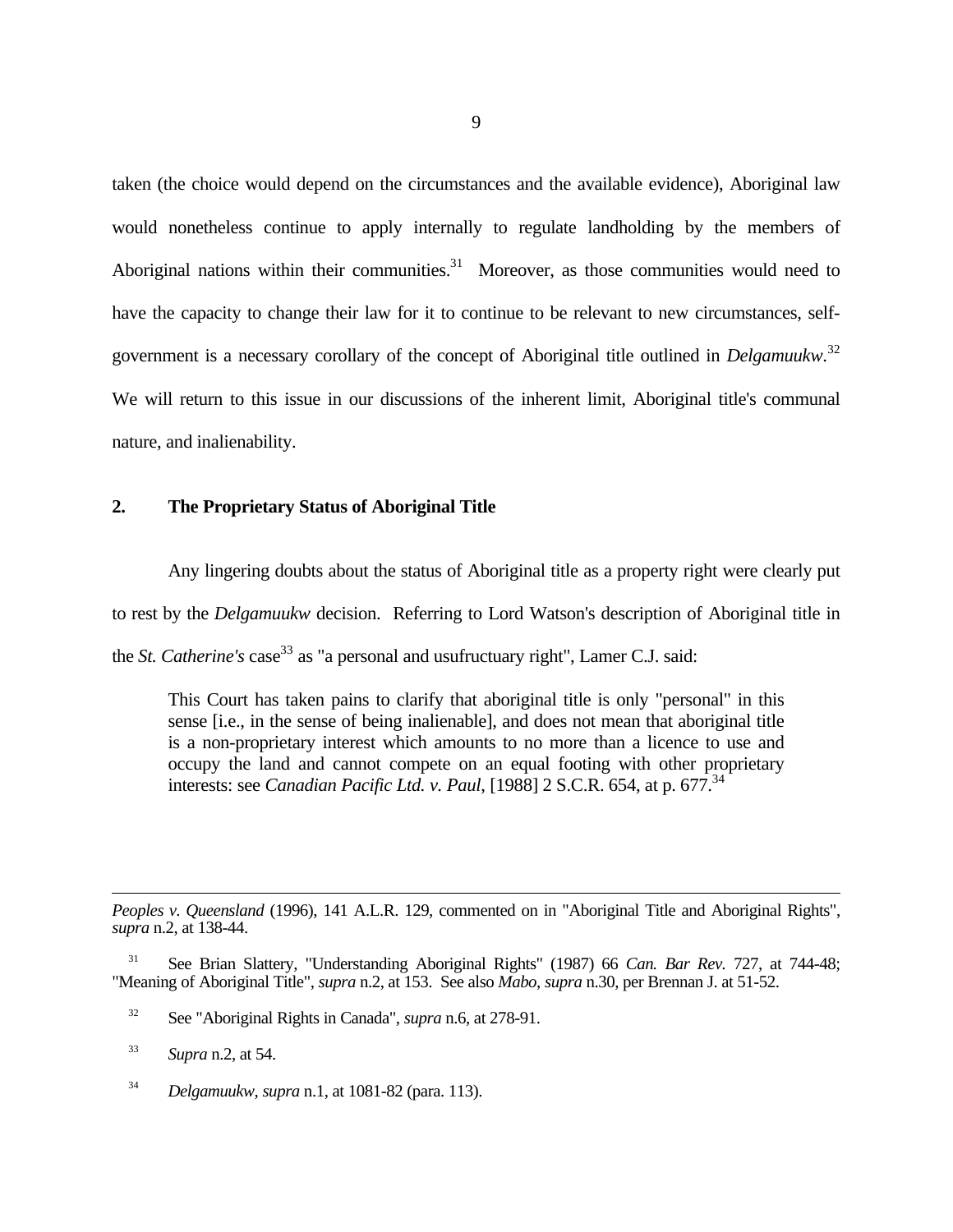The proprietary nature of Aboriginal title was confirmed by Lamer in his rejection of the argument made by the governments of Canada and British Columbia that Aboriginal title has no independent content, being only the aggregate of other Aboriginal rights to engage in specific activities, such as hunting and fishing, on the claimed land. Instead, he said that Aboriginal title is "an interest in land" and a "*right to the land* itself".<sup>35</sup> Indeed, the very term "title" would be a misnomer if Aboriginal land rights were not proprietary.<sup>36</sup>

A significant consequence of classifying Aboriginal title as proprietary is to clothe it with all the protection the common law has traditionally accorded to property rights.<sup>37</sup> As prominent commentators on British constitutional principles have repeatedly emphasized, ever since *Magna Carta*<sup>38</sup> the common law has accorded the same kind of special protection to property rights as it has to other fundamental rights and freedoms, such as liberty and security of the person.<sup>39</sup> As a result, the executive branch of government can only infringe property rights when it has

 $\overline{a}$ 

<sup>35</sup> *Ibid*., at 1081 (para. 112), 1095 (para. 138), 1096 (para. 140) (emphasis in original at 1096). This should have been apparent from the *St. Catherine's* decision itself, as Lord Watson said that Aboriginal title to land "is an interest other than that of the Province in the same" within the meaning of s.109 of the *Constitution Act, 1867*, 30 & 31 Vict., c.3 (U.K.), and that the beneficial interest in Aboriginal title lands would only become available to the provinces "as a source of revenue whenever the estate of the Crown is disencumbered of the Indian title": *supra* n.2, at 58-59. For discussion, see Hamar Foster, "Aboriginal Title and the Provincial Obligation to Respect It: Is *Delgamuukw v. British Columbia* `Invented Law'?" (1998) 56 *The Advocate* 221.

<sup>36</sup> See generally Bernard Rudden, "The Terminology of Title" (1964) 80 *L.Q.R.* 63.

<sup>37</sup> For more detailed discussion, see "Constitutionally Protected Property Right", *supra* n.10.

 $38$  17 John (1215).

<sup>39</sup> See William Blackstone, *Commentaries on the Laws of England* (Oxford: Clarendon Press, 1765-69), vol. 1, at 129-39; Herbert Broom, *Constitutional Law Viewed in Relation to Common Law*, 2nd ed. by George L. Denman (London: W. Maxwell and Son, 1885), 225-45; *Halsbury's Laws of England*, 4th ed. (London: Butterworths, 1973-86), vol. 8, para. 833. See also James W. Ely, Jr., *The Guardian of Every Other Right: A Constitutional History of Property Rights*, 2nd ed. (New York: Oxford University Press, 1998), 13-14, 54-55.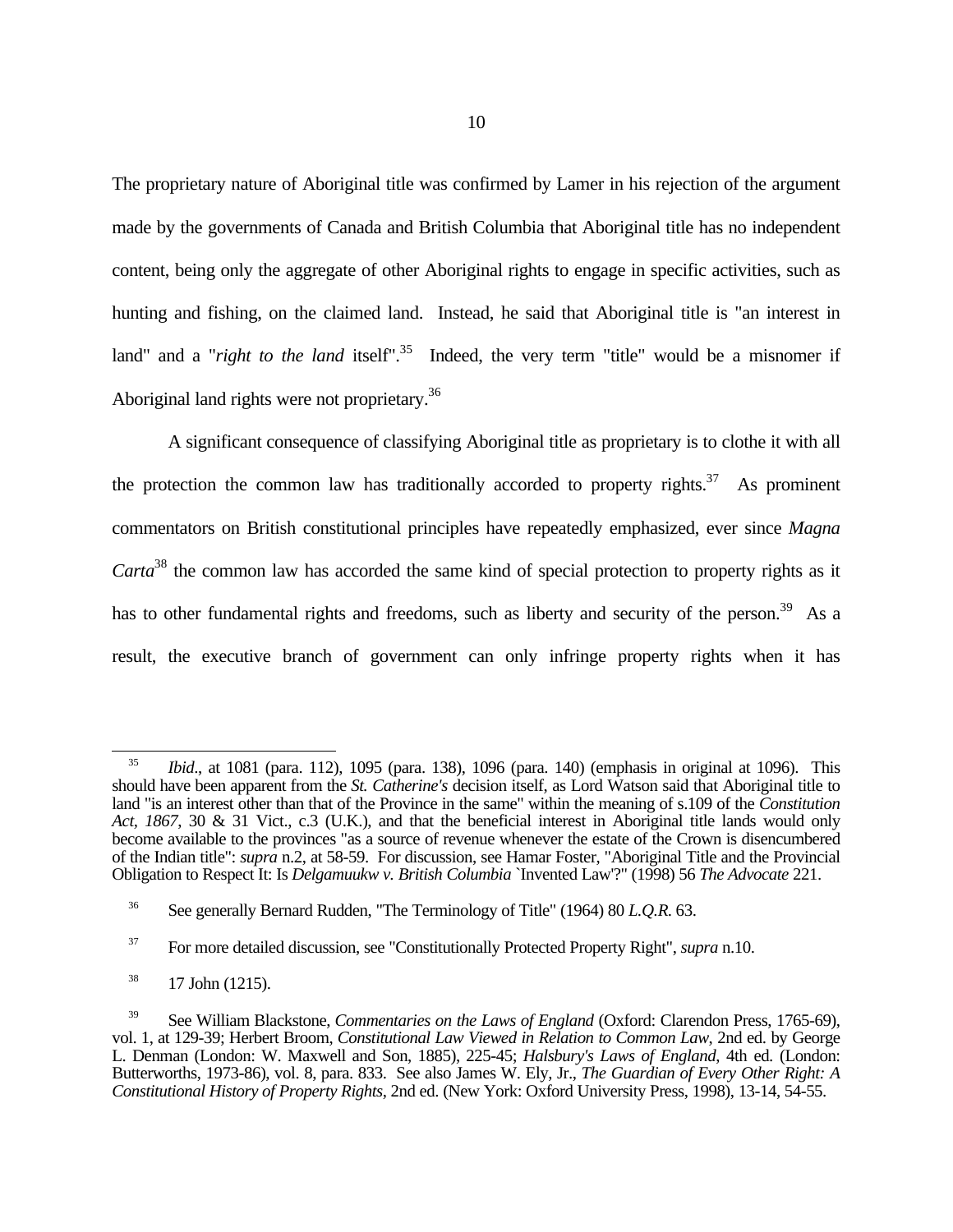unequivocal statutory authority to do so. $^{40}$  Put another way, the Crown cannot seize property by act of state within its own dominions,<sup>41</sup> as that would be a violation of the rule of law.<sup>42</sup>

This means that, clear and plain statutory authority apart, after British acquisition of sovereignty and the reception of the common law the Crown has never had the power to infringe or unilaterally extinguish Aboriginal title in Canada.<sup>43</sup> So even prior to the constitutional entrenchment of Aboriginal title, along with other Aboriginal and treaty rights, by s.35(1) of the Constitution Act, 1982,<sup>44</sup> the Crown in its executive capacity had no more authority to interfere with

 $\overline{a}$ 

<sup>41</sup> See *Walker v. Baird*, [1892] A.C. 491 (P.C.); *Johnstone v. Pedlar*, [1921] 2 A.C. 262 (H.L.); *Eshugbayi Eleko v. Government of Nigeria*, [1931] A.C. 662 (P.C.), at 671; *Attorney-General v. Nissan*, [1970] A.C. 179 (H.L.); *Buttes Gas v. Hammer*, [1975] Q.B. 557 (C.A.), at 573.

<sup>42</sup> See *Entick v. Carrington* (1765), 19 How. S.T. 1029 (C.P.); T.R.S. Allan, "Legislative Supremacy and the Rule of Law: Democracy and Constitutionalism" (1985) 44 *Cambridge L.J.* 111, esp. 112-17.

Schedule B to the *Canada Act 1982*, c.11 (U.K.). Section 35(1) provides: "The existing aboriginal and treaty rights of the aboriginal peoples of Canada are hereby recognized and affirmed."

<sup>40</sup> In *Attorney-General v. De Keyser's Royal Hotel*, [1920] A.C. 508 (H.L.) (hereinafter *De Keyser's Royal Hotel*), at 569, Lord Parmoor stated: "Since Magna Carta the estate of a subject in lands or buildings has been protected against the prerogative of the Crown." See also *Australian Communist Party v. The Commonwealth* (1951), 83 C.L.R. 1 (H.C. Aust.), per Williams J. at 230-31; *Clunies-Ross v. The Commonwealth* (1984), 155 C.L.R. 193, (H.C. Aust.), at 201. For a case involving a situation where the executive had such statutory authority, see *Attorney-General for Canada v. Hallet and Carey Ltd.*, [1952] A.C. 427 (P.C.). Note, however, that there is an exception to the general rule where the Crown seizes or destroys property in time of war, in which case it must pay compensation, except where the destruction occurred as a direct result of battle: see *De Keyser's Royal Hotel*, *supra*; *Commercial and Estates Co. of Egypt v. The Board of Trade*, [1925] 1 K.B. 271 (C.A.), esp. per Atkin L.J. at 294-97; *Burmah Oil Co. v. Lord Advocate*, [1965] A.C. 75 (H.L.); *Halsbury's Laws of England*, *supra* n.39, vol. 8, para. 920.

<sup>43</sup> So when Lord Watson stated in the *St. Catherine's* case, *supra* n.2, at 54, that Aboriginal title is "dependent upon the good will of the Sovereign", he must have had in mind the legislative authority of the Crown in Parliament rather than the executive authority of the Crown: see *Mathias v. Findlay*, [1978] 4 W.W.R. 653 (B.C.S.C.), at 656. This is because, having held that Aboriginal title is an interest in land (see *supra* n.35), fundamental constitutional principles would have prevented him from concluding that the Crown in its executive capacity could infringe that proprietary interest without unequivocal statutory authority. For further discussion of this issue in relation to the *Royal Proclamation of 1763*, see Kent McNeil, "The Temagami Indian Land Claim: Loosening the Judicial Strait-jacket", in Matt Bray and Ashley Thomson, eds., *Temagami: A Debate on Wilderness* (Toronto: Dundurn Press, 1990), 185. On Crown acquisition of sovereignty, see *supra* n.17.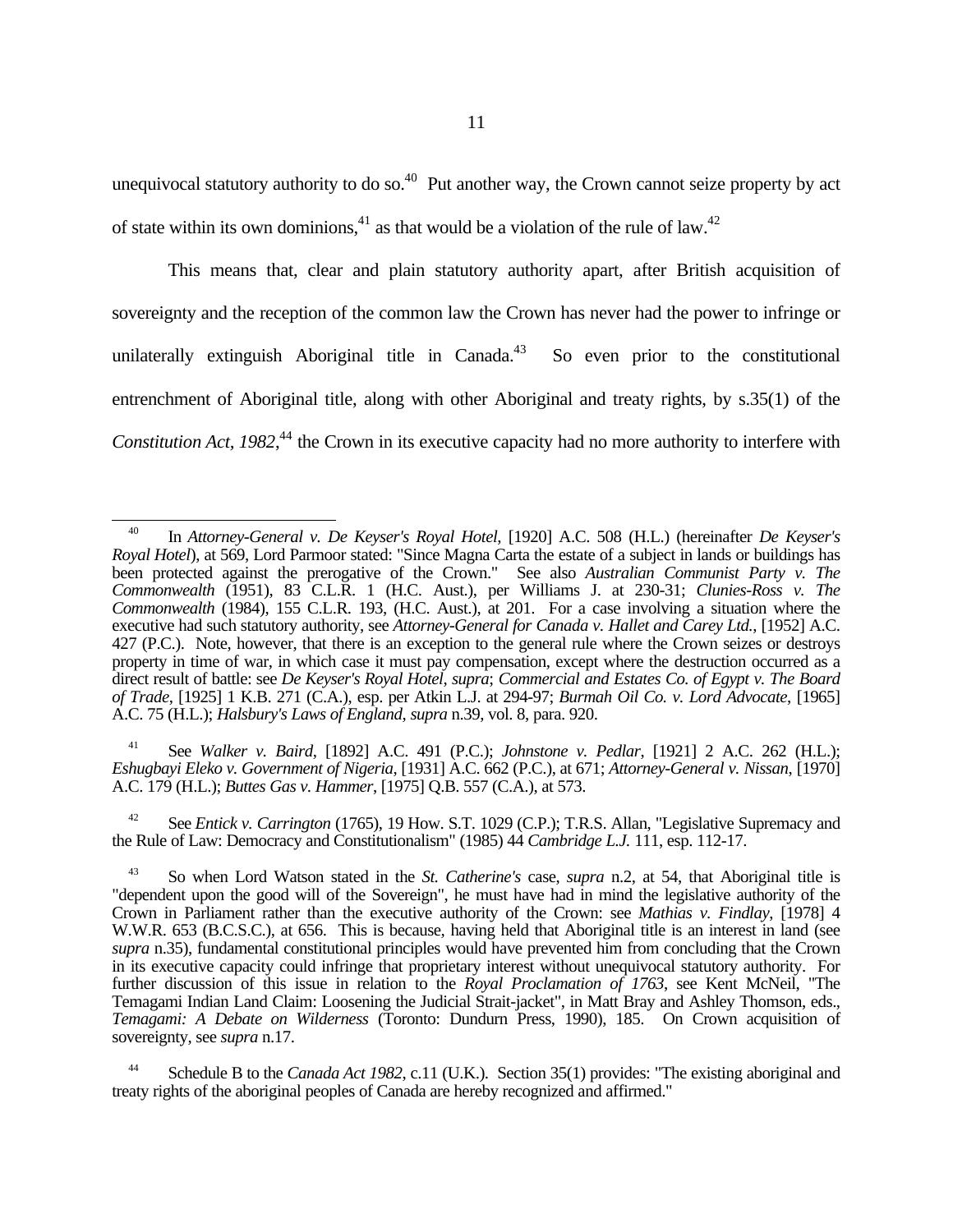Aboriginal title than it has to interfere with the land titles of other Canadians.<sup>45</sup> So if the Crown attempted to grant lands that were held by virtue of Aboriginal title, for example, the grant would either be void or subject to that title,<sup>46</sup> just as a Crown grant of lands held by virtue of a fee simple or lesser estate would either be void or subject to that estate.<sup>47</sup> And this is quite apart from the further restrictions placed on the authority of colonial governors in this regard by the *Royal Proclamation of 1763*, and on the Crown in right of the provinces at the time of Confederation by the conferral on the Parliament of Canada of exclusive jurisdiction over "Indians, and Lands reserved for the Indians" by s.91(24) of the *Constitution Act, 1867*.<sup>48</sup>

# **3. The Content of Aboriginal Title**

 $\overline{a}$ <sup>45</sup> See Broom, *supra* n.39, at 231: "no man's property can legally be taken from him or invaded by the direct act or command of the sovereign, without the consent of the subject, given expressly or impliedly through parliament". Authority to take private property for public purposes is commonly conferred on the executive by expropriation statutes: see generally Keith Davies, *Law of Compulsory Purchase and Compensation*, 3rd ed. (London: Butterworths, 1978); Graham L. Fricke, ed., *Compulsory Acquisition of Land in Australia*, 2nd ed. (Sydney: The Law Book Company Limited, 1982); Eric C.E. Todd, *The Law of Expropriation and Compensation in Canada*, 2nd ed. (Toronto: Carswell, 1992). But as Lord Pearson said in *Rugby Water Board v. Shaw Fox*, [1973] A.C. 202 (H.L.), at 214, "compulsory acquisition and compensation for it are entirely creations of statute".

<sup>46</sup> In *Chippewas of Sarnia Band v. Attorney-General of Canada*, [1999] O.J. No. 1406 (Quicklaw) (hereinafter *Chippewas of Sarnia*), at para. 397-431, Campbell J. held that a 1853 Crown grant of lands held by unsurrendered Aboriginal title that had been confirmed by treaty was void (this decision is currently on appeal to the Ont. C.A.). In the United States, on the other hand, the Supreme Court has repeatedly held that grants of Indian title land are not void, but take effect subject to that title: see discussion of the case law in Kent McNeil, "Extinguishment of Native Title: The High Court and American Law" (1997) 2 *A.I.L.R.* 365.

 $47$  For detailed discussion of the common law in relation to the validity of Crown grants generally, see Kent McNeil, "Racial Discrimination and Unilateral Extinguishment of Native Title" (1996) 1 *A.I.L.R.* 181 (hereinafter "Racial Discrimination"). In relation to colonial charters, see *Common Law Aboriginal Title*, *supra* n.11, at 235-41.

<sup>48</sup> 30 & 31 Vict., c.3 (U.K.). See *Delgamuukw*, *supra* n.1, per Lamer C.J. at 1115-23 (para. 172-83), and discussion in articles cited *supra* n.9. The *Royal Proclamation*, *supra* n.13, forbid the governors of the Crown's North American colonies from issuing warrants of survey or patents for any unceded Indian lands: for discussion, see Brian Slattery, *The Land Rights of Indigenous Canadian Peoples* (Saskatoon: University of Saskatchewan Native Law Centre, 1979), esp. 261-67.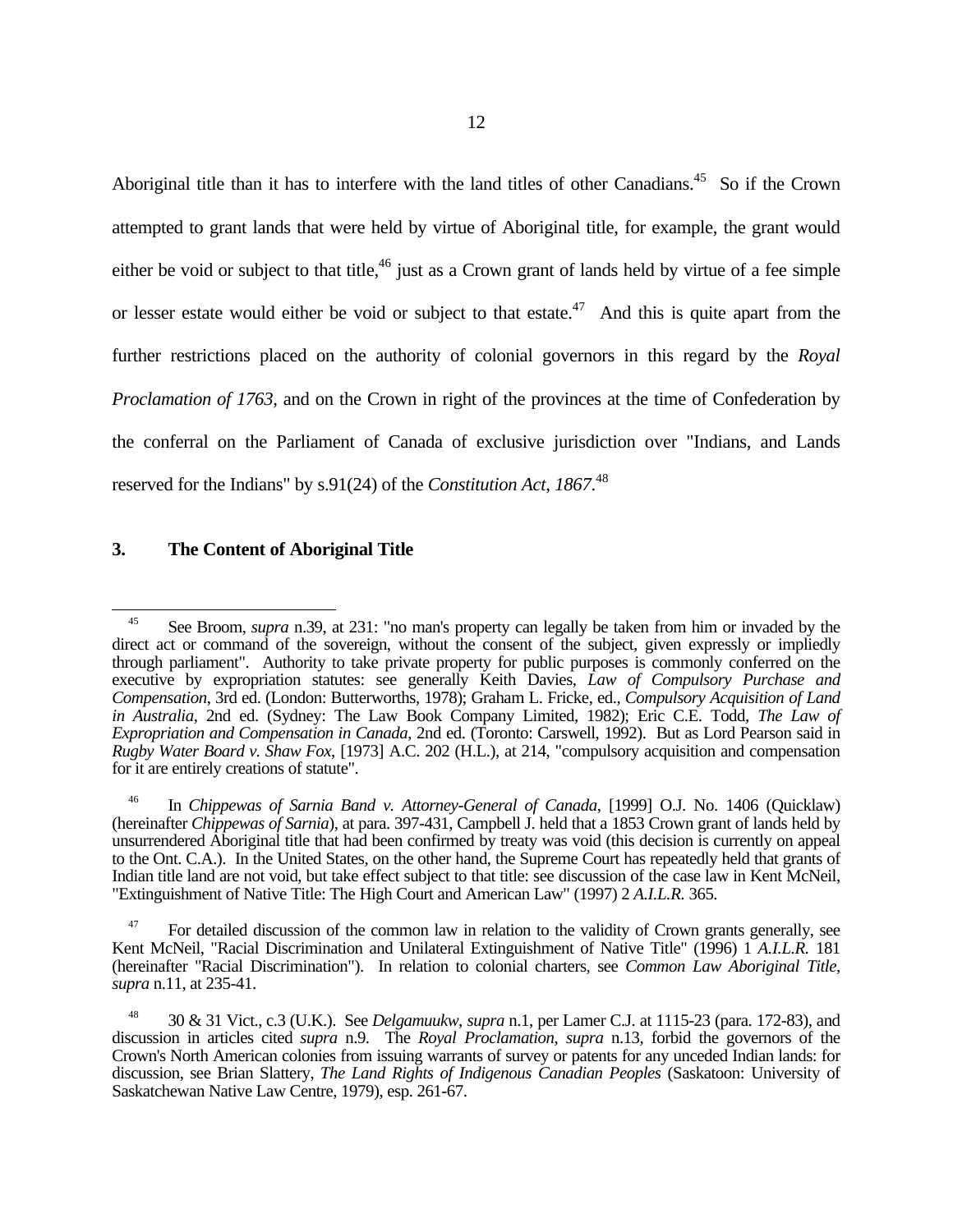We have already seen that Chief Justice Lamer rejected the argument made in *Delgamuukw* that Aboriginal title is no more than the sum of other Aboriginal rights to engage in specific activities on the claimed land.<sup>49</sup> At the same time, he dismissed an alternative argument made by Canada and British Columbia that "aboriginal title, at most, encompasses the right to exclusive use and occupation of land in order to engage in those activities which are aboriginal rights themselves".<sup>50</sup> But he also rejected the argument of the Gitksan and Wet'suwet'en that "aboriginal title is tantamount to an inalienable fee simple, which confers on aboriginal peoples the rights to use those lands as they choose".<sup>51</sup> Instead, he said that the "content of aboriginal title, in fact, lies somewhere in between these positions."<sup>52</sup> He elaborated as follows:

Aboriginal title is a right in land and, as such, is more than the right to engage in specific activities which may be themselves aboriginal rights. Rather, it confers the right to use land for a variety of activities, not all of which need be aspects of practices, customs and traditions which are integral to the distinctive cultures of aboriginal societies. Those activities do not constitute the right *per se*; rather, they are parasitic on the underlying title. However, that range of uses is subject to the limitation that they must not be irreconcilable with the nature of the attachment to the land which forms the basis of the particular group's aboriginal title. This inherent limit, to be explained more fully below, flows from the definition of aboriginal title as a *sui generis* interest in land, and is one way in which aboriginal title is distinct from a fee simple.<sup>53</sup>

Apart from the source of Aboriginal title, which we have already dealt with, the *sui generis* aspects of Aboriginal title identified by the Chief Justice - namely, its inherent limit, communal nature, and

 $\overline{a}$ <sup>49</sup> See *supra*, text following n.34.

<sup>50</sup> *Delgamuukw*, *supra* n.1, at 1080 (para. 110).

<sup>51</sup> *Ibid*.

<sup>52</sup> *Ibid*., at 1080 (para. 111).

<sup>53</sup> *Ibid*., at 1080-81 (para. 111).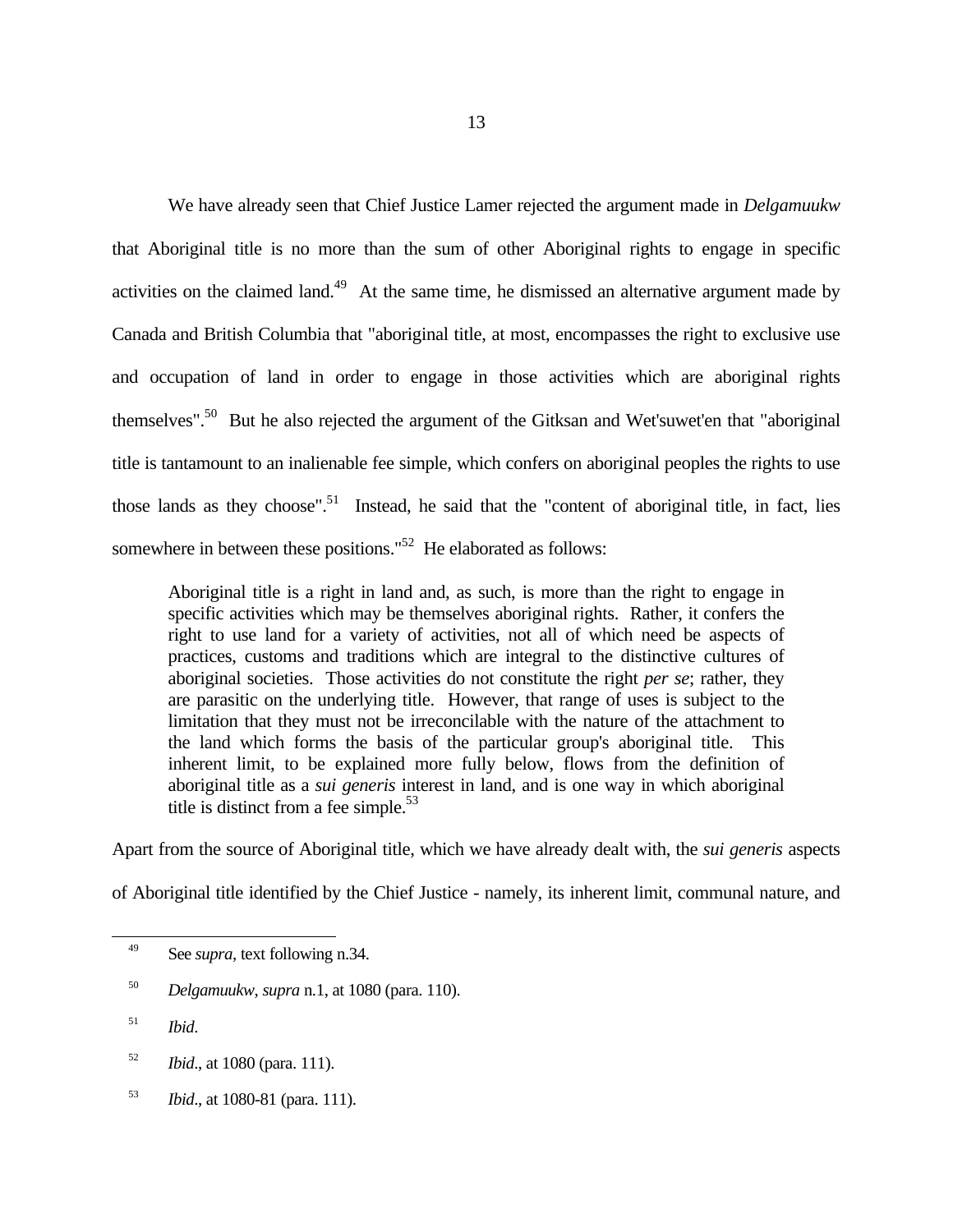inalienability - will be discussed in more detail below. For now, I want to focus on the content of Aboriginal title apart from those aspects.

The first thing to notice is that, subject to the inherent limit, the uses to which Aboriginal peoples can put their lands are not limited to the uses they made of them in the past. In the arguments they presented, the governments of Canada and British Columbia were trying to get the Court to rely on the *Van der Peet*<sup>54</sup> test for identifying and defining other Aboriginal rights, and apply it to Aboriginal title. That test requires Aboriginal peoples to establish their Aboriginal rights by proving that they are based on pre-European contact practices, customs and traditions that are integral to the distinctive culture of the Aboriginal group claiming the rights.<sup>55</sup> In *Delgamuukw*, Lamer C.J. clearly rejected the application of this test to Aboriginal title claims.<sup>56</sup> He said this:

... aboriginal title confers more than the right to engage in site-specific activities which are aspects of the practices, customs and traditions of distinctive aboriginal cultures. Site-specific rights can be made out even if title cannot. What aboriginal title confers is the right to the land itself. $57$ 

The Chief Justice's refusal to limit the content of Aboriginal title to traditional uses of the land is amply supported by common law principles. At common law, persons who are in physical occupation of land generally have possession, which gives them an interest in the land entitling

<sup>54</sup> *Supra* n.20.

<sup>55</sup> For critiques of the *Van der Peet* test, see John Borrows, "Frozen Rights in Canada: Constitutional Interpretation and the Trickster" (1997) 22 *American Indian L. Rev.* 37; Russel Lawrence Barsh and James Youngblood Henderson, "The Supreme Court's *Van der Peet* Trilogy: Naive Imperialism and Ropes of Sand" (1997) 42 *McGill L.J.* 993; "Aboriginal Rights in Canada", *supra* n.6, at 261-65.

<sup>56</sup> See *Delgamuukw*, *supra* n.1, at 1095-97 (para. 140-42). As we have seen, Lamer also prescribed a different time frame for proof of Aboriginal title, namely the date of assertion of Crown sovereignty rather than contact with Europeans: see *supra* n.17 and accompanying text.

<sup>57</sup> *Ibid*., at 1095 (para. 138).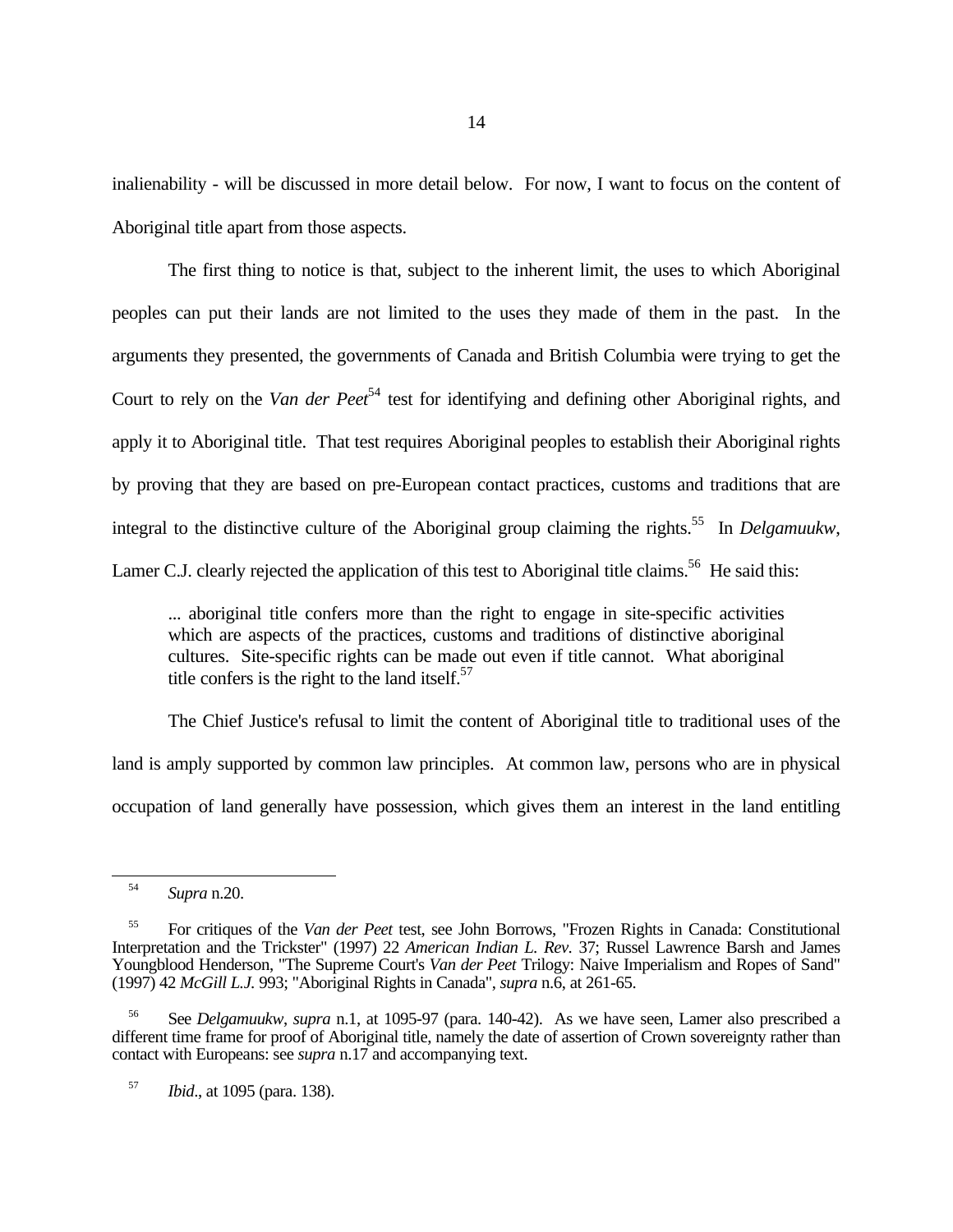them to put it to any use permitted by law.<sup>58</sup> Those uses are generally restricted by zoning and environmental laws, and the law of nuisance and riparian rights, but they are not limited to the activities on the land that gave rise to the possession.<sup>59</sup> Similarly, Aboriginal peoples who establish their Aboriginal title by proving occupation of land at the time of Crown sovereignty, as required by the *Delgamuukw* decision,<sup>60</sup> are not limited to the uses they made of the land prior to that time. To hold otherwise, the Court would have had to adopt a double standard, which would have discriminated against Aboriginal peoples.<sup>61</sup>

Lamer found additional support for his conclusion that Aboriginal title is not limited to traditional Aboriginal uses in the jurisprudence and statutory provisions respecting Indian reserve lands. Relying on Dickson J.'s statement in *Guerin v. The Queen* that the Indian interest in Aboriginal title lands and reserves is the same,<sup>62</sup> he found indications in s.18 of the *Indian Act*<sup>63</sup> that

-

<sup>58</sup> For detailed discussion, see *Common Law Aboriginal Title*, *supra* n.11, esp. 6-17. Where, however, the possession is that of a leaseholder or life tenant, the uses that can be made of the land are limited to some extent by the law of waste.

<sup>59</sup> E.g., see *Kirby v. Cowderoy*, [1912] A.C. 599 (P.C) (possession maintained by payment of taxes on "wild" land in British Columbia); *Cadija Umma v. S. Don Manis Appu*, [1939] A.C. 136 (P.C.) (possession established by taking and selling of wild grass in Ceylon); *Red House Farms Ltd. v. Catchpole* (1976), 244 E.G. 295 (C.A.) (possession established in England by hunting on a regular basis, and giving others permission to hunt).

<sup>60</sup> *Delgamuukw*, *supra* n.1, at 1095-1107 (para. 140-59). For discussion of the onus of proof of Aboriginal title, see "Onus of Proof", *supra* n.7.

<sup>61</sup> See "Meaning of Aboriginal Title", *supra* n.2, at 143-44.

<sup>62</sup> *Supra* n.2, at 379.

<sup>63</sup> R.S.C. 1985, c. I-5. Section 18, quoted by Lamer in *Delgamuukw*, *supra* n.1, at 1085-86 (para. 121), provides:

<sup>18. (1)</sup> Subject to this Act, reserves are held by Her Majesty for the *use and benefit* of the respective bands for which they were set apart, and subject to this Act and to the terms of any treaty or surrender, the Governor in Council may determine whether any purpose for which lands in a reserve are used or are to be used is for the use and benefit of the band.

 <sup>(2)</sup> The Minister may authorize the use of lands in a reserve for the purpose of Indian schools, the administration of Indian affairs, Indian burial grounds, Indian health projects or,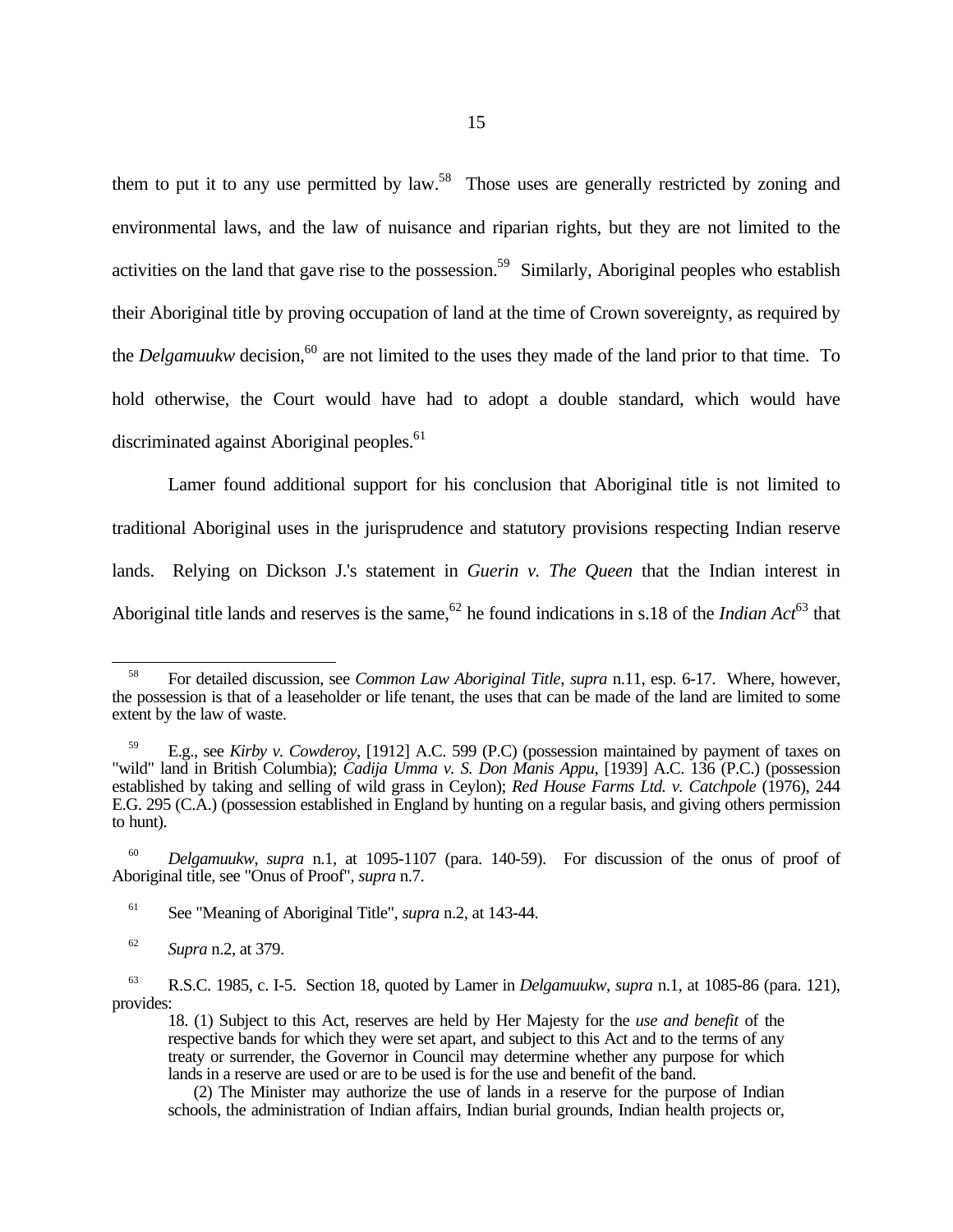the Indian interest in reserves is "very broad", not being "restricted to practices, customs and traditions integral to distinctive aboriginal cultures."<sup>64</sup> Moreover, he noted that the *Indian Oil and* Gas Act<sup>65</sup>

... presumes that the aboriginal interest in reserve land includes mineral rights, a point which this Court unanimously accepted with respect to the *Indian Act* in *Blueberry River Indian Band v. Canada (Department of Indian Affairs and Northern Development)*, [1995] 4 S.C.R. 344. On the basis of *Guerin*, aboriginal title also encompass [*sic*] mineral rights, and lands held pursuant to aboriginal title should be capable of exploitation in the same way, which is certainly not a traditional use for those lands. $66$ 

Another important aspect of Aboriginal title is what Chief Justice Lamer referred to as "the

right to *exclusive* use and occupation".<sup>67</sup> Exclusivity is an attribute of property,<sup>68</sup> and so this aspect of Aboriginal title affirms its proprietary nature. But as Lamer said, it also means that the aboriginal titleholders have "the ability to exclude others from the lands held pursuant to that title."<sup>69</sup> So

anyone who intrudes on their lands without their permission or lawful authority - and this includes

with the consent of the council of the band, *for any other purpose for the general welfare of the band*, and may take any lands in a reserve required for those purposes, but where an individual Indian, immediately prior to the taking, was entitled to the possession of those lands, compensation for that use shall be paid to the Indian, in such amount as may be agreed between the Indian and the Minister, or, failing agreement, as may be determined in such manner as the Minister may direct. [Lamer's emphasis]

<sup>64</sup> *Delgamuukw*, *supra* n.1, at 1085-86 (para. 120-21).

<sup>65</sup> R.S.C. 1985, c. I-7.

 $\overline{a}$ 

<sup>66</sup> *Delgamuukw*, *supra* n.1, at 1086 (para. 122). Compare per La Forest J. at 1127 (para. 192): "[I]n defining the nature of `aboriginal title', one should generally not be concerned with statutory provisions and regulations dealing with reserve land."

<sup>67</sup> *Ibid*., at 1083 (para. 117) (emphasis added).

<sup>68</sup> See A.W.B. Simpson, "Real Property", in H.W.R. Wade, *Annual Survey of Commonwealth Law 1972* (London: Butterworths, 1973), 320, at 324 (quoted *infra* n.131).

<sup>69</sup> *Delgamuukw*, *supra* n.1, at 1104 (para. 155).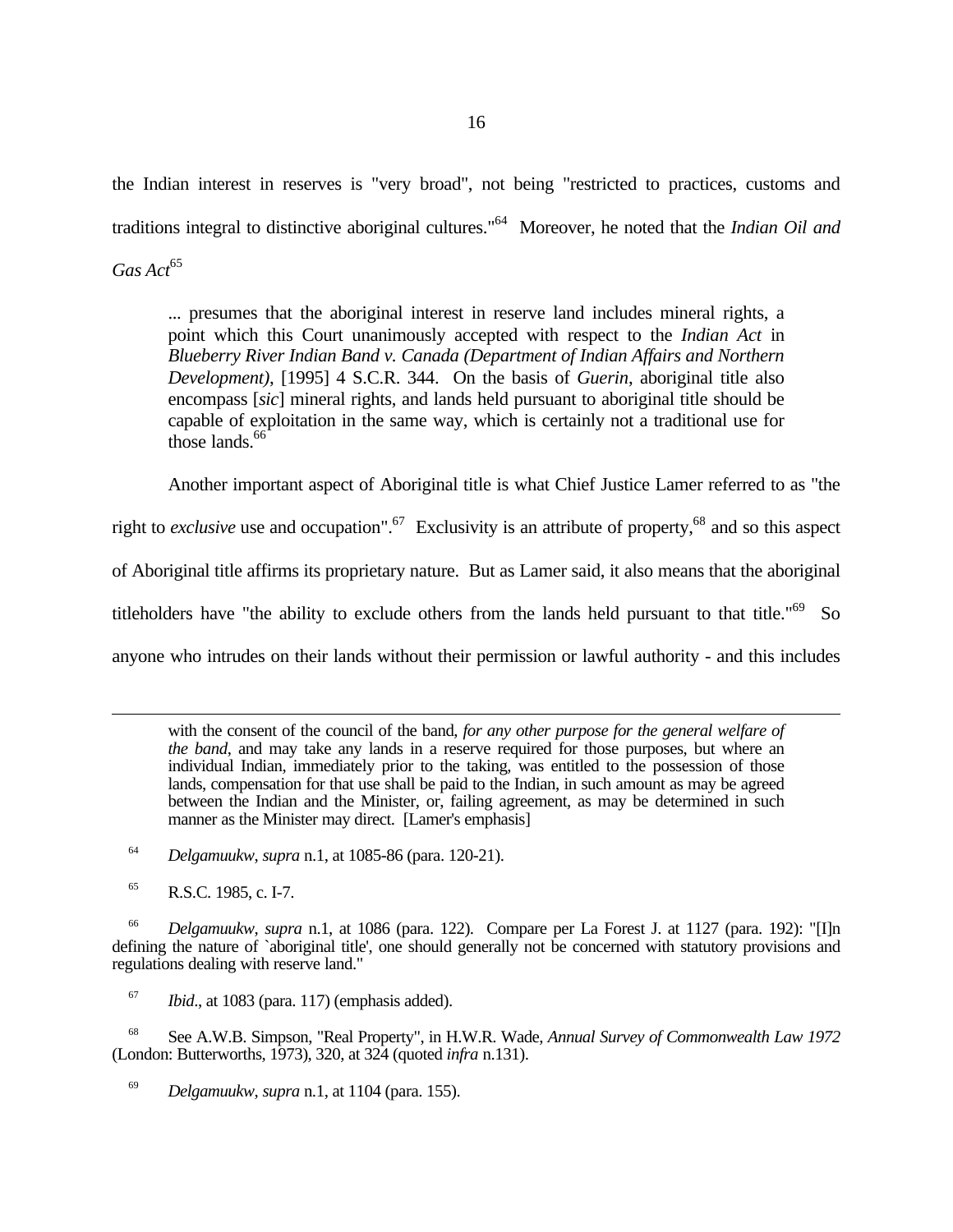an officer of the Crown<sup>70</sup> - would be a trespasser, and therefore subject to an action of trespass that could result in damages, an injunction, or both. $^{71}$ 

In sum, it is apparent from Chief Justice Lamer's decision in *Delgamuukw* that Aboriginal title is an all-inclusive real property interest. Subject to the inherent limit that we are about to discuss, Aboriginal peoples can put their lands to any use they collectively choose.<sup>72</sup> This includes extracting minerals and harvesting timber, whether for their own consumption or commercial purposes.<sup>73</sup> And since the subsurface is encompassed by Aboriginal title, the air space must be as

For detailed discussion, see *Common Law Aboriginal Title*, *supra* n.11, esp. 79-107, 216-21.

<sup>71</sup> For further discussion, see "Onus of Proof", *supra* n.7.

 $\overline{a}$ 

<sup>72</sup> See *Delgamuukw*, *supra* n.1, at 1082-83 (para. 115): "Decisions with respect to [Aboriginal title] land are also made by the community" that holds that title as "a collective right to land".

While the inalienability of Aboriginal title, other than by surrender to the Crown, might also be regarded as an impediment to commercial exploitation of natural resources, this is probably not so. Once trees are cut or minerals or other resources are removed from the ground, they cease to be part of the land, and become personal property. In principle, there is no reason why resources that are no longer part of Aboriginal

<sup>70</sup> In *Delgamuukw*, *supra* n.1, at 1098 (para. 145), Lamer C.J. affirmed that "Aboriginal title is a burden on the Crown's underlying title." However, given that the Aboriginal right to use and occupation is exclusive, the Crown's title is not possessory. As Campbell J. noted in *Chippewas of Sarnia*, *supra* n.46, at para. 377, the accepted position that underlying title is in the Crown "is simply a basic proposition of English and Canadian property law that applies to all land." He elaborated at para. 419:

As demonstrated earlier it is axiomatic in our common law system that the underlying, allodial, or radical title in Indian land, like all land is indeed vested in the Crown. But that title is subject to the overlying burden of Indian title. That overlying burden of Indian title is not vested in the Crown but guaranteed by the Crown to the Indians until surrendered by the Indians to the Crown. Until so surrendered, the Crown has no power to grant it. The title, although vested in the Crown, remained subject to the Indian right of occupancy. Although part of Indian land title is vested in the Crown, *the exclusive communal right of the Indians to possession of their land is not vested in the Crown and therefore not in the gift of the Crown to dispose*. [emphasis added]

<sup>&</sup>lt;sup>73</sup> While Lamer C.J. did not explicitly say that Aboriginal peoples can sell natural resources extracted from or harvested on their lands, this is clearly implicit in his judgment. The *Indian Oil and Gas Act*, for example, envisages the commercial exploitation of oil and gas on reserve lands. By relying on that Act to find that the Aboriginal interest in Aboriginal title lands also includes oil and gas, Lamer must have accepted that those resources could be exploited commercially. Indeed, if the Aboriginal titleholders could not sell their oil, then in order to use it themselves they would have to either build their own refineries, or contract with oil companies to have the oil processed for them. Also, the resources on their lands might far exceed their needs, in which case valuable assets might be rendered unusable. This makes no sense, especially considering the poverty of so many Aboriginal communities and their need for economic development.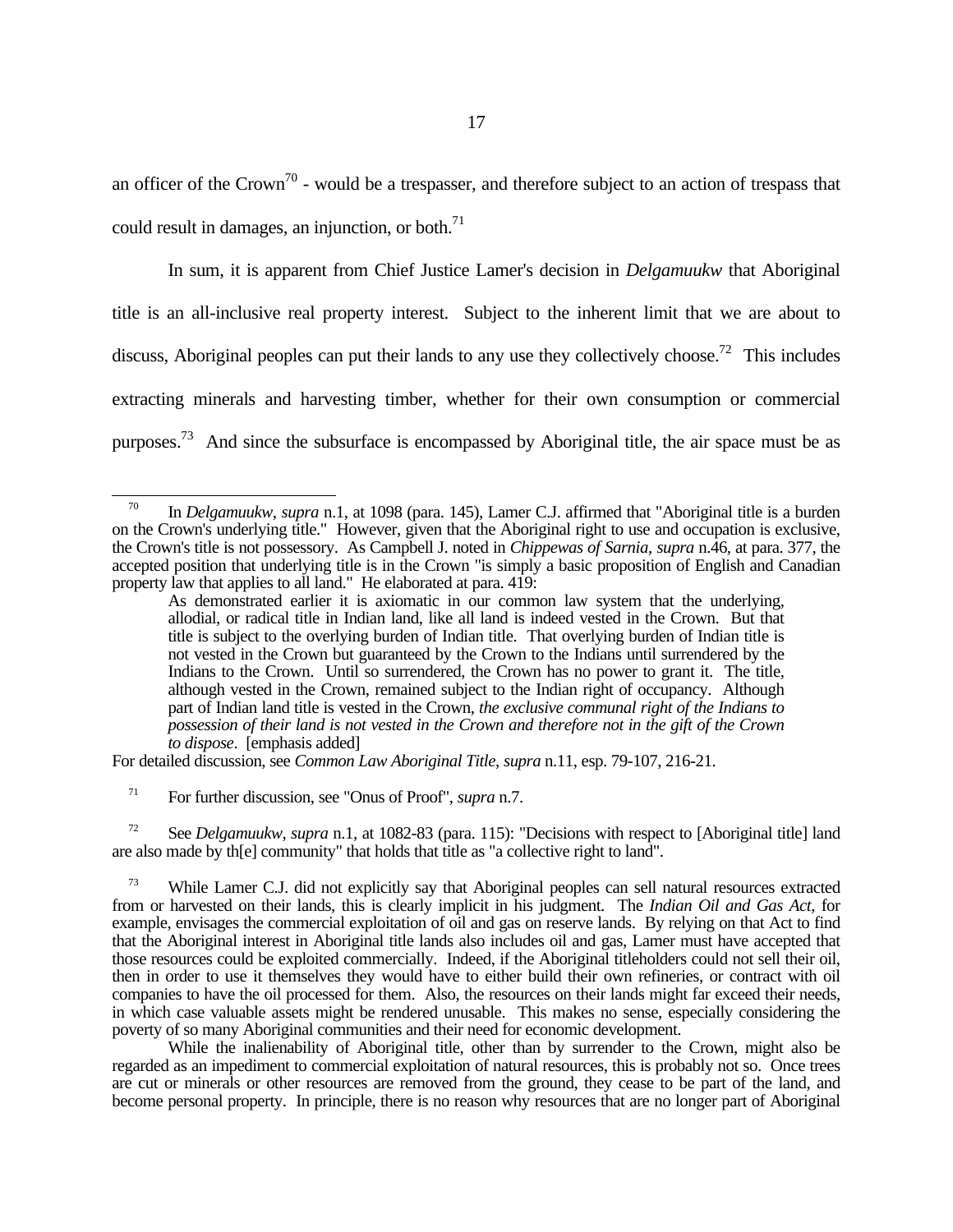well.<sup>74</sup> Also included are water rights, be they riparian, surface, subterranean, or incidental to Aboriginal title to the beds of waterways.<sup>75</sup> However, Aboriginal title is still *sui generis*, making it distinct from what Chief Justice Lamer called "`normal' proprietary interests, such as fee simple."<sup>76</sup> We have already discussed one *sui generis* aspect of Aboriginal title, namely its source in occupation of land prior to Crown assertion of sovereignty. We now turn to the title's other distinctive features, starting with the inherent limit.

 $\overline{a}$ title land would be subject to the inalienability rule. However, inalienability might prevent Aboriginal titleholders from alienating resources that are still part of the land, for example by entering into a lease with a mining company, unless this can be done under their own laws: see *infra*, para. following n.161.

 $74$  At common law, the owner of the surface of land also owns the subsurface and air space, unless they have been severed from the surface rights. In *Opetchesaht Indian Band v. Canada*, [1997] 2 S.C.R. 119, involving a right-of-way held by B.C. Hydro for an electric power transmission line across an Indian reserve, Major J., for the majority, said at 133, 134 (para. 18, 23) that the right-of-way included "occupation of air space where the poles and wires were found", but he also held that Hydro's rights were not exclusive:

The respondent Hydro can only use the land for the power transmission line and related maintenance purposes and the appellant Band retains the right to use the right-of-way. The Band's ability to use the land is restricted only in that they cannot erect buildings on it or interfere with the respondent Hydro's easement. Both Hydro and the Band share use of the right-of-way.

From this, it appears that, absent the right-of-way, the Band would have been entitled to use the air space as it chose, and could erect buildings (which should be perfectly obvious, as otherwise they could not even build houses). Given that the Indian interest in reserve lands includes air space, the Aboriginal interest in Aboriginal title lands must as well, because the Aboriginal interest in reserve and Aboriginal title lands is the same: see *supra* nn. 62-66 and accompanying text. This could be especially significant for the Innu of Quebec and Labrador, who for many years have protested low-level military flights over their traditional lands.

<sup>75</sup> See generally Richard H. Bartlett, *Aboriginal Water Rights in Canada: A Study of Aboriginal Title to Water and Indian Water Rights* (Calgary: Canadian Institute of Resources Law, University of Calgary, 1988); Kenneth J. Tyler, "Indian Resource and Water Rights", [1982] 4 C.N.L.R. 1, and "The Division of Powers and Aboriginal Water Rights Issues", National Symposium on Water Law, Environmental Law CLE Programme, Canadian Bar Association, Toronto, April 9-10, 1999; Kent McNeil,"Riparian Rights and `Lands Reserved for the Indians': Some Constitutional Issues", *ibid*. Note that, in *R. v. Lewis*, [1996] 1 S.C.R. 921, and *R. v. Nikal*, [1996] 1 S.C.R. 1013, the Supreme Court held that the *ad medium filum aquae* rule (the owner of land bordering on water owns the bed to the middle of the waterway) does not apply to navigable waters in British Columbia, and so does not apply to Indian reserves in the province that border on or are traversed by navigable waterways. The impact of these decisions on Aboriginal title claims to the beds of navigable waterways (and hence to ownership of fisheries in those waterways) involves complex issues that cannot be addressed here.

<sup>76</sup> *Delgamuukw*, *supra* n.1, at 1081 (para. 112). See also *St. Mary's Indian Band v. Cranbrook (City)*, [1997] 2 S.C.R. 657, at 666-67 (para. 14). On the *sui generis* nature of Aboriginal rights generally, see John Borrows and Leonard I. Rotman, "The *Sui Generis* Nature of Aboriginal rights: Does It Make a Difference?" (1997) 36 *Alta. L. Rev.* 9.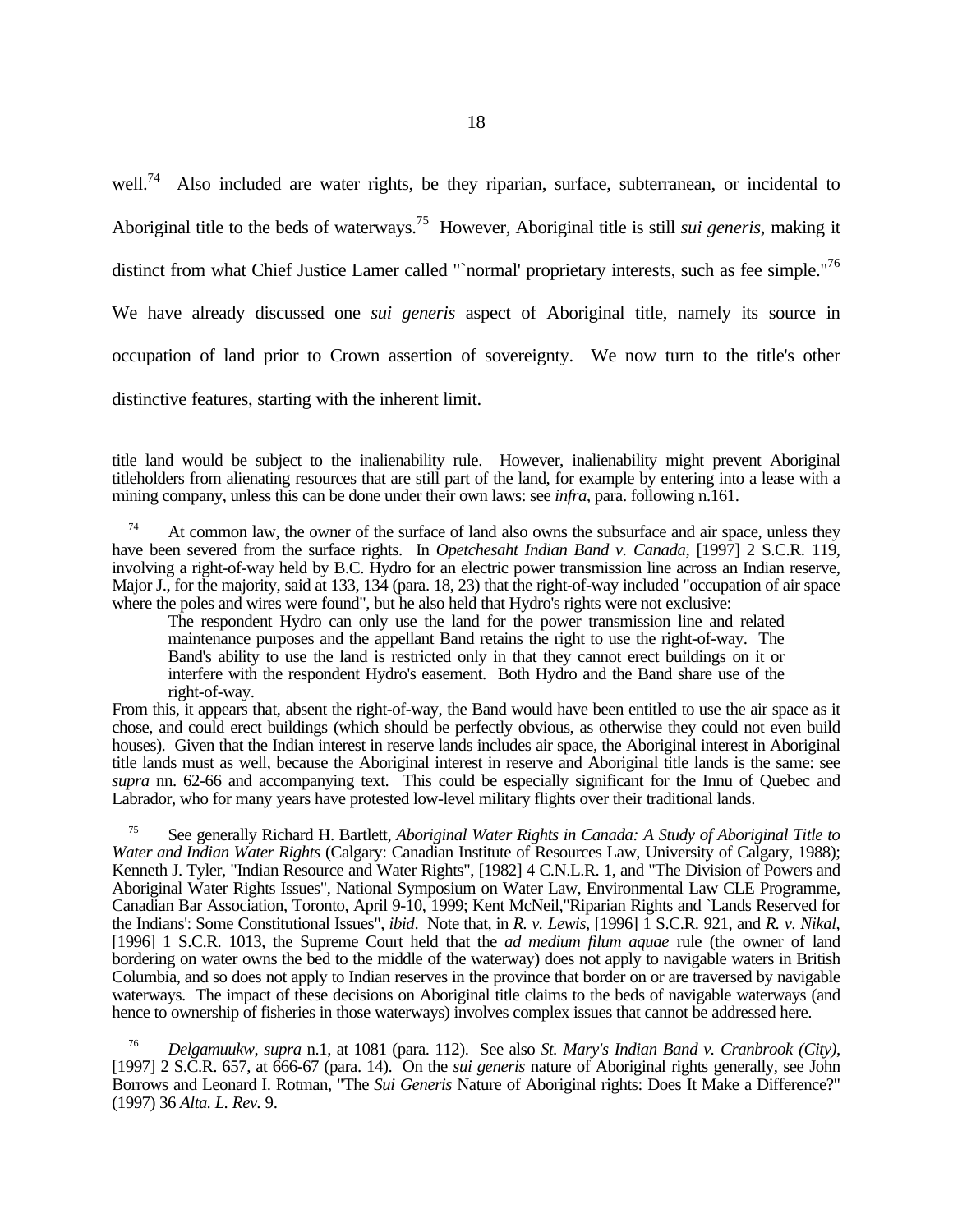## **4. The Inherent Limit on Aboriginal Title**

Aboriginal title is *sui generis* in part because, in the words of Chief Justice Lamer, "lands subject to aboriginal title cannot be put to such uses as may be irreconcilable with the nature of the occupation of that land and the relationship that the particular group has had with the land which together have given rise to aboriginal title in the first place."<sup>77</sup> The limit therefore relates to the uses of the land, and the special connection with it, that were relied upon by the Aboriginal claimants to establish their Aboriginal title at the time of Crown assertion of sovereignty. This is evident as well from the two examples the Chief Justice gave to illustrate the application of the limit:

... if occupation is established with reference to the use of the land as a hunting ground, then the group that successfully claims aboriginal title to that land may not use it in such a fashion as to destroy its value for such a use (e.g., by strip mining it). Similarly, if a group claims a special bond with the land because of its ceremonial or cultural significance, it may not use the land in such away as to destroy that relationship (e.g., by developing it in such a way that the bond is destroyed, perhaps by turning it into a parking lot.)<sup>78</sup>

To my knowledge, this inherent limit is a new development in the law. It was not present in the earlier jurisprudence on Aboriginal title, nor am I aware of any precedent for it in the common

 $\overline{a}$ 

<sup>77</sup> *Delgamuukw*, *supra* n.1, at 1089 (para. 128).

*Ibid.*, at 1089 (para. 128). These examples are significant for another reason as well, namely that they show that the occupation required for Aboriginal title can be established by proving that the lands were used for hunting, or that they have ceremonial or cultural significance (so evidently the lands do not need to have been used for economic or practical purposes). Where hunting is concerned, this is consistent with the *Royal Proclamation of 1763*, *supra* n.13, which stated that the unceded lands of the Indian nations are in their possession and are reserved to them "as their Hunting Grounds". It is also consistent with American law: see *Mitchel v. United States*, 9 Pet. 711 (1835), at 745, where Baldwin J. for the Court said that the Indians' "hunting-grounds were as much in their actual possession as the cleared fields of the whites". See also *Red House Farms Ltd. v. Catchpole*, *supra* n.59.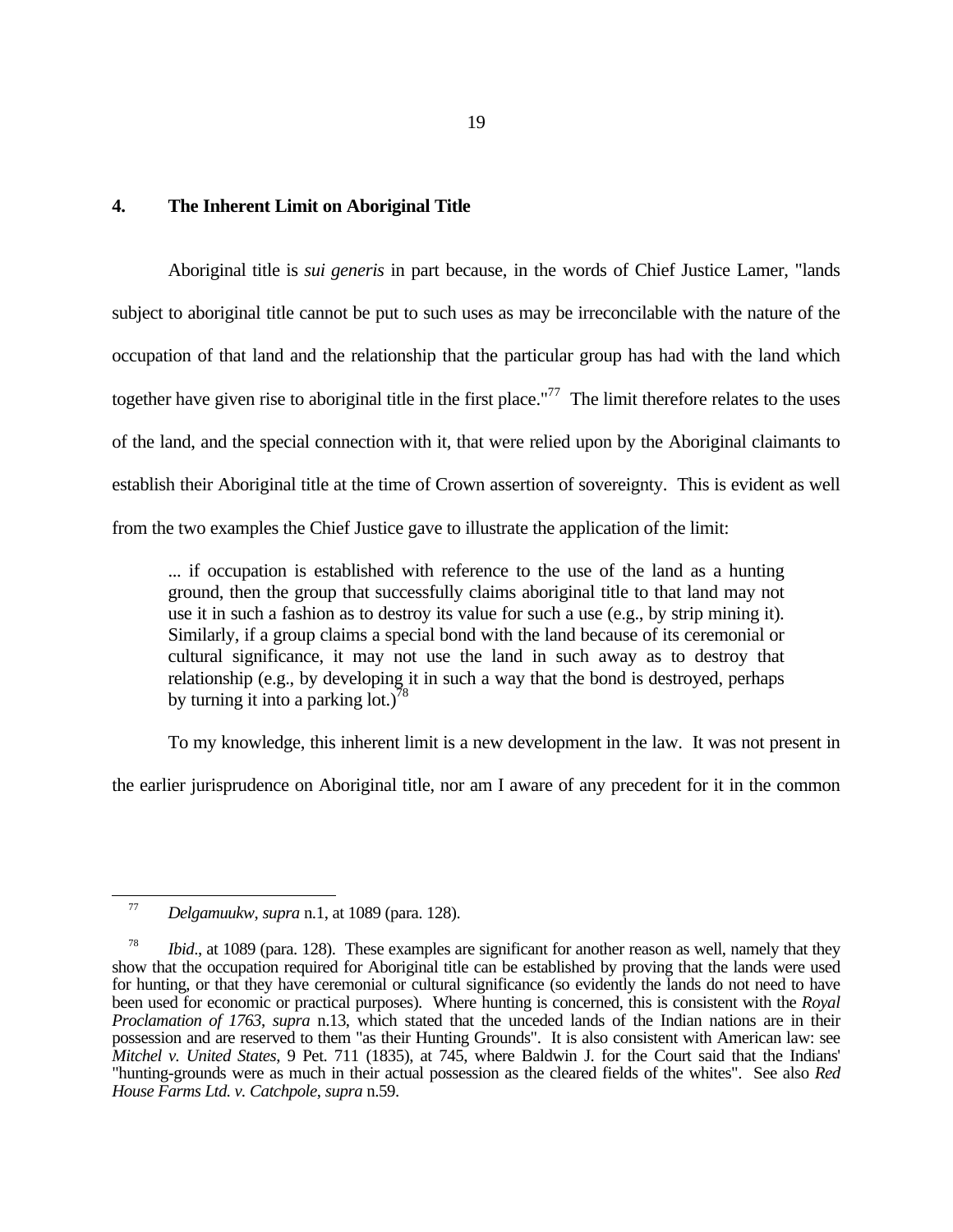law generally.<sup>79</sup> Lamer nonetheless found support for this limit in the source of Aboriginal title in "the prior occupation of Canada by Aboriginal peoples."<sup>80</sup> He elaborated as follows:

That prior occupation is relevant in two different ways: first, because of the physical fact of occupation, and second, because aboriginal title originates in part from pre-existing systems of aboriginal law. However, the law of aboriginal title does not only seek to determine the historic rights of aboriginal peoples to land; it also seeks to afford legal protection to prior occupation in the present-day. Implicit in the protection of historic patterns of occupation is a recognition of the importance of the continuity of the relationship of an aboriginal community to its land over time. $81$ 

Lamer clearly wanted to ensure that the special relationship Aboriginal peoples have with their lands continues into the future. To make sure this happens, he said that "uses of the lands that would threaten that future relationship are, by their very nature, excluded from the content of aboriginal title."<sup>82</sup> He linked this to Aboriginal cultures by stating that, where lands were occupied by an Aboriginal group so as to establish their title, "there will exist a special bond between the group and the land in question such that the land will be part of the definition of the group's distinctive culture."<sup>83</sup>

While in some instances Lamer's inherent limit might be supported by the Aboriginal perspectives and laws that he said have to be taken into account along with the common law,  $84$  he

<sup>79</sup> This is as one would expect, given that the limit is a *sui generis* aspect of Aboriginal title.

<sup>80</sup> *Delgamuukw*, *supra* n.1, at 1088 (para. 126).

<sup>81</sup> *Ibid*.

<sup>&</sup>lt;sup>82</sup> *Ibid.*, at 1089 (para. 127). See also 1103 (para. 154), where Lamer said that the inherent limit relates to "uses which are inconsistent with continued use by future generations of aboriginals."

<sup>83</sup> *Ibid*., at 1089 (para. 128).

<sup>84</sup> *Ibid*., at 1066 (para. 81-82), 1081 (para. 112), 1099-1100 (para. 147-48). On Aboriginal perspectives regarding their relationships with their lands, see *Report of the Royal Commission on Aboriginal Peoples* (hereinafter *RCAP Report*), Vol. 2, *Restructuring the Relationship* (Ottawa: Minister of Supply and Services Canada, 1996), Part 2. Moreover, the word "perspectives" is probably not the appropriate term to use in this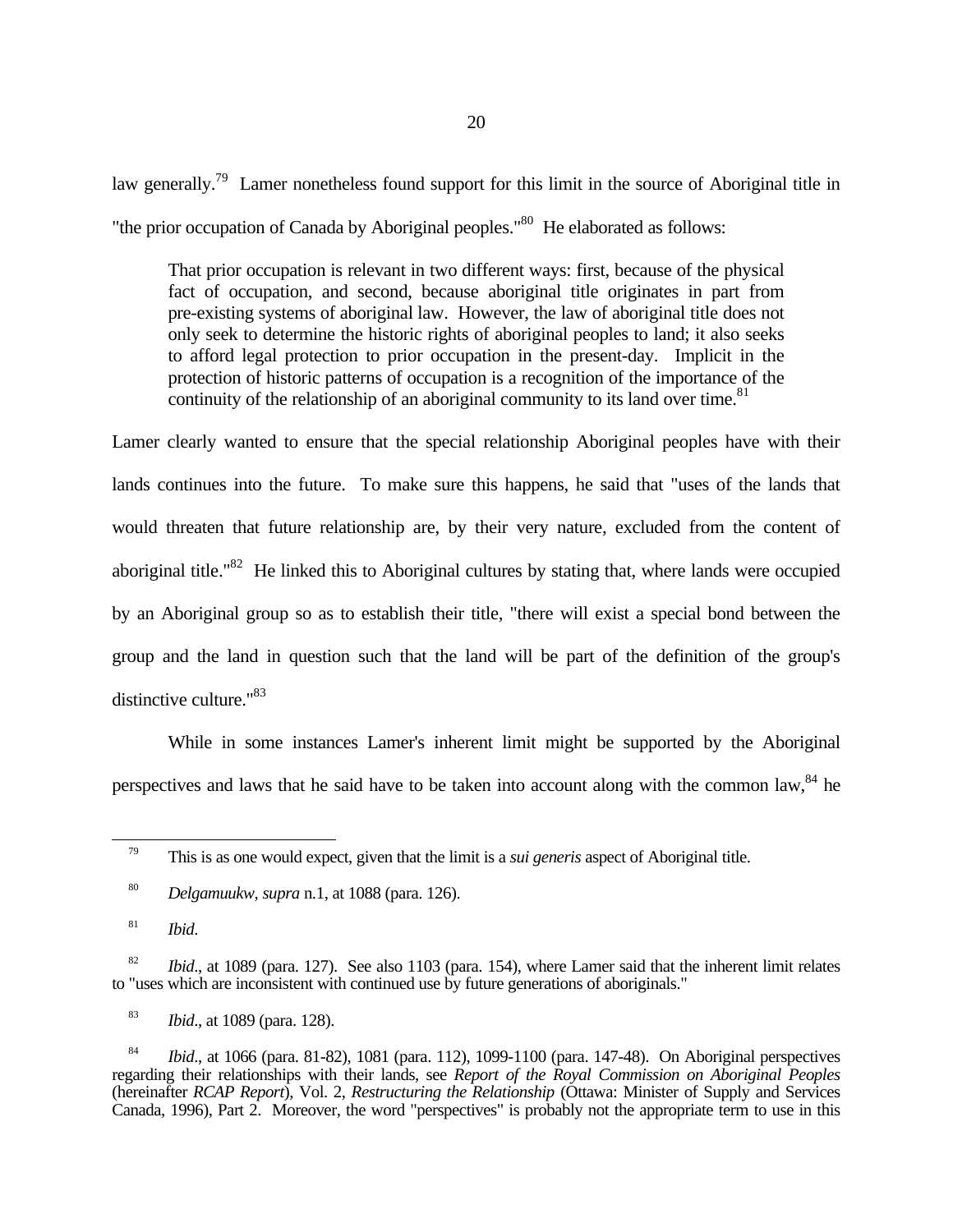did not rely explicitly on those perspectives and laws in formulating the limit.<sup>85</sup> Moreover, as Aboriginal perspectives on this matter would no doubt vary to some extent from one Aboriginal nation to another, they probably could not provide the foundation for a generic limit that applies to Aboriginal title generally. But even if preservation of a culturally-based relationship with the land is a common goal for Aboriginal nations, it is doubtful that they would accept a legally-enforceable limit on their land use that is based in part on the particular uses they made of specific lands at the time of Crown sovereignty. Such an approach does not take sufficient account of the economic adaption and cultural change that have been necessary for Aboriginal nations to live in the modern world. It also fails to acknowledge that an Aboriginal nation might want to engage in land-based activities that, while in conflict with the uses they made of their lands at the time of Crown sovereignty, are culturally appropriate in the present-day.

Chief Justice Lamer's own example of Aboriginal title based on occupation of land as a hunting ground may serve to illustrate this point. He said that the inherent limit would prevent uses of the land, such as strip mining, that would destroy its value as a hunting ground. Now given the dependence of most Aboriginal nations on hunting prior to Crown sovereignty, the attachment to the land that would form the basis for their Aboriginal title to much of their land might be largely through hunting. If this is correct, then extensive areas of Aboriginal title land cannot be put to uses that would destroy their value for hunting. Strip mining would obviously have this effect, but so would residential and commercial development because, even if the destruction of habitat and the

 $\overline{a}$ 

context, as what are involved here are not simply matters of opinion, but systems of knowledge and understanding that include law and governance: see Monture-Angus, *supra* n.27, at 22.

It does not appear from his judgment that the evidence he considered contained any indication that the inherent limit arose from Aboriginal perspectives and laws, whether of the Gitksan and Wet'suwet'en or other Aboriginal nations.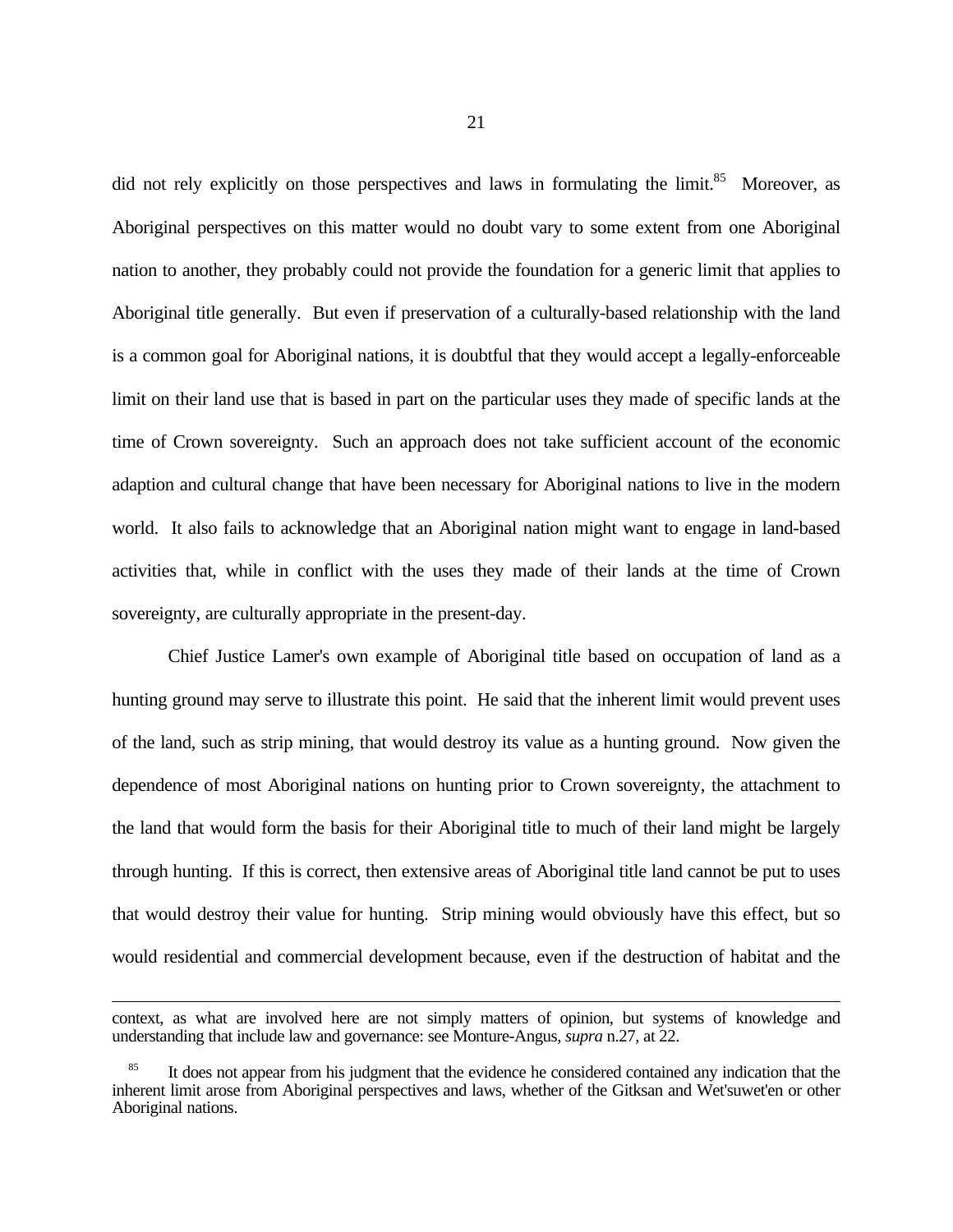presence of people and buildings did not cause the game to disappear, it would be unsafe to hunt in such populated areas. Alternative Aboriginal uses of these lands might, therefore, be limited to agriculture, forestry, and other less intrusive activities, and then only as long as sufficient habitat was preserved to maintain game populations. Moreover, because the limit is inherent to Aboriginal title, it would continue to restrict the use of the land even if the Aboriginal people in question were no longer interested in hunting, or the game disappeared. According to Lamer, if they "wish to use their lands in a way that aboriginal title does not permit, then they must surrender those lands [to the Crown] and convert them into non-title lands to do so."<sup>86</sup>

So an Aboriginal nation that wants to use certain lands in ways inconsistent with the kind of occupation relied on to establish its Aboriginal title is faced with a dilemma. It must either refrain from engaging in those inconsistent uses, or give up its Aboriginal title, and hence its special relationship with those lands, by surrendering them to the Crown and taking back some other interest, such as a fee simple. This would seem to be so even if the economic viability of the community depends on putting at least some of their Aboriginal title lands to inconsistent uses. If the main purpose of the inherent limit is cultural preservation, $87$  restricting the choice of an Aboriginal nation to these two options in this kind of situation is unlikely to achieve that goal. Moreover, by limiting the decision-making authority of Aboriginal nations with respect to their

 $\overline{a}$ 

<sup>86</sup> *Delgamuukw*, *supra* n.1, at 1091 (para. 131).

<sup>87</sup> See *supra* nn. 81-83 and accompanying text.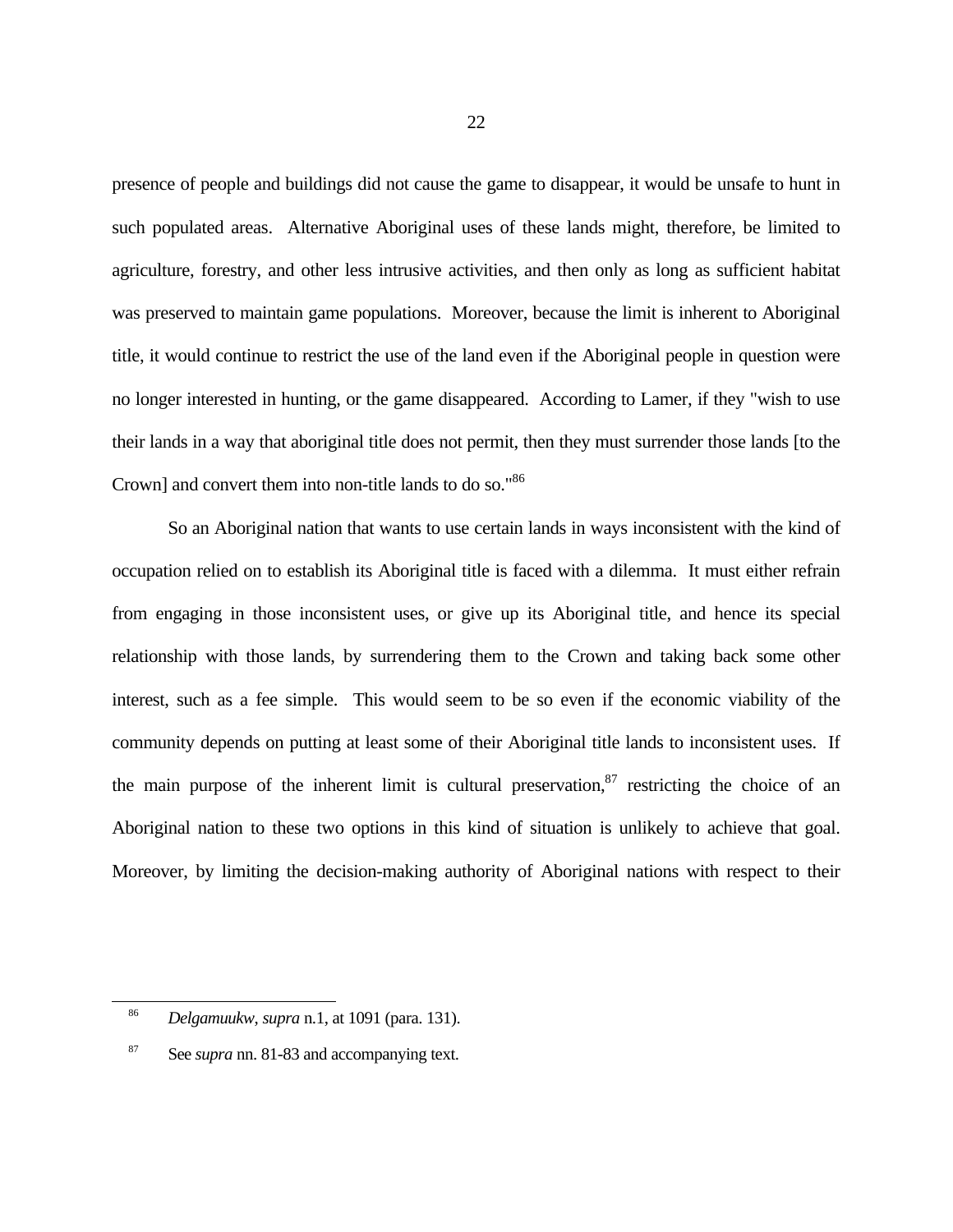lands,<sup>88</sup> it seems to undermine their capacity to undertake the kind of economic development necessary for them to be sustainable, self-sufficient communities.<sup>89</sup>

The Chief Justice nonetheless took pains to caution against an over-restrictive interpretation of the inherent limit. He drew an analogy between it and the concept of equitable waste, which prevents a life tenant from committing "wanton or extravagant acts of destruction" or from "ruin[ing] the property".<sup>90</sup> He added that "[t]his description of the limits imposed by the doctrine of equitable waste capture the kind of limit I have in mind here.<sup>"91</sup> However, employing Lamer's examples again, many uses of land that do not amount to equitable waste, such as erecting buildings and putting in parking lots, would be inconsistent with the use of it as a hunting ground, and could destroy its ceremonial significance. The connection he drew between the inherent limit and the attachment to the land relied upon to establish Aboriginal title suggests that what is prohibited is not just wantonly destructive acts, but any uses that seriously interfere with the continuance of the kind of attachment that existed at the time of Crown sovereignty.

Nor can much reassurance be drawn from Lamer's concluding remarks on this issue, where he emphasized that the inherent limit is not

... a limitation that restricts the use of the land to those activities that have traditionally been carried out on it. That would amount to a legal straitjacket on

<sup>88</sup> Lamer C.J. affirmed this authority in *Delgamuukw*: see *infra*, quotation accompanying n.103.

<sup>89</sup> The importance of economic development for Aboriginal communities is emphasized in the *RCAP Report*, *supra* n.84, Vol. 2, *Restructuring the Relationship*, Part 2, where 240 pages (775-1014) are devoted to the topic.

<sup>90</sup> *Delgamuukw*, *supra* n.1, at 1090 (para. 130), quoting E.H. Burn, *Cheshire and Burn's Modern Law of Real Property*, 14th ed. (London: Butterworths, 1988), 264, and Robert E. Megarry and H.W.R. Wade, *The Law of Real Property* (London: Stevens, 1975), 105, respectively. See also Bankes, *supra* n.9, at 324-25 n.34, where it is pointed out that equitable waste "is by far the worst form" of the four categories of waste.

<sup>91</sup> *Delgamuukw*, *supra* n.1, at 1090-91 (para. 130).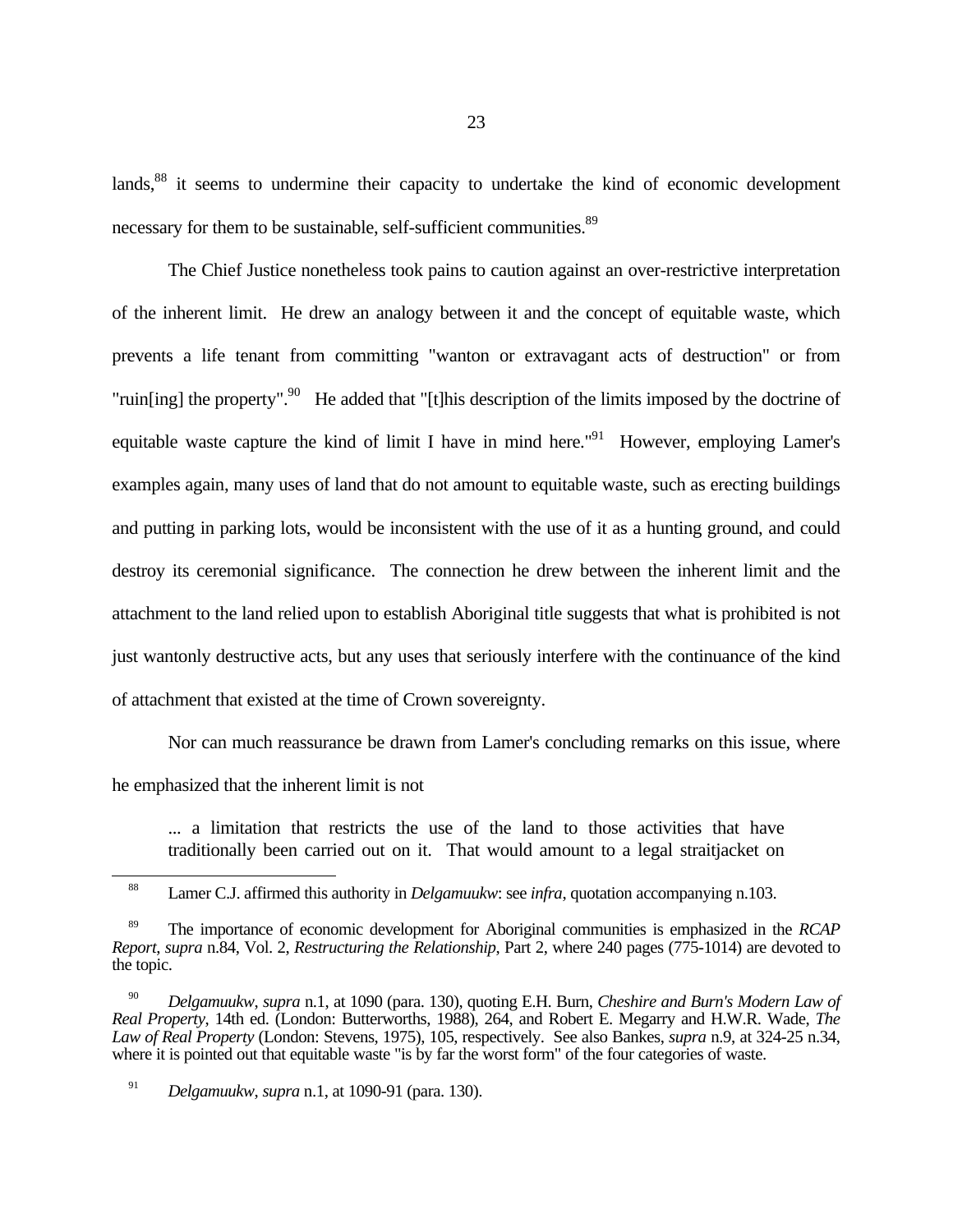aboriginal peoples who have a legitimate legal claim to the land. The approach I have outlined above allows for a full range of uses of the land, subject only to an overarching limit, defined by the special nature of the aboriginal title in that land.<sup>92</sup>

What this really appears to mean is that Aboriginal title, while not limited *to* Aboriginal uses of land at the time of Crown sovereignty, is still limited *by* those uses. It also has to be kept in mind that "aboriginal title encompasses the right to *exclusive* use and occupation".<sup>93</sup> This exclusivity generally prevents anyone else from coming onto the land and using it in any way, including ways prohibited by the inherent limit. Nor can Aboriginal nations permit others to come in and use their lands in prohibited ways, as that would also violate the inherent limit. A potentially absurd situation could therefore result, where valuable resources on Aboriginal lands would be rendered unusable *by anyone* without destruction of the special Aboriginal relationship with the land that the inherent limit is supposed to protect. As we have seen, the only way the Aboriginal peoples could take advantage of those resources themselves in this situation would be by surrendering their lands to the Crown, which would terminate their Aboriginal title. And the only other way the resources could be accessed would be through legislative infringement of their Aboriginal title,<sup>94</sup> a clearly coercive act that would be at least as destructive of the special relationship with the land on which the title is based.

There are other problems with the inherent limit as well. While Lamer C.J.'s desire to preserve Aboriginal title lands for future generations was no doubt well intentioned, one can question whether imposing an inherent limit on that title is an appropriate means for achieving this

<sup>92</sup> *Ibid*., at 1091 (para. 132).

<sup>&</sup>lt;sup>93</sup> *Ibid.*, at 1083 (para. 117) (emphasis added).

<sup>94</sup> See *ibid*., per Lamer C.J. at 1107-14 (para. 160-69). For critical analysis, see *Defining Aboriginal Title*, *supra* n.10, at 16-25, and "Aboriginal Title and the Division of Powers", *supra* n.9.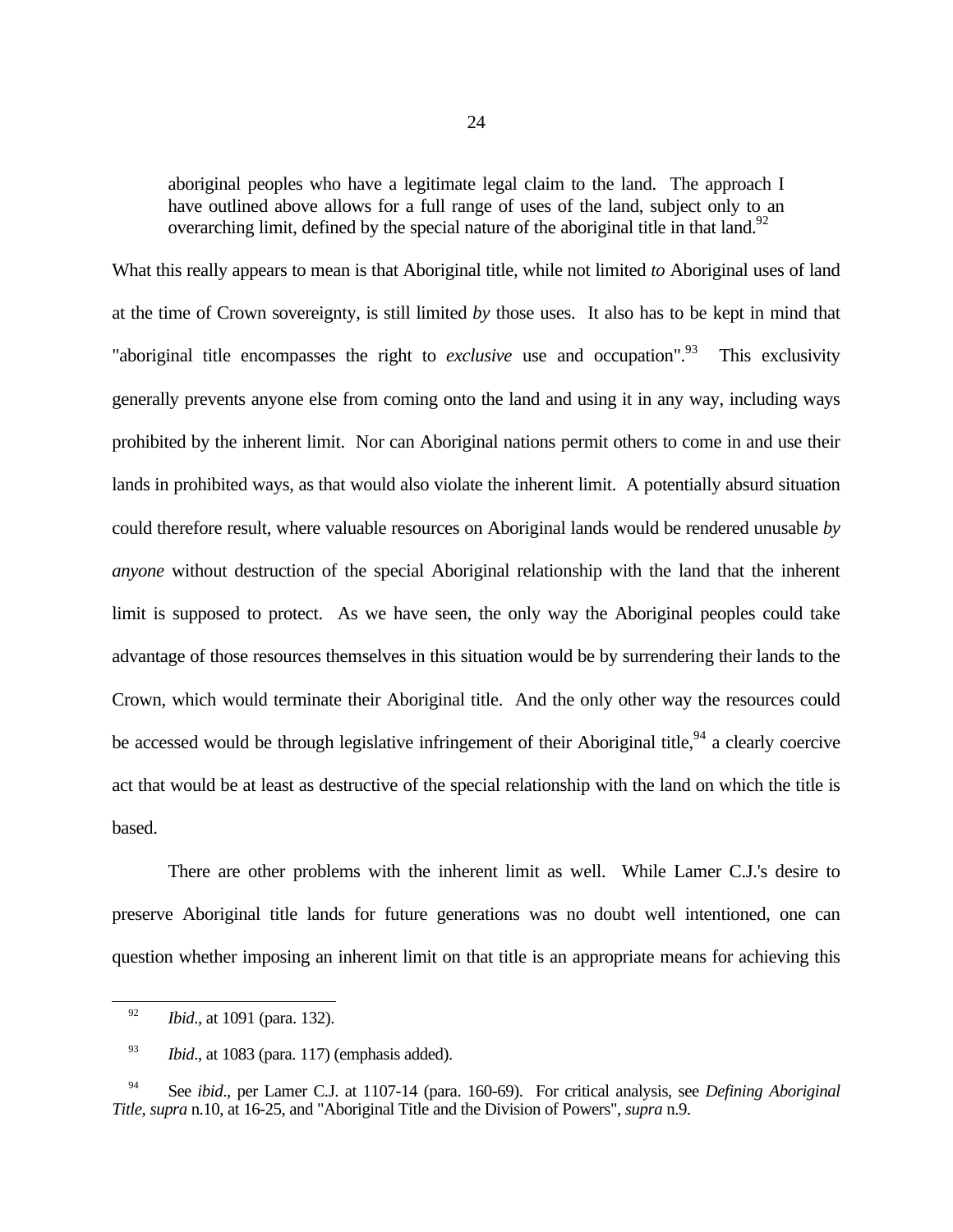goal. It suggests that Aboriginal peoples are either not capable or not willing to take appropriate actions themselves to maintain their special relationship with their lands. If so, the inherent limit is paternalistic and disrespectful, particularly in light of the spiritual attachment and the strong ethic of responsibility and stewardship that Aboriginal peoples generally have towards their lands.<sup>95</sup> One can also question whether Canadian courts are the appropriate bodies to be imposing a limitation on the property rights of Aboriginal peoples that has cultural preservation as its objective.<sup>96</sup> Related to this issue of jurisdiction is the question of standing: Who has a sufficient interest in this matter to challenge an allegedly inconsistent use in a Canadian court? No doubt the members of an Aboriginal nation would have standing, but are they going to be willing to risk discord within their own community by going outside to bring such a court challenge?<sup>97</sup> Would provincial governments have standing, given their underlying title to Aboriginal title lands?<sup>98</sup> Would the federal

<sup>95</sup> See *RCAP Report*, *supra* n.84, Vol. 2, *Restructuring the Relationship*, Part 2, esp. 434-64.

<sup>96</sup> See, for example, *Santa Clara Pueblo v. Martinez*, 436 U.S. 49 (1978), where the United States Supreme Court decided that, except where imprisonment is involved, enforcement of the *Indian Civil Rights Act*, 1968, 25 U.S.C. §§ 1301-03, is up to tribal courts, not the courts of the United States. Marshall J., in his majority decision, said this at 65: "Tribal courts have repeatedly been recognized as appropriate forums for the exclusive adjudication of disputes affecting important personal and property interests of both Indians and non-Indians." He supported his conclusion by adding at 72 that "efforts by the federal judiciary to apply the statutory prohibitions of [the *Indian Civil Rights Act*] in a civil context may substantially interfere with a tribe's ability to maintain itself as a culturally and politically distinct entity."

<sup>97</sup> In most, if not all, Aboriginal cultures, social harmony in an essential value: see *RCAP Report*, *supra* n.84, Vol. 1, *Looking Forward, Looking Back*, esp. 651-54; *Report of the Aboriginal Justice Inquiry of Manitoba*, Vol. 1, *The Justice System and Aboriginal People* (Winnipeg: Queen's Printer, 1991), esp. 22-39; Rupert A. Ross, *Dancing with a Ghost: Exploring Indian Reality* (Markham, Ont.: Octopus Publishing Group, 1992), esp. 139-42.

See *supra* n.70. Note, however, that the resources on Aboriginal lands only become available to the provinces after Aboriginal title is surrendered: see *supra* n.35. Until then it appears that Aboriginal titleholders own even those resources that the inherent limit prevents them from using, as they have "the right to exclusive use and occupation": *Delgamuukw*, *supra* n.1, per Lamer C.J. at 1083 (para. 117). This interpretation is supported by Lamer's statement in *Delgamuukw*, at 1091 (para. 131), that "[i]f aboriginal peoples wish to use their lands in a way that aboriginal title does not permit, then they must surrender those lands and convert them into non-title lands to do so", for if Aboriginal peoples did not own the resources that the inherent limit prevents them from using, they would not be able to obtain a right to them by surrendering their lands and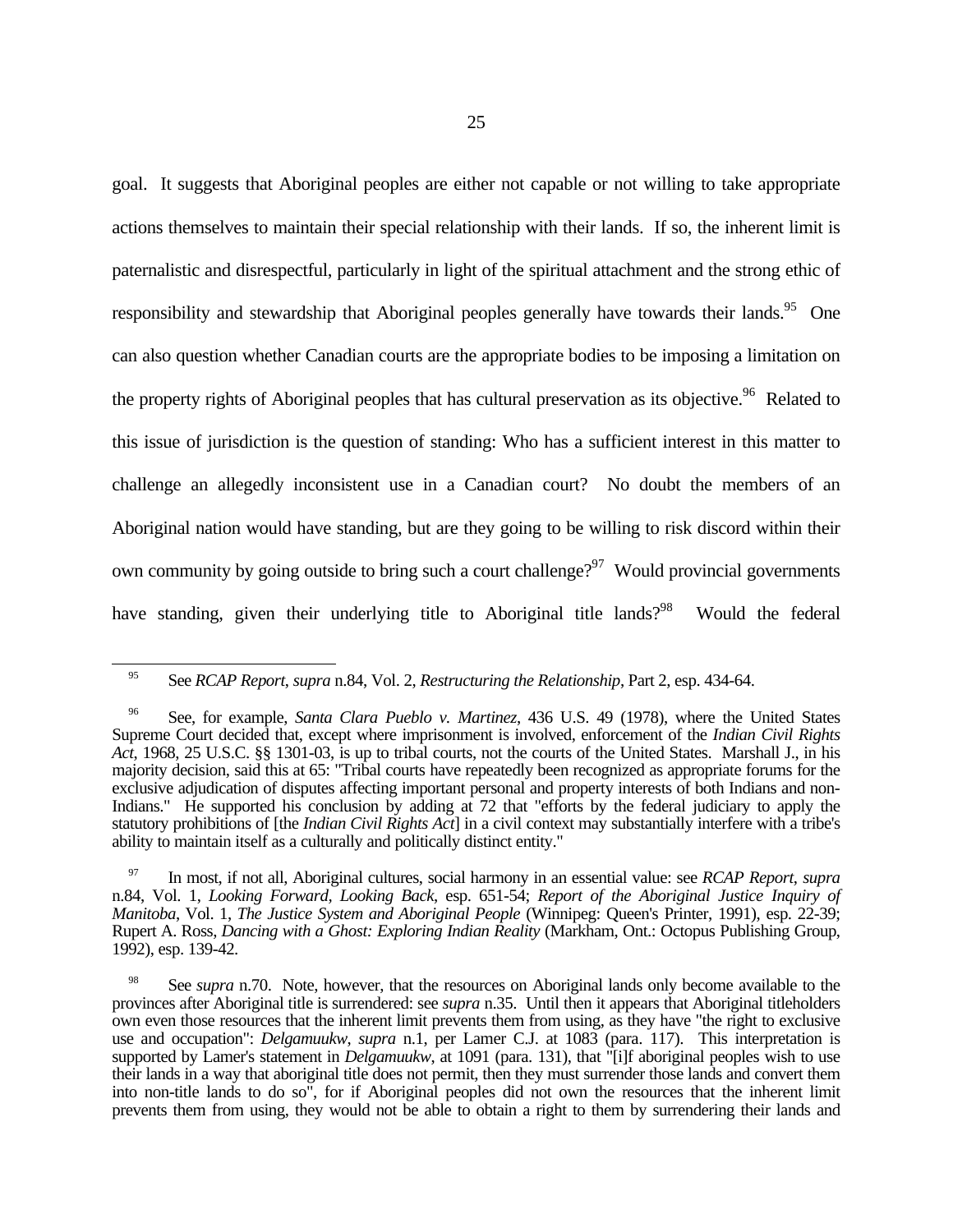government be able to rely on its constitutional authority over Aboriginal title lands and its fiduciary obligations to the Aboriginal peoples to justify bringing an action?<sup>99</sup> Would it be in breach of those obligations if it failed to do so? These are issues that will have to be resolved in future court cases.<sup>100</sup>

<u>.</u>

Given that the inherent limit is problematic in so many respects, is there another way of preserving the special relationship that Aboriginal peoples have with their lands? In my opinion, the

solution to this is to acknowledge that the decision-making authority Aboriginal peoples have with

<sup>99</sup> On the federal government's constitutional authority, see *supra* n.48 and accompanying text. On its fiduciary obligations, see generally Leonard Ian Rotman, *Parallel Paths: Fiduciary Doctrine and the Crown-Native Relationship in Canada* (Toronto: University of Toronto Press, 1996); Kent McNeil, "Fiduciary Obligations and Aboriginal Peoples", forthcoming in Mark Gillen and Faye Woodman, eds., *The Law of Trusts: A Conceptual Approach*, and "Fiduciary Obligations and Federal Responsibility for Aboriginal Peoples", forthcoming in Kent McNeil, *Emerging Justice: Essays on Indigenous Rights in Canada and Australia* (Saskatoon: University of Saskatchewan Native Law Centre, 2000).

<sup>100</sup> To my knowledge, the only case decided so far that has applied the inherent limit is *R. v. Denault*, [1998] 2 C.N.L.R. 114 (B.C. Prov. Ct.). It did not involve a direct challenge to Aboriginal land use on the basis of the limit, but rather a prosecution of a member of the Shuswap Nation under s.35 of the *Fisheries Act*, R.S.C. 1985, c. F-14, for harmful alteration or destruction of fish habitat by placing landfill along the South Thompson River for the development of a mobile home park. The accused, who held a certificate of possession of reserve land bordering the river, stated that he had consulted with and obtained the approval of the governing body of the Shuswap Nation, i.e. the Elders, before undertaking the development. He also claimed that the Shuswap Nation had Aboriginal title to the lands in question. Sundhu P.C.J. did not decide the issue of Aboriginal title, in part because little or no evidence of historical occupation and use of the lands had been presented. But even if Aboriginal title had been established, he said at 129 that

[t]he decision of Chief Justice Lamer, in *Delgamuukw*, states that lands held pursuant to Aboriginal title cannot be used in a manner that is irreconcilable with the nature of the attachment to the land which forms the basis of the group's claim to Aboriginal title. If, as it is asserted, a group claims a special bond with the land because of its ceremonial or cultural significance, it may not use the land in such a way to destroy that relationship, as was done in this case, with the destruction of fish habitat, by the dumping of landfill, removal of trees and vegetation for the creation of a mobile home park.

So it appears that, even if the accused had the permission of the governing body of the Shuswap Nation, he could not develop the land in a way that would destroy its ceremonial or cultural significance, as that would violate the inherent limit.

converting them into "non-title lands". In this respect, a useful analogy can be drawn between the inherent limit and zoning laws that prevent landowners from putting their lands to certain uses, but do not diminish their ownership of their lands or of the resources on them (though in some circumstances government interference with access to those resources can amount to expropriation for which compensation has to be paid: see *British Columbia v. Tener*, [1985] 1 S.C.R. 533).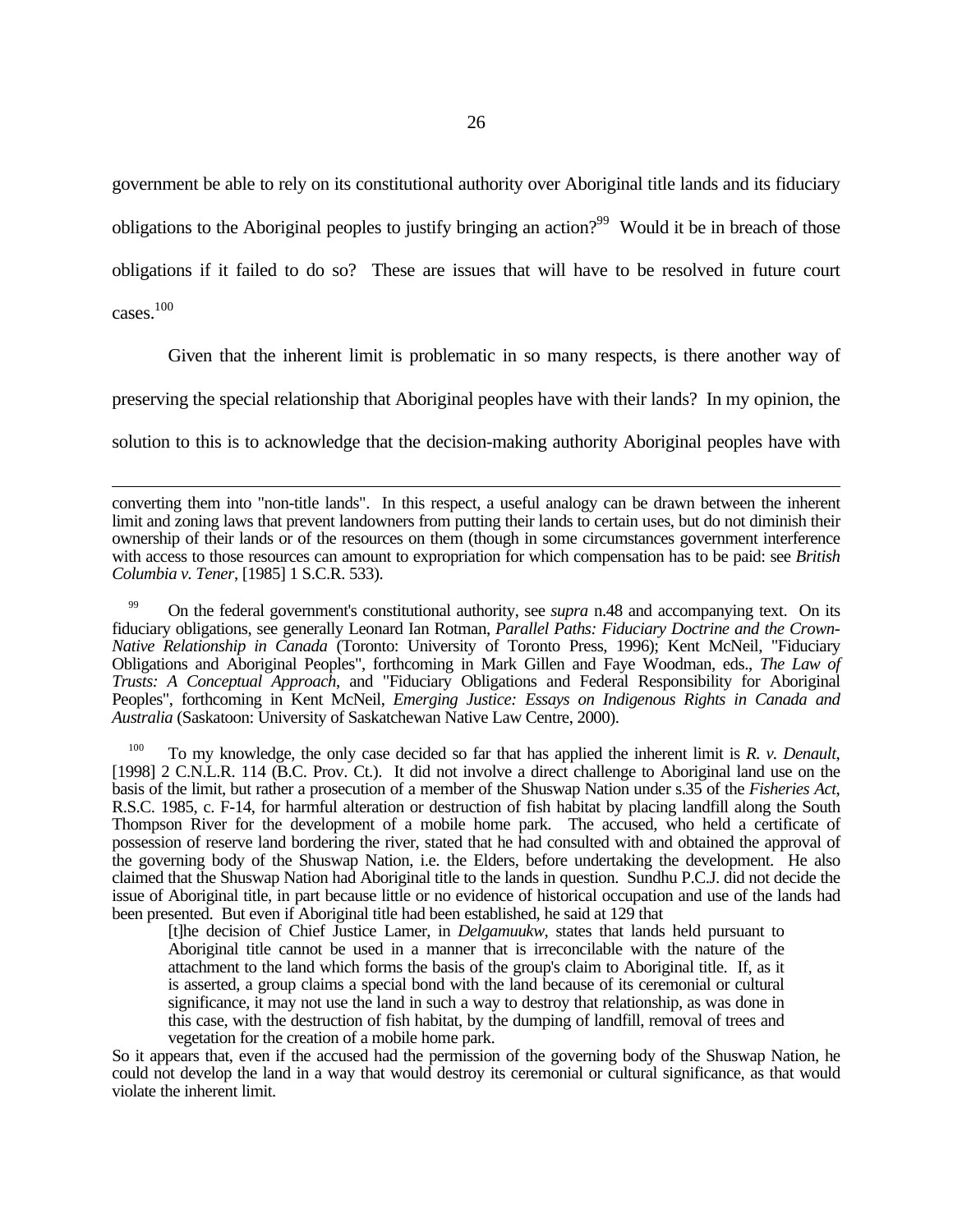respect to their lands includes authority to put those lands to uses that are irreconcilable with the uses they made of them at the time of Crown sovereignty. Such an approach would be respectful of the capacity of Aboriginal peoples to make collective decisions about culturally appropriate ways of using their lands in a modern-day context. It would also involve a rejection of the paternalism implicit in the inherent limit, which seems to be based on an assumption that Aboriginal peoples cannot be trusted to preserve their lands for future generations.<sup>101</sup> Moreover, this approach is consistent with the concept of self-government, which is supported by the final two *sui generis* aspects of Aboriginal title that we will now consider, namely its communal nature and its inalienability.

## **5. The Communal Nature of Aboriginal Title**

In *Delgamuukw*, Chief Justice Lamer affirmed that Aboriginal title is held communally.<sup>102</sup>

He explained:

 $\overline{a}$ 

Aboriginal title cannot be held by individual aboriginal persons; it is a collective right to land held by all members of an aboriginal nation. Decisions with respect to that land are also made by that community. This is another feature of aboriginal title which is *sui generis* and distinguishes it from normal property interests.<sup>103</sup>

<sup>&</sup>lt;sup>101</sup> Alternatively, if it would be too much of an about-face for the Supreme Court to discard the inherent limit entirely, its application could be limited by according standing to invoke it only to members of the Aboriginal nation in question. If this were done, it could act as a last-resort safeguard against destructive acts, if internal community controls failed.

<sup>&</sup>lt;sup>102</sup> The Supreme Court has said the same thing about other Aboriginal and treaty rights: see *R. v. Sparrow*, [1990] 1 S.C.R. 1075, at 1112 (Aboriginal fishing right); *R. v. Sundown*, [1999] 1 S.C.R. 393, at 412 (para. 35-36) (treaty hunting right); *R. v. Marshall*, [1999] 4 C.N.L.R. 301, at 319 (para. 38) (treaty fishing right). See also *Pasco v. Canadian National Railway Co.*, sub nom., *Oregon Jack Creek Indian Band v. Canadian National Railway Co.* (1989), 56 D.L.R. (4th) 404 (B.C.C.A.), at 410; *R. v. Pamajewon and Jones* (1994), 120 D.L.R. (4th) 475 (Ont. C.A.), at 488, affirmed [1996] 2 S.C.R. 821.

<sup>103</sup> *Delgamuukw*, *supra* n.1, at 1082-83 (para. 115).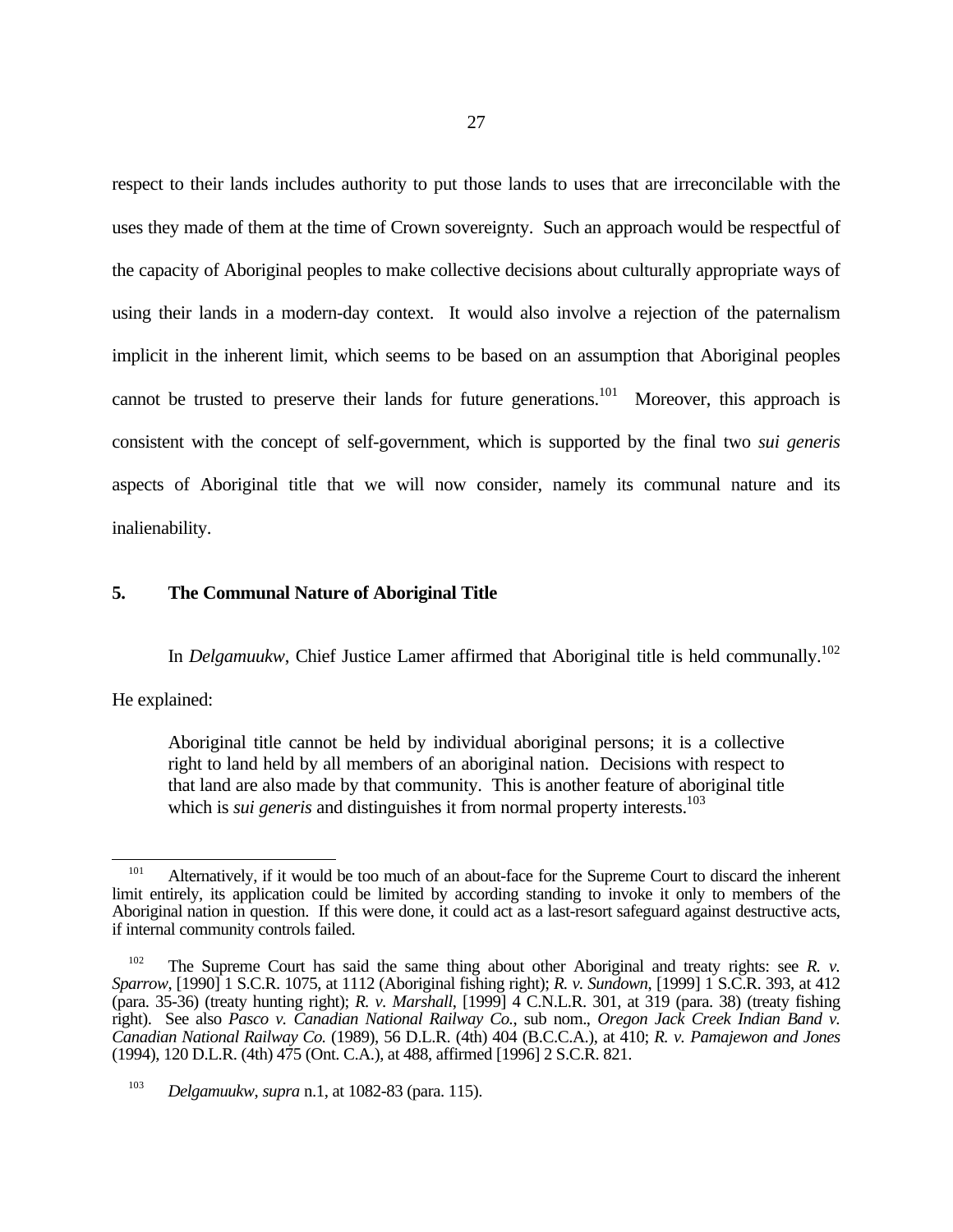While this is all he said about Aboriginal title's communal nature, this short passage is very significant because it can be interpreted as an implicit acknowledgement of the Aboriginal peoples' inherent right of self-government.<sup>104</sup> This acknowledgement is revealed in two ways: first, by Lamer's acceptance that Aboriginal nations have legal personality which gives them the capacity to hold property; and secondly, by his recognition of the decision-making authority of those nations.

At common law, in order to hold title to property an entity must have legal personality, a status reserved for natural persons and corporations. Consequently, a collection of individuals like a club or other unincorporated association cannot own property in its own right; instead, title is vested in all the members for the time being.<sup>105</sup> So who actually holds the title to Aboriginal lands? A possible answer is that the members of an Aboriginal nation all hold title as individuals, in much the same way as do the members of an unincorporated association.<sup>106</sup> In light of the *Delgamuukw* decision, there are at least two problems with this approach. First, it does not seem to be what Lamer had in mind when he said that Aboriginal title "is a *collective* right to land held by all members of an aboriginal nation."<sup>107</sup> One reason for this is that this aspect of Aboriginal title would not be *sui generis* (which Lamer said it is<sup>108</sup>) if it did not differ from the manner in which property

 $\overline{a}$ 

<sup>104</sup> For further discussion, see "Aboriginal Rights in Canada", *supra* n.6, at 285-91.

<sup>105</sup> See generally Dennis Lloyd, *The Law Relating to Unincorporated Associations* (London: Sweet and Maxwell Ltd., 1938); Harold A.J. Ford, *Unincorporated Non-Profit Associations: Their Property and Their Liability* (Oxford: Clarendon Press, 1959); S.J. Stoljar, *Groups and Entities: An Enquiry into Corporate Theory* (Canberra: Australian National University Press, 1973). Note that another option is for the legal title to be held by a trustee for the benefit of the members, but in that situation the members still hold the equitable title as individuals.

<sup>106</sup> See *Common Law Aboriginal Title*, *supra* n.11, at 211-15.

<sup>107</sup> *Delgamuukw*, *supra* n.1, at 1082 (para. 115) (emphasis added).

<sup>&</sup>lt;sup>108</sup> See *supra*, quotation accompanying n.103.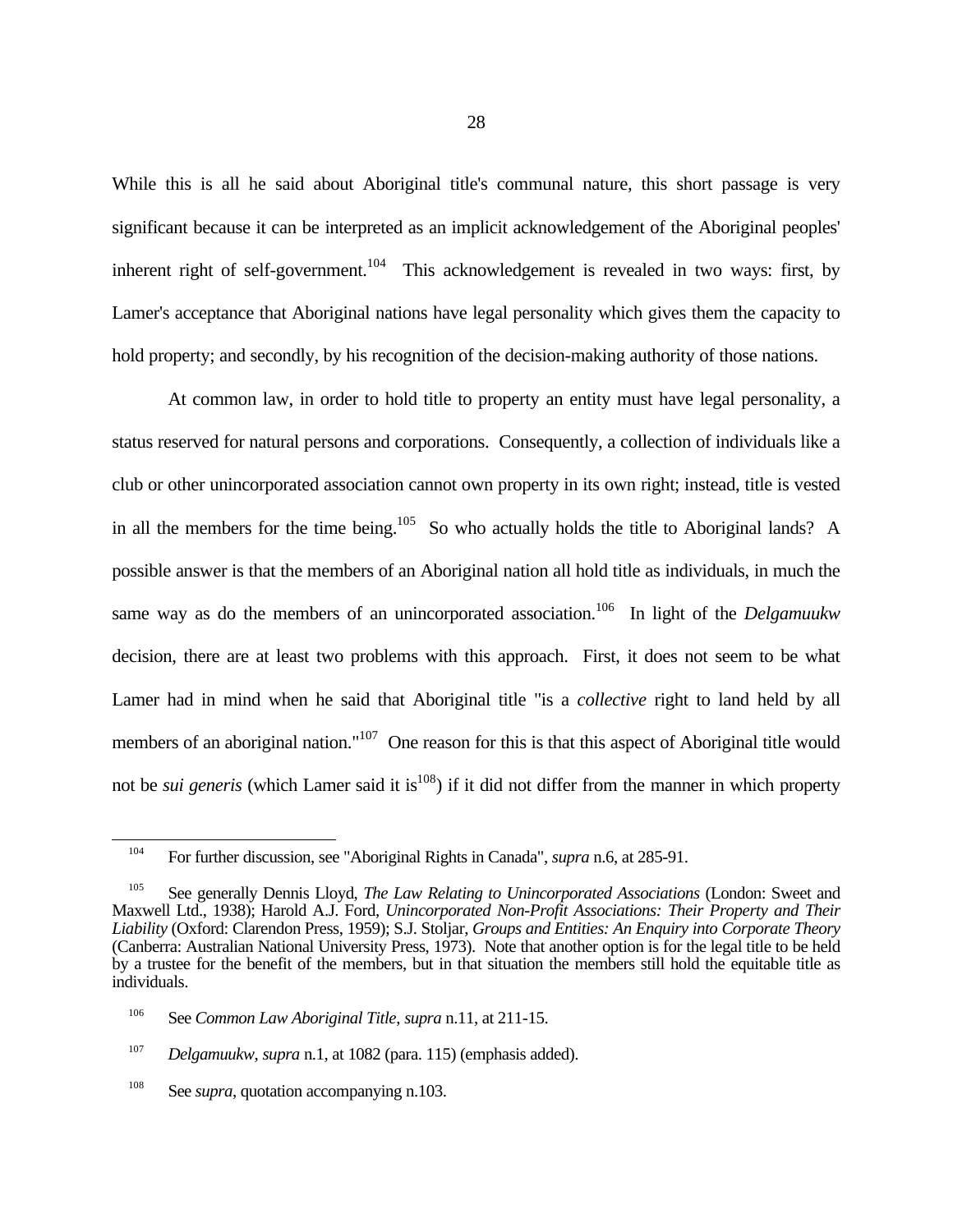is held by members of unincorporated associations.<sup>109</sup> Secondly, Lamer said repeatedly that Aboriginal perspectives have to be taken into account where Aboriginal title is concerned.<sup>110</sup> In many Aboriginal societies, the norm seems to be collective land rights (and responsibilities) vested *in the community* as an entity that transcends the members as individuals, rather than the unincorporated association model of several rights vested *in individuals* by virtue of their membership in the community.<sup>111</sup> Taking this perspective into account should result in most instances in a collective title held by Aboriginal nations as communities, rather than a title shared by their members as individuals. $^{112}$ 

<sup>110</sup> *Delgamuukw*, *supra* n.1, at 1066 (para. 81-82), 1081 (para. 112), 1099-1100 (para. 147-48).

<sup>111</sup> See generally Menno Boldt and J. Anthony Long, eds., *The Quest for Justice: Aboriginal Peoples and Aboriginal Rights* (Toronto: University of Toronto Press, 1985), Part 1, "Political and Philosophical Perspectives on Aboriginal Rights by Indian, Inuit and Metis Leaders", 15-68, and "Tribal Philosophies and the Canadian Charter of Rights and Freedoms", 165-79; Darlene M. Johnston, "Native Rights as Collective Rights: A Question of Group Self-Preservation" (1989) 2 *Can. J. Law & Jurisprudence* 19. See also Mary Ellen Turpel, "Aboriginal Peoples and the Canadian *Charter*: Interpretive Monopolies, Cultural Differences" (1989- 1990) 6 *C.H.R.Y.B.* 3, criticizing the application of what she calls the "rights paradigm" to Aboriginal societies: "the paradigm of rights based conceptually on the prototype of right of individual ownership of property is antithetical to the widely-shared understanding of *creation and stewardship responsibilities* of First Nation Peoples for the land, for Mother Earth" (at 29, emphasis added).

<sup>&</sup>lt;u>.</u> <sup>109</sup> See also *Joe v. Findlay*, *supra* n.26, at 62, where Carrothers J.A., for the British Columbia Court of Appeal, concluded from ss. 2 and 18 of the *Indian Act*, R.S.C. 1970, c. I-6, that the right of Indian bands to their reserve lands "is a collective right in common conferred upon and accruing to the band members as a body and not to band members individually." While this conclusion was based on the provisions of the statute, in *Delgamuukw*, *supra* n.1, at 1085-86 (para. 120-21), Lamer C.J. affirmed Dickson J.'s holding in *Guerin*, *supra* n.2, at 379, that the Aboriginal interest in reserve lands and Aboriginal title lands is the same. As this equivalence seems to include the communal nature of the interest, Aboriginal title should also be vested in Aboriginal nations as bodies rather than in individuals by virtue of their membership in those nations.

Note, however, that in some Aboriginal societies, the landholding entity is not the nation, but a subnational community, such as a house or clan: e.g. see "Address of the Gitksan and Wet'suwet'en Hereditary Chiefs to Chief Justice McEachern of the Supreme Court of British Columbia", [1988] 1 C.N.L.R. 17. For a useful discussion of the distinction between "collective entities" that exist in their own right and have legal, moral, and in some instances political rights, and mere "aggregations of individuals", see Vernon Van Dyke, "Collective Entities and Moral Rights: Problems in Liberal-Democratic Thought" (1982) 44 *J. of Politics* 21, esp. 21-23. See also Frances Svensson, "Liberal Democracy and Group Rights: The Legacy of Individualism and Its Impact on American Indian Tribes" (1979) 37 *Political Studies* 421; Robert N. Clinton, "The Rights of Indigenous Peoples as Collective Group Rights" (1990) 32 *Arizona L. Rev.* 739.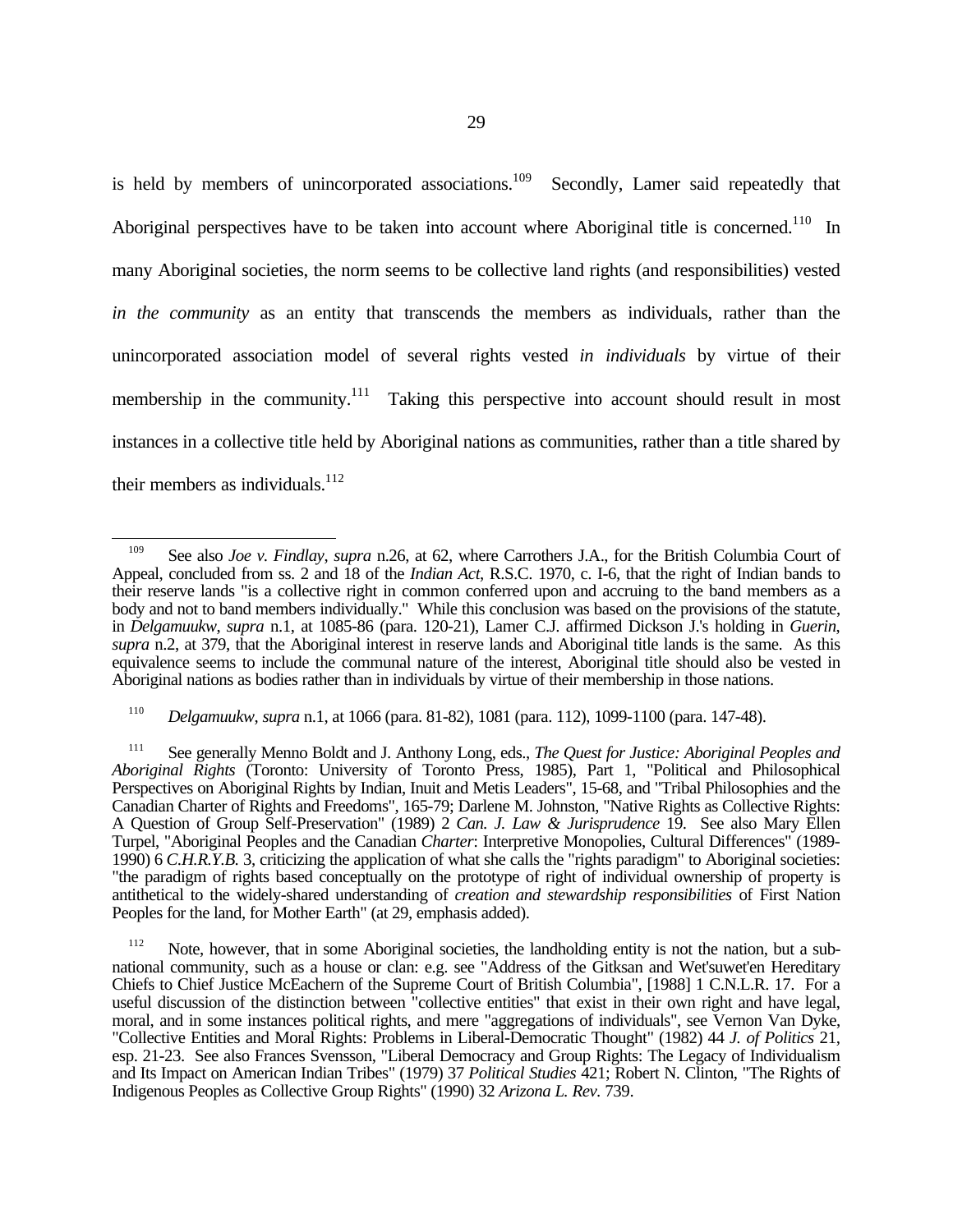If this is correct, it has important implications for the status of Aboriginal nations, as it means that, unlike any other collections of persons at common law, they have the capacity to hold title to property and therefore have legal personality, at least in that respect.<sup>113</sup> This *sui generis* aspect of Aboriginal title clearly places Aboriginal nations in a position that is very different from that of natural persons and corporations, $114$  and more closely resembles the position of the federal and provincial governments in regard to their public property. Where those governments are concerned, the common law requirement of legal personality is satisfied, at least in theory, by vesting title to that property in the Crown as a corporation sole,<sup>115</sup> but in reality the federal and

<sup>114</sup> While corporations are also collective entities in the sense that they are distinct from their shareholders (see Van Dyke, *supra* n.112, at 22), their existence and legal personality depends on statute or Crown grant. Aboriginal nations existed prior to Crown sovereignty, and their property-holding capacity does not depend on recognition by legislative or prerogative act: see *Guerin*, *supra* n.2, per Dickson J. at 376-79.

 $\overline{a}$ <sup>113</sup> Compare *Afton Band of Indians v. Attorney-General of Nova Scotia* (1978), 85 D.L.R. (3d) 454 (N.S.S.C.); *Pawis v. The Queen*, [1979] 2 C.N.L.R. 52 (F.C.T.D.), at 62-63; *The Queen v. Blackfoot Band of Indians*, [1982] 3 C.N.L.R. 53 (F.C.T.D.), at 61; *Attorney-General for Ontario v. Bear Island Foundation*, [1985] 1 C.N.L.R. 1 (Ont. S.C.), at 11-13. Query whether they also have other attributes of legal personality, such as the capacity to enter into contracts and to sue and be sued. There is a considerable body of case law on the legal capacity of Indian bands and band councils that might be of assistance in addressing this issue: e.g., see *Johnson v. British Columbia Hydro and Power Authority*, [1981] 3 C.N.L.R. 63 (B.C.S.C.); *Beauvais v. The Queen*, [1982] 4 C.N.L.R. 43 (F.C.T.D.); *Joe v. Findlay*, [1987] 2 C.N.L.R. 75 (B.C.S.C.); *Bannon v. Pervais*, [1990] 2 C.N.L.R. 17 (Ont. Dist. Ct.); *Ochapowace First Nation v. Araya*, [1995] 1 C.N.L.R. 75 (Sask. C.A.); *Chadee v. Norway House First Nation*, [1997] 2 C.N.L.R. 48 (Man. C.A.). However, the legal capacity of bands and band councils appears to be dependent on the fact that they have been created and granted statutory powers by the *Indian Act*, R.S.C. 1985, c.I-5: see *Whitebear Band Council v. Carpenters Provincial Council of Saskatchewan*, [1982] 3 C.N.L.R. 181 (Sask. C.A.); *Paul Band v. R.*, [1984] 1 C.N.L.R. 87 (Alta. C.A.); *Heron Seismic Services Ltd. v. Muscowpetung Indian Band*, [1991] 2 C.N.L.R. 52 (Sask. Q.B.); *Telecom Leasing Canada v. Enoch Indian Band of Stony Plain Indian Reserve No. 135*, [1994] 1 C.N.L.R. 206 (Alta. Q.B.); compare *Tawich Development Corporation v. Deputy Minister of Revenue of Quebec*, [1997] 2 C.N.L.R. 187 (C.Q.). For an argument that band councils do not owe their existence and powers solely to the *Indian Act*, see Kent McNeil, "Aboriginal Governments and the *Canadian Charter of Rights and Freedoms*" (1996) 34 *Osgoode Hall L.J.* 61, at 79-88. See also Geoffrey S. Lester, "Do Treaty Indians Have a Corporate Personality? A Note on the Pawis, Blackfoot and Bear Island Cases", [1990] 1 C.N.L.R. 1.

<sup>&</sup>lt;sup>115</sup> Public property is vested in the Queen in her political capacity as the representative of her subjects (her body politic), rather than in her personal capacity (her natural body): on the development of this vital distinction, see Ernst H. Kantorowicz, *The King's Two Bodies: A Study in Medieval Political Theology* (Princeton: Princeton University Press, 1957).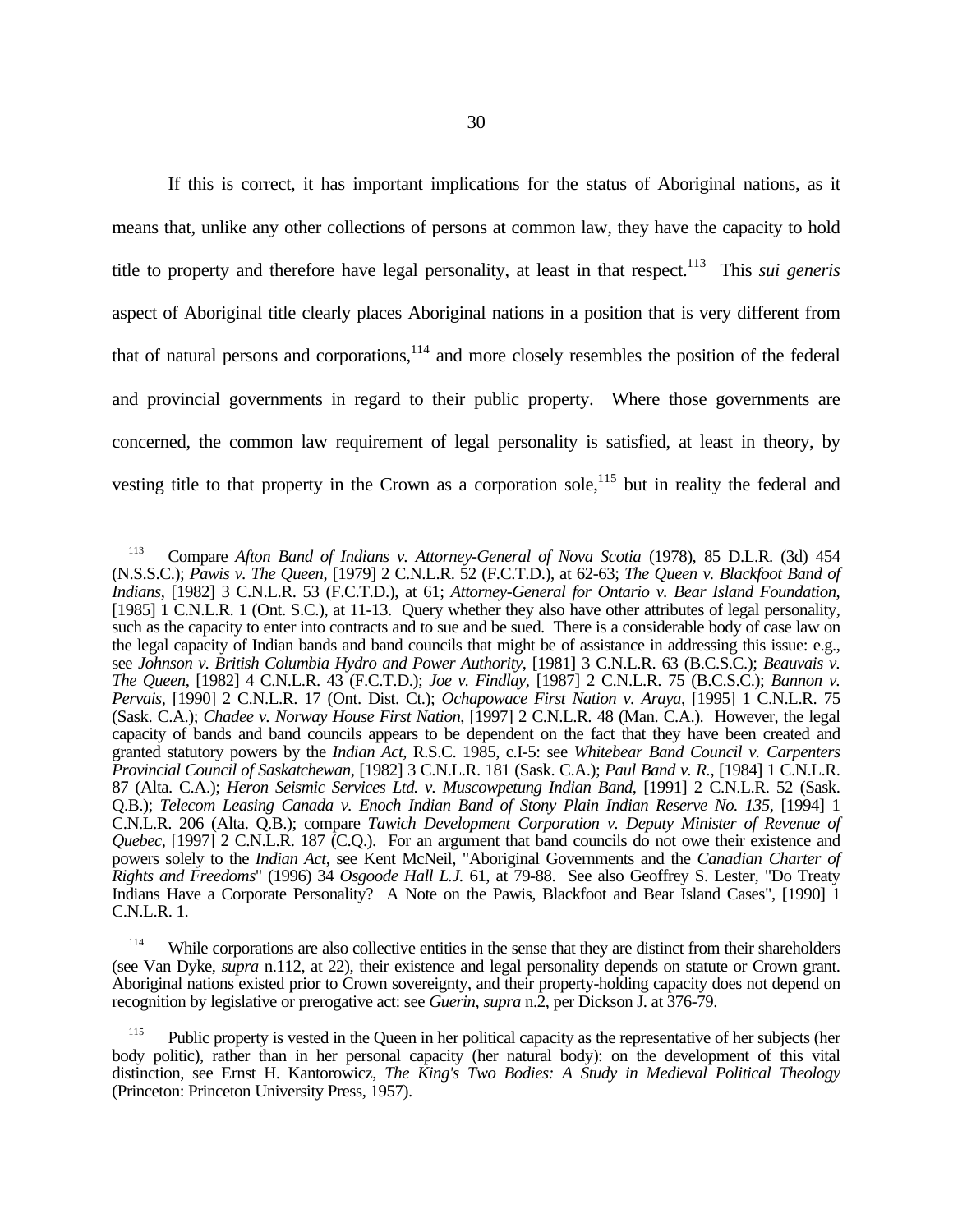provincial governments each hold title in their own right,<sup>116</sup> for the benefit of the people of Canada and each province.<sup>117</sup> Those governments are nonetheless collective entities in the sense that they exist as units distinct from the people they represent,  $118$  in much the same way as Aboriginal nations exist as units distinct from their members. To carry this analogy one step further, the federal and provincial governments obviously have decision-making authority with respect to their public property, the exercise of which, to borrow a phrase from Peter Russell, is "a fundamental activity of government."<sup>119</sup> As Chief Justice Lamer acknowledged that Aboriginal communities also have decision-making authority over their Aboriginal title lands, this authority can likewise be regarded as the exercise of a right of self-government with respect to those lands.<sup>120</sup>

Upon reflection, it should be apparent that Aboriginal nations' communal property rights necessitate some kind of internal government structure for making decisions about land use,

 $\overline{a}$ 

<sup>116</sup> Were this not so, the Crown in right of Canada could not sue the Crown in right of a province, and *vice versa*, though of course this happens frequently.

<sup>&</sup>lt;sup>117</sup> This is sometimes expressed by the notion that public property is the "patrimony of the nation": see *Mabo*, *supra* n.30, per Brennan J. at 52-53, where the argument that this notion applied to give the Crown title to lands occupied by Indigenous peoples at the time the Crown acquired sovereignty over Australia was nonetheless rejected. See also *The Queen v. Symonds* (1847), [1840-1932] N.Z.P.C.C. 387 (N.Z.S.C.), per Martin C.J. at 395; *Williams v. Attorney-General for New South Wales* (1913), 16 C.L.R. 404 (H.C. Aust.). This notion has its roots in late medieval constitutionalism. In Bryce Lyon, *A Constitutional and Legal History of Medieval England* (New York: Harper and Row, 1960), at 587, it is stated in reference to fifteenth century England:

There was also a generally held conception that the king was a public person or prince who held the realm as real property which, however, was of a public character and could not be disposed of as private property. The royal proprietorship was public and must be shared with the community of the realm.

<sup>118</sup> See Van Dyke, *supra* n.112, at 24: "The sovereign state is the most obvious illustration of a collective entity with rights."

Peter H. Russell, "High Courts and the Rights of Aboriginal Peoples: The Limits of Judicial Independence" (1998) 61 *Sask. L. Rev.* 247, at 272.

<sup>120</sup> This is the point made by Russell, *ibid*. See also Hon. Mr. Justice Douglas Lambert, "*Van der Peet* and *Delgamuukw*: Ten Unresolved Issues" (1998) 32 *U.B.C.L. Rev.* 249, at 267-68.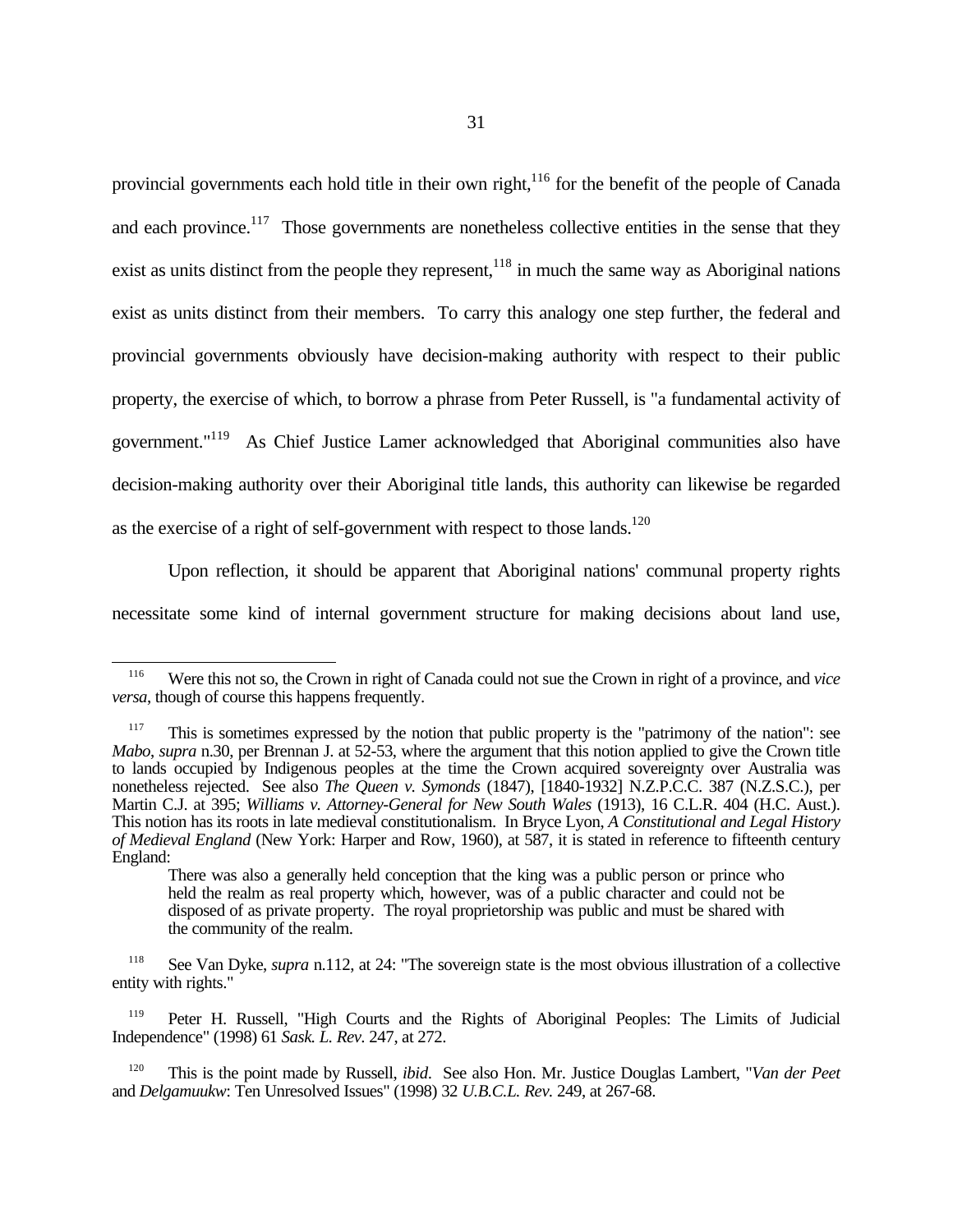possession, environmental protection, and so on, just as a government structure is needed within a province to make these kinds of decisions with respect to public lands. Without norms or rules and mechanisms for applying and enforcing them, $^{121}$  there would be a legal vacuum with respect to these matters that could have a negative impact on Aboriginal societies.<sup>122</sup> This is especially so because provincial land laws generally would not apply in this context, given that Aboriginal title lands are within the core of federal jurisdiction over "Lands reserved for the Indians" and are

therefore insulated from most provincial laws by the doctrine of interjurisdictional immunity.<sup>123</sup>

Moreover, unless justified under the *Sparrow* test,<sup>124</sup> federal laws would not apply either to the

<sup>123</sup> Section 91(24) of the *Constitution Act, 1867*, *supra* n.48. See *Delgamuukw*, *supra* n.1, per Lamer C.J. at 1115-23 (para. 172-83), and discussion in the articles cited *supra* n.9.

 $\overline{a}$ <sup>121</sup> Formulation of rules, exercise of administrative authority, and adjudication of disputes would seem to involve all three functions of government - legislative, executive and judicial.

<sup>&</sup>lt;sup>122</sup> Although existing Aboriginal law might fill this vacuum to some extent, means would still be necessary to change those laws to take account of the present-day circumstances of Aboriginal nations. This necessity for maintaining the capacity of Indigenous nations to change their laws after British colonization was acknowledged by the Privy Council in the context of Maori customary adoption in New Zealand in *Hineiti Rirerire Arani v. Public Trustee* (1919), [1840-1932] N.Z.P.C.C. 1, at 6:

It may well be that ... the Maoris as a race may have some internal power of self-government enabling the tribe or tribes by common consent to modify their customs, and that the custom of such a race is not to be put on a level with the custom of an English borough or other local area which must stand as it always has stood, seeing that there is no quasi-legislative internal authority which can modify it.

It was accepted in *Mabo*, *supra* n.30, as well that the customary laws of an Indigenous community in relation to land could be changed by the community after the acquisition of British sovereignty: per Brennan J. at 61, Deane and Gaudron JJ. at 110, Toohey J. at 192. As was recognized in *Hineiti Rirerire Arani*, this implies the continuance of some kind of governmental authority within the community, despite the refusal of Chief Justice Mason, sitting alone, to envisage that possibility in *Coe v. Commonwealth* (1993), 68 A.L.J.R. 110 (H.C. Aust.), and *Walker v. New South Wales* (1994), 69 A.L.J.R. 111 (H.C. Aust.); see also *Thorpe v. Commonwealth of Australia [No. 3]* (1997), 71 A.L.J.R. 767 (H.C. Aust.). See generally Henry Reynolds, *Aboriginal Sovereignty: Reflections on Race, State and Nation* (St. Leonards, N.S.W.: Allen & Unwin, 1996).

<sup>&</sup>lt;sup>124</sup> *R. v. Sparrow, supra* n.102. This test requires the government to justify any infringement of Aboriginal rights by showing a valid legislative objective that is substantial and compelling, and proving that the Crown's fiduciary obligations to the Aboriginal peoples have been respected. In *Delgamuukw*, *supra* n.1, at 1111-14 (para. 165-69), Lamer C.J. held that the justification test applies to infringements of Aboriginal title. For critical commentary, see *Defining Aboriginal Title*, *supra* n.10, at 16-23; "Constitutionally Protected Property Right", *supra* n.10, at 15-22.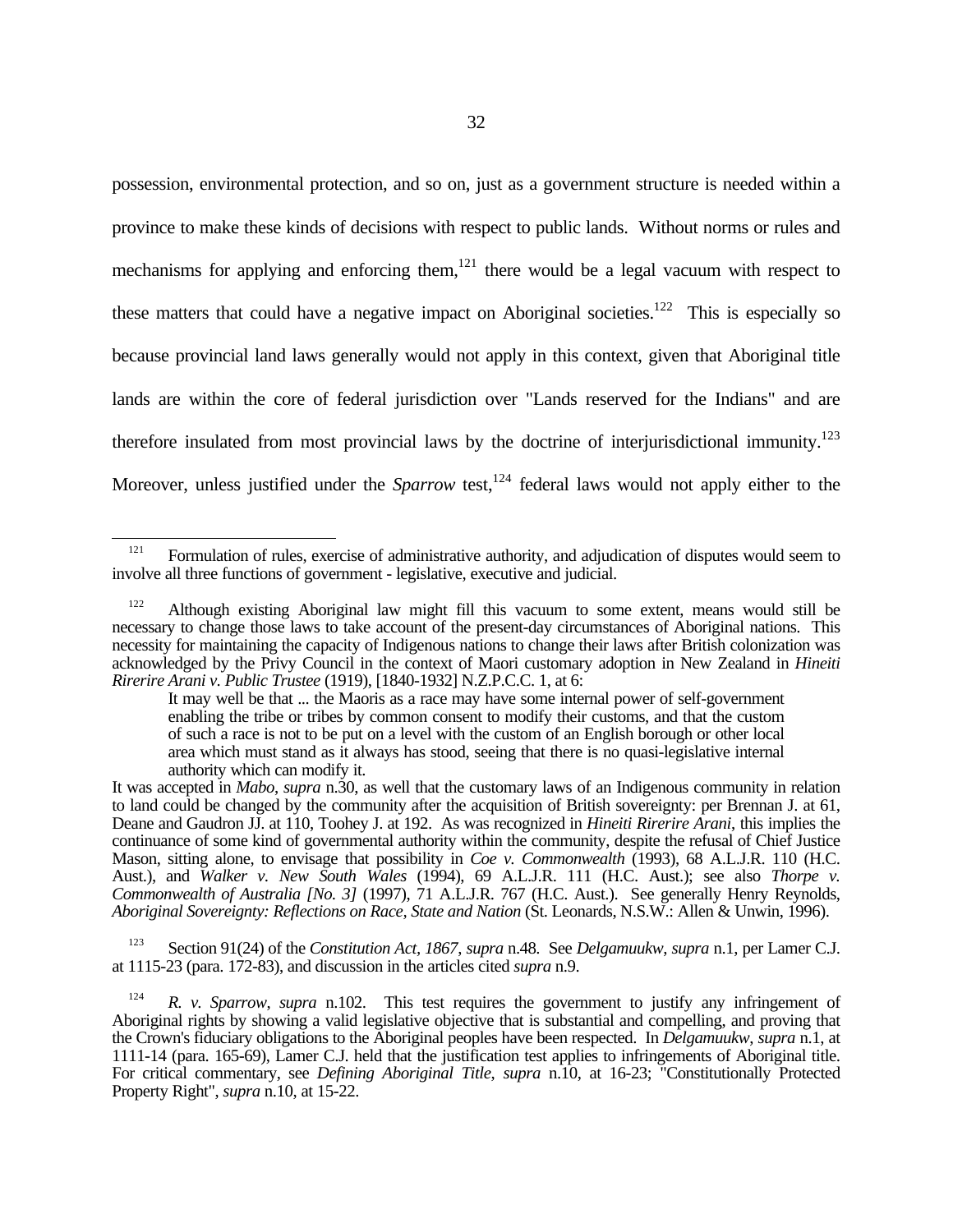extent that they infringe Aboriginal title.<sup>125</sup> This leaves a constitutional space that would need to be filled by Aboriginal governments exercising authority in relation to Aboriginal title lands.<sup>126</sup>

So Aboriginal title's communal nature reveals not only the landholding capacity of Aboriginal nations, but also demonstrates, like the inherent limit, a need for self-government. This brings us to the last *sui generis* aspect of Aboriginal title, inalienability, which leads in the same direction.

## **6. The Inalienability of Aboriginal Title**

 $\overline{a}$ 

The *Delgamuukw* decision affirmed the long-standing rule that Aboriginal title is inalienable other than by surrender to the Crown.<sup>127</sup> Chief Justice Lamer put it this way: "Lands held pursuant to aboriginal title cannot be transferred, sold or surrendered to anyone other than the Crown and, as

<sup>&</sup>lt;sup>125</sup> The *Indian Act*, *supra* n.63, has, of course, provided for use, possession, etc., of reserve lands, but there is no equivalent legislative regime for Aboriginal title lands outside reserves. Moreover, to the extent that the *Indian Act* infringes Aboriginal and treaty rights, it may be unconstitutional. For example, as Indian reserves were often created pursuant to treaty, and sometimes consist of unsurrendered Aboriginal title lands, *Indian Act* provisions such as s.35, providing for expropriation of reserve lands, would appear to authorize infringement of treaty and/or Aboriginal rights in relation to those reserves, and therefore could not apply to them unless the infringement could be justified under the *Sparrow* test. However, if the expropriation amounted to *extinguishment* of the rights it could not be justified, as Lamer C.J. stated in *Van der Peet*, *supra* n.20, at 538 (para. 28), that "[s]ubsequent to s.35(1) [of the *Constitution Act, 1982*] aboriginal rights cannot be extinguished and can only be regulated or infringed consistent with the justificatory test laid out by this Court in *Sparrow*".

<sup>&</sup>lt;sup>126</sup> This argument also applies to other Aboriginal rights: see Kent McNeil, "Envisaging Constitutional Space for Aboriginal Governments" (1993) 19 *Queen's L.J.* 95. Regarding treaty rights, the Supreme Court said in *R. v. Marshall*, *supra* n.102, at 311 (para. 17), that they "do not belong to the individual, but are exercised *by authority of the local community* to which the accused belongs" (emphasis added) (Marshall had been charged with fishing out of season without a licence and selling his catch of eels). This authority over communal treaty rights is equivalent to the decision-making authority over Aboriginal title, and likewise implies a right of self-government with respect to those rights: see *supra* nn. 103-04 and accompanying text.

<sup>127</sup> On the existence of and basis for the rule in various common law jurisdictions, see *Common Law Aboriginal Title*, *supra* n.11, at 221-35.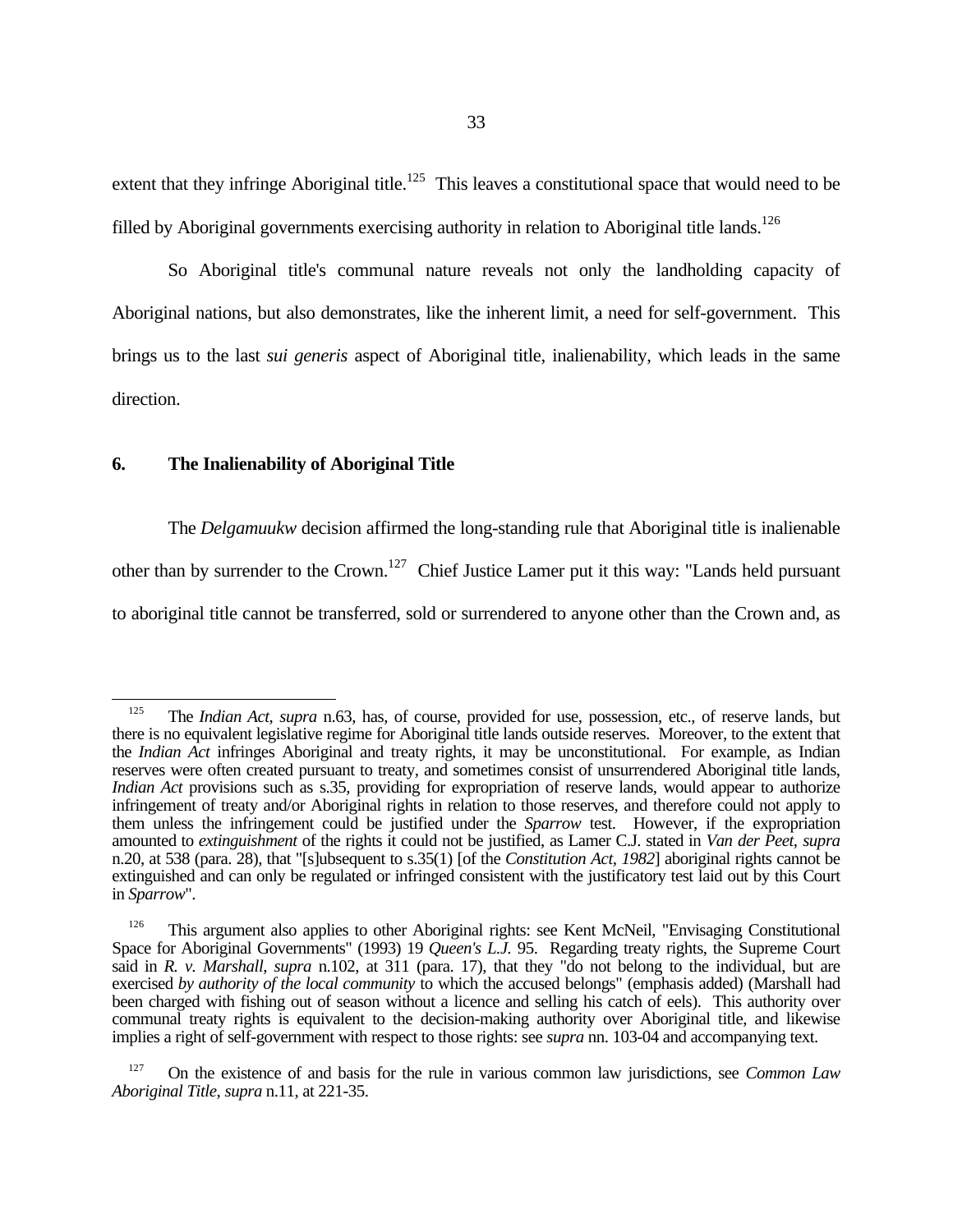a result, is [*sic*] inalienable to third parties."<sup>128</sup> As we have seen, Aboriginal title is "personal" in this sense of being inalienable, but this in no way detracts from its status as a property right.<sup>129</sup> Despite occasional judicial *dicta* to the contrary,<sup>130</sup> alienability is clearly not an essential attribute of real property, even at common law.<sup>131</sup> Apart from statute, a fee tail estate, for example, was not alienable as such, though it could be converted into an alienable fee simple by barring the entail.<sup>132</sup> Moreover, apparently the Crown (unlike private persons) can grant lands in fee simple with a condition prohibiting alienation.<sup>133</sup> Even more significantly in the present context, the Crown

<sup>128</sup> *Delgamuukw*, *supra* n.1, at 1081 (para. 113).

 $\overline{a}$ 

<sup>130</sup> E.g., see the questions Gould J. asked an expert witness at trial in the *Calder* case, *supra* n.2, quoted in Hall J.'s judgment at 372-73: "I want to discuss with you the short descriptive concept of your modern ownership of land in British Columbia, and I am going to suggest to you three characteristics... [: s]pecific delineation, exclusive possession, *the right of alienation*, have you found in your anthropological studies any evidence of that concept being in the consciousness of the Nishgas and having them executing such a concept?" (emphasis added).

See Simpson, *supra* n.68, at 324, where the author, a foremost authority on the history of English land law, criticized the decision in *Milirrpum v. Nabalco Pty. Ltd.* (1971), 17 F.L.R. 141 (F.C. Aust.) (since overruled by *Mabo*, *supra* n.30) because, *inter alia*, it

... contains a discussion of the concept of ownership which perpetuates what seems to be *an error - the idea that alienability is an essential feature of this concept*. Ownership is a notion based upon the central idea of there being a special relationship between a person or group and a thing, and this relationship is thought of as having such importance as to justify conferring upon the owner *a right of excluding others* from whatever use the thing is capable of and seems to be appropriate. In extremely intense cases of ownership the exclusion is automatic.... *Hence it is a weak form of ownership which permits alienation; in more intense forms it is personal*, and thus it is that some forms of property are buried with the dead from whom they cannot be separated. [emphasis added]

<sup>132</sup> See A.W.B. Simpson, *A History of the Land Law*, 2nd ed. (Oxford: Clarendon Press, 1986), 90-91.

<sup>133</sup> See Joseph Chitty, *A Treatise of the Law on the Prerogatives of the Crown* (London: Joseph Butterworth and Son, 1820), 386 n.(h). See also *Pierce Bell Ltd. v. Frazer* (1972-73), 130 C.L.R. 575 (H.C. Aust.), at 584, where Barwick C.J. said that a statutory restraint on alienation of land granted by the Crown would not reduce, or make conditional, the fee simple estate obtained by the grantee. For discussion of another possible example of an inalienable fee, see Edward Jenks, "An Inalienable Fee Simple?" (1917) 33 *L.Q.R.* 11.

<sup>129</sup> See *supra* n.34 and accompanying text. See also *Mabo*, *supra* n.30, per Brennan J. at 51-52; compare per Deane and Gaudron JJ. at 88-89, Toohey J. at 194-95. For further discussion, see "Racial Discrimination", *supra* n.47, esp. 25-28.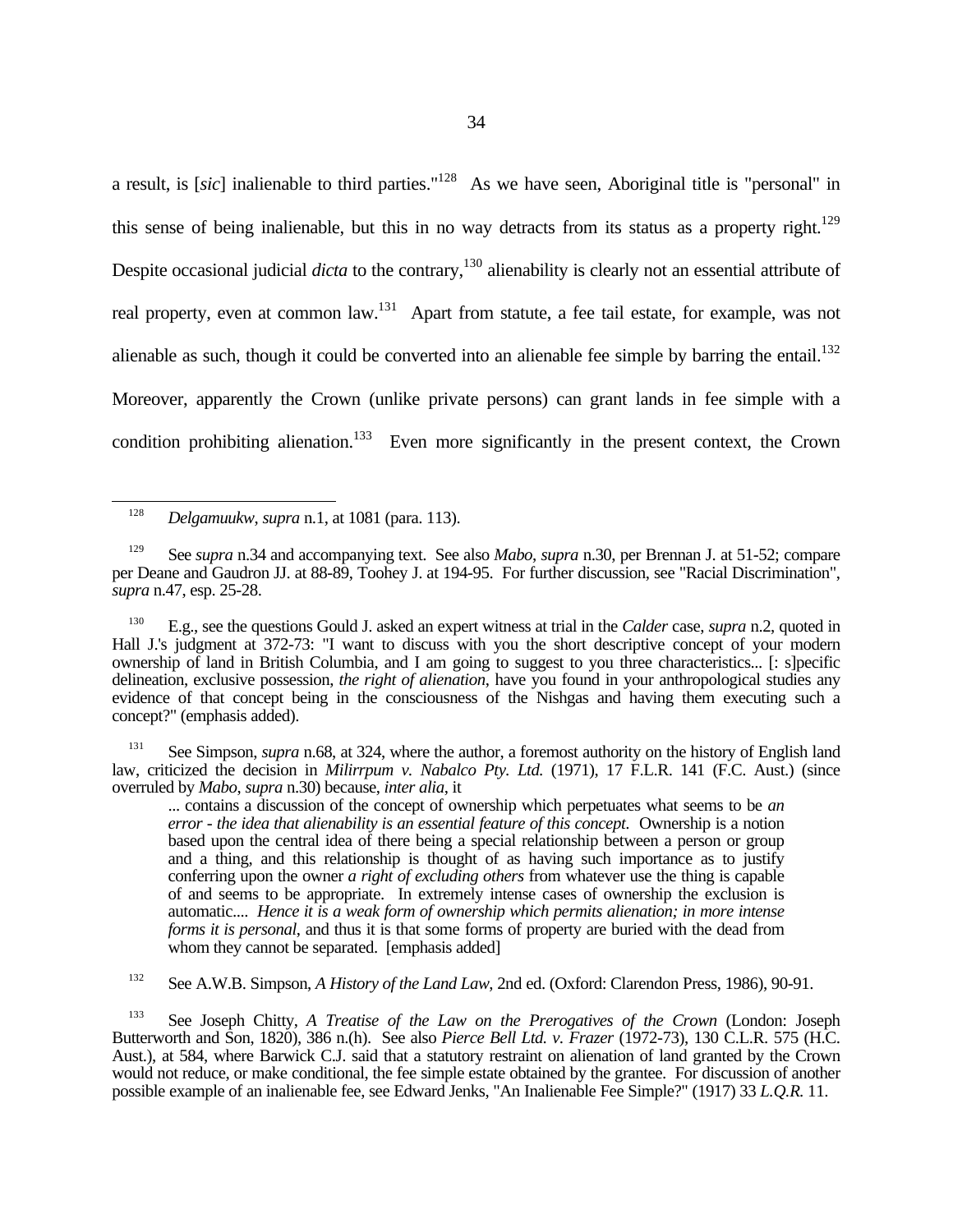cannot alienate its underlying title,<sup>134</sup> for "[i]f the king grants land to J.S. in fee, to hold as freely as the king is in his crown, yet he shall hold of the king."<sup>135</sup> The explanation for this appears to be that the underlying title is an aspect of the Crown's sovereignty,<sup>136</sup> and so cannot be alienated, at least to a subject.<sup>137</sup> Lamer's affirmation that Aboriginal title is proprietary despite its inalienability is therefore well supported by legal principle and authority.

The Chief Justice linked inalienability to the inherent limit, stating that both are designed to

maintain Aboriginal peoples' special relationship with the land:

Alienation would bring to an end the entitlement of the aboriginal people to occupy the land and would terminate their relationship with it. I have suggested above that the inalienability of aboriginal lands is, at least in part, a function of the common law principle that settlers in colonies must derive their title from Crown grant and, therefore, cannot acquire title through purchase from aboriginal inhabitants. It is also, again only in part, a function of a general policy "to ensure that Indians are not dispossessed of their entitlements": see *Mitchell v. Peguis Indian Band*, [1990] 2 S.C.R. 85, at p. 133. What the inalienability of lands held pursuant to aboriginal title suggests is that those lands are more than just a fungible commodity. The relationship between an aboriginal community and the lands over which it has aboriginal title has an important non-economic component. The land has an inherent and unique value in itself, which is enjoyed by the community with aboriginal title to it. The community cannot put the land to uses which would destroy that value.<sup>138</sup>

<sup>135</sup> Charles Viner, *A General Abridgement of Law and Equity*, 2nd ed. (London: Robinson, Payne, Brooke, Whieldon, and Butterworth, 1791-94), "Tenure", B. a 15.

<sup>136</sup> As Maitland put it, "[a]ll land in England must be held of the king of England, otherwise he would not be king of all England": Pollock and Maitland, *supra* n.25, vol. 2, at 3.

<sup>137</sup> See *Common Law Aboriginal Title*, *supra* n.11, at 82-83 n.19, 92 n.58. Note that, for a time at least, there appears to have been a prohibition on any alienation by the Crown of its rights and possessions, even to other sovereigns: see Charles Howard McIlwain, *The Growth of Political Thought in the West, from the Greeks to the End of the Middle Ages* (New York: The Macmillan Company, 1932), esp. 379-82; Kantorowicz, *supra* n.115, at 347-58. More generally, see Peter N. Riesenberg, *Inalienability of Sovereignty in Medieval Political Thought* (New York: Columbia University Press, 1956).

<sup>138</sup> *Delgamuukw*, *supra* n.1, at 1090 (para. 129).

 $\overline{a}$ <sup>134</sup> In feudal terms, the Crown's underlying title is more commonly known as its paramount lordship, which is a form of real property that hovers over all lands within its common law dominions: see Pollock and Maitland, *supra* n.25, vol. 2, at 3-4, 38-39, 125-28, 152; Simpson, *supra* n.132, at 47-48; *Chippewas of Sarnia*, *supra* n.46, at para. 377, 419.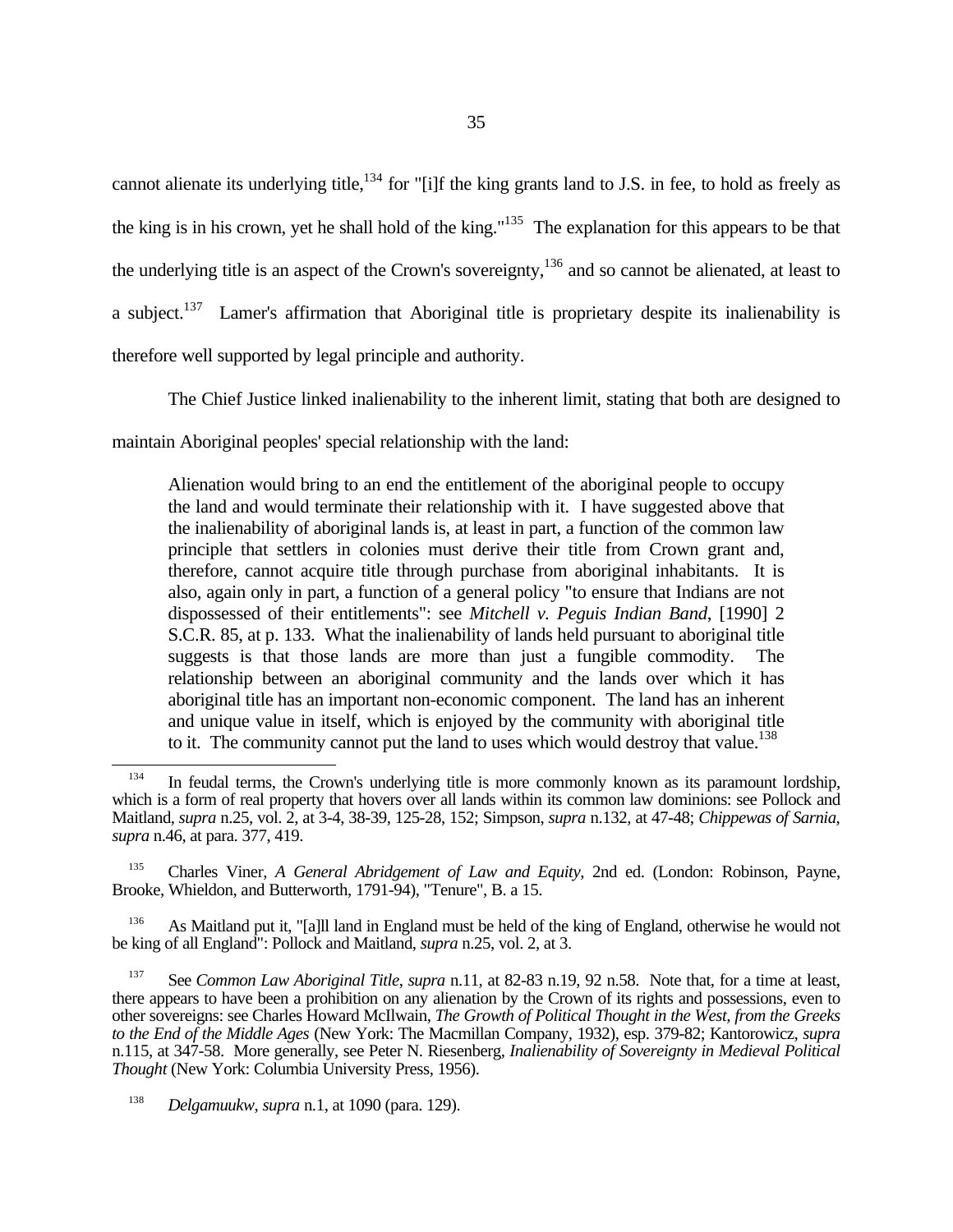It is significant that Lamer did not even mention the *Royal Proclamation of 1763* in the context of inalienability.<sup>139</sup> Instead, he appears to have regarded this aspect of Aboriginal title as a common law restriction, arising in part from the incapacity of settlers and in part from the need to protect Aboriginal title so that the special relationship would continue into the future.<sup>140</sup>

While most judicial attention has focussed on the protective function of inalienability,  $^{141}$  I think the incapacity rationale deserves more attention. Although Lamer said this is based on the common law principle that settlers in colonies must derive their title from Crown grant, this explanation ignores the fact that settlers probably could acquire title to land by occupancy *prior* to Crown sovereignty that would continue to be valid thereafter.<sup>142</sup> and could also acquire title against the Crown *after* sovereignty by adverse possession.<sup>143</sup> Adverse possession apart, the reason why

 $\overline{a}$ 

<sup>&</sup>lt;sup>139</sup> Among other things, the *Proclamation* prohibited private persons from settling on or purchasing Indian lands, and provided that if any Indian tribes or nations wished to dispose of their lands they could only be purchased by the Crown at an assembly of the Indians held for that purpose: for detailed analysis of the *Proclamation*'s Indian provisions, see Slattery, *supra*, n.48.

<sup>140</sup> See also *Calder*, *supra* n.2, per Judson J. at 320-22, Hall J. at 377-79, 381-85; *Guerin*, *supra* n.2, per Dickson J. at 376-83; *Canadian Pacific Ltd. v. Paul*, *supra* n.2, at 677; *Chippewas of Sarnia*, *supra* n.46, at para. 277, esp. n.143.

<sup>141</sup> See esp. *Guerin*, *supra* n.2, per Dickson J. at 383, Estey J. at 392; *Mitchell v. Peguis Indian Band*, [1990] 2 S.C.R. 85, per La Forest J. at 129-30, 133, 141. See also *Blueberry River Indian Band v. Canada (Department of Indian Affairs and Northern Development)*, [1995] 4 S.C.R. 344 (hereinafter *Blueberry River*), per McLachlin J. at 370, in reference to the provisions of the *Indian Act*, *supra* n.63, relating to surrender of reserve lands.

<sup>142</sup> See discussion of British Honduras and Pitcairn Island in *Common Law Aboriginal Title*, *supra* n.11, at 141-60.

<sup>143</sup> Acquisition of title to Crown land by adverse possession was first allowed by *The Crown Suits Act*, 21 Jac. I (1623), c.2. The *Nullum Tempus Act*, 9 Geo. III (1769), c.16, set the limitation period for this at 60 years. The latter Act has been held to be applicable in overseas dominions of the Crown, including Canada: see *Attorney-General for British Honduras v. Bristowe* (1880), 6 App. Cas. 143 (P.C.); *Attorney-General for New South Wales v. Love*, [1898] A.C. 679 (P.C.); *Hamilton v. The King* (1917), 35 D.L.R. 226 (S.C.C.). See also *Chippewas of Sarnia*, *supra* n.46, at para. 520. For discussion, see *Common Law Aboriginal Title*, *supra* n.11, at 87-92.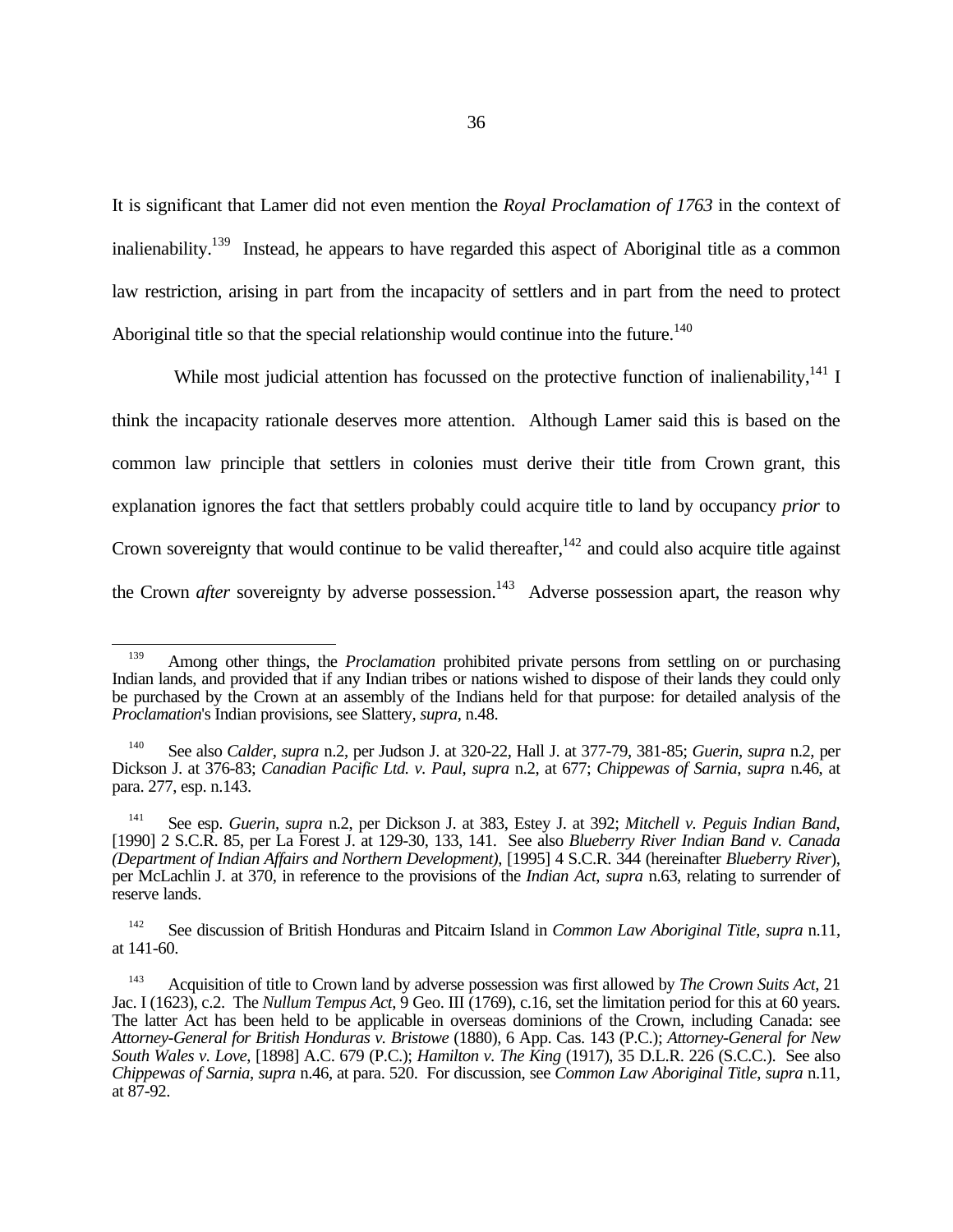settlers could not acquire title to lands by occupancy after Crown acquisition of sovereignty is that lands that were vacant and unowned at that time would have automatically become Crown lands, $144$ making them unavailable for acquisition by settlers by occupancy.<sup>145</sup> Moreover, where lands were held by French persons in Canada prior to the British Crown's acquisition of sovereignty, those lands appear to have been transferable to British settlers without the necessity of a Crown grant.<sup>146</sup> So the inability of settlers to acquire lands from Aboriginal peoples must have some other basis.<sup>147</sup>

I think this incapacity of settlers relates not so much to the need for Crown grants as to the special status of Aboriginal title, a status that is intimately connected with Aboriginal selfgovernment. This connection is apparent in Judson J.'s oft-quoted observation in *Calder* that

... the fact is that when the settlers came, the Indians were there, *organized in societies and occupying the land* as their forefathers had done for centuries. This is what Indian title means....<sup>148</sup>

See *Drulard v. Welsh* (1906), 11 O.L.R. 647 (Ont. Div. Ct.), reversed on other grounds (1907), 14 O.L.R. 53 (Ont. C.A.).

 $\overline{a}$ <sup>144</sup> See *Attorney-General v. Brown* (1847), 1 Legge 312 (N.S.W.S.C.); *The Queen v. Symonds*, *supra* n.117, per Chapman J. at 388-90, Martin C.J. at 393; *Falkland Islands Company v. The Queen* (1863), 2 Moo. P.C. (N.S.) 266, at 272; *Mabo*, *supra* n.30, per Brennan J. at 53, Deane and Gaudron JJ. at 88, Toohey J. at 180-82, 211-12.

<sup>145</sup> See discussion in *Common Law Aboriginal Title*, *supra* n.11, at 134-41, using Barbados as an example.

<sup>&</sup>lt;sup>147</sup> Note too that in some British colonies, such as India and the Gold Coast, private purchases of native land appear to have been generally accepted: see *Freeman v. Fairlie* (1828), 1 Moo. I.A. 305 (Ch.); *Mayor of Lyons v. East India Co.* (1836-37), 1 Moo. P.C. 175 (P.C.); K.M. Chatterjae, *The Law Relating to the Transfer of Immoveable Property Inter Vivos* (Calcutta: Thacker, Spink and Co., 1890), 139-40; H.W. Hayes Redwar, *Comments on Some Ordinances of the Gold Coast Colony* (London: Sweet and Maxwell Ltd., 1909), 25, 75- 79; C.K. Meek, *Land Law and Custom in the Colonies*, 2nd ed. (London: Frank Cass and Co. Ltd., 1949), 169- 73; Kwamena Bentsi-Enchill, *Ghana Land Law: An Exposition, Analysis and Critique* (London: Sweet and Maxwell, 1964), 60-65.

<sup>148</sup> *Supra* n.2, at 328 (emphasis added). See also *Van der Peet*, *supra* n.20, per Lamer C.J. at 540 (para. 33).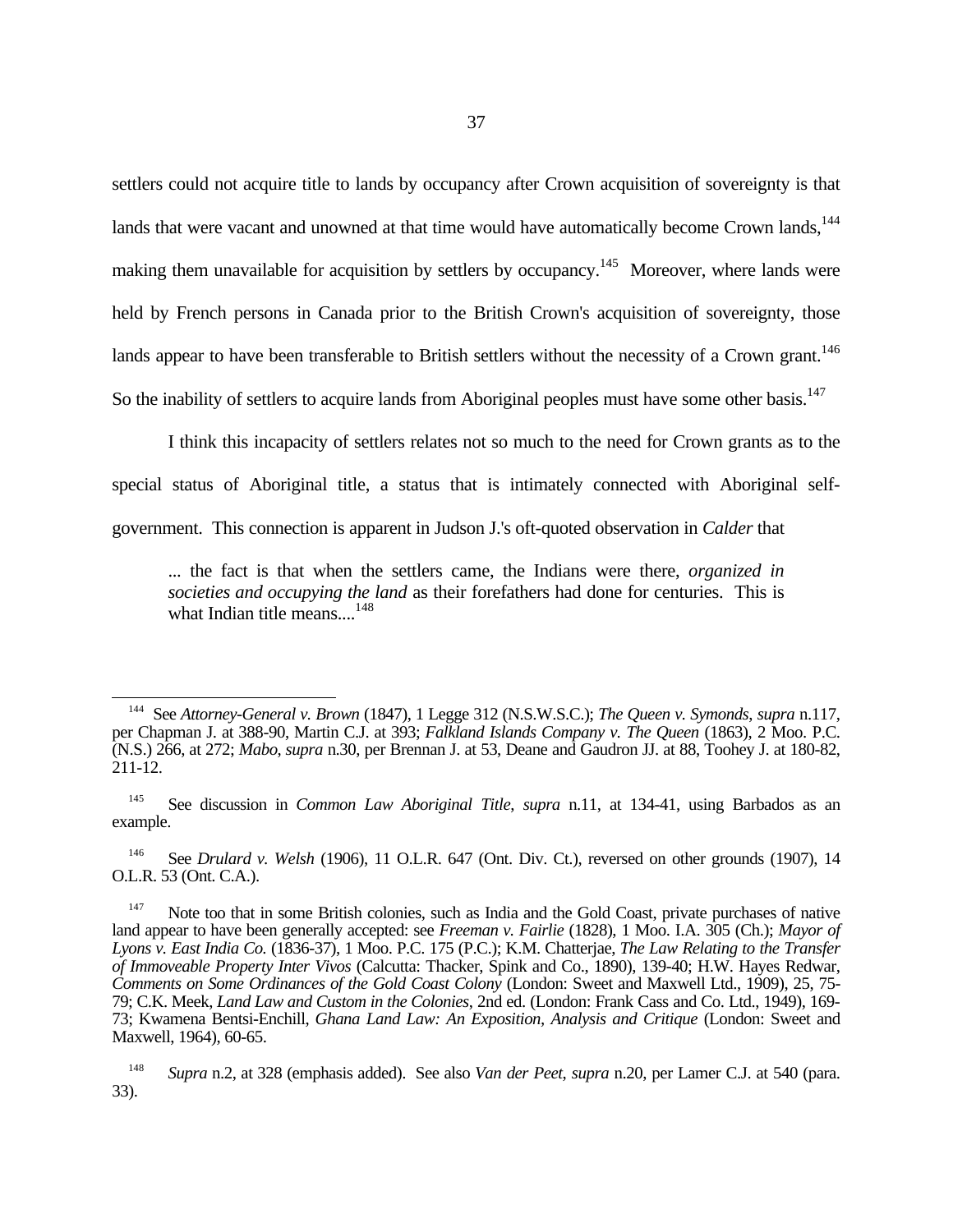It is also evident in the *Royal Proclamation of 1763*, which acknowledged the pre-existing land rights of "the several Nations or Tribes of Indians, with whom We are connected, and who live under Our Protection."<sup>149</sup> The *Proclamation* was thus based on the presupposition that the Aboriginal peoples had semi-autonomous status under the protection of the Crown, with whom they were connected as nations.<sup>150</sup> The existence of this nation-to-nation relationship at the time of the *Proclamation* was also recognized by Lamer J. (as he then was) in his unanimous decision in *R. v. Sioui*, where he said, in reference to the period up to the conquest of French Canada in 1759-60, that "the Indian nations were regarded in their relations with the European nations which occupied North America as independent nations."<sup>151</sup>

The fact that the Aboriginal peoples were independent nations when North America was being populated by Europeans provides a principled, common law explanation for the inability of settlers to acquire Aboriginal lands. It is fundamental to British colonial law that subjects of the Crown cannot assume sovereignty for themselves, $152$  but can only acquire it for the Crown with the

<sup>&</sup>lt;u>.</u> <sup>149</sup> *Supra*, n.13, preamble to the Indian provisions. For authority that the *Proclamation* affirmed preexisting land rights, see *Calder*, *supra* n.2, per Judson J. at 322-23, Hall J. at 394-97; *Guerin*, *supra* n.2, per Dickson J. at 376-79; *Roberts v. Canada*, [1989] 1 S.C.R. 322, at 340.

<sup>150</sup> See Brian Slattery, "The Hidden Constitution: Aboriginal Rights in Canada" (1984) 32 *American J. of Comp. Law* 361, at 368-74, esp. 370; "Wampum at Niagara", *supra* n.27.

<sup>&</sup>lt;sup>151</sup> [1990] 1 S.C.R. 1025, at 1053.

<sup>&</sup>lt;sup>152</sup> The anomalous example of Sarawak, ceded to a British subject in 1841-42, but not annexed to the Crown's dominions until 1946 (see Sir Kenneth Roberts-Wray, *Commonwealth and Colonial Law* (London: Stevens and Sons, 1966), 723-24, and Tan Sri Datuk Lee Hun Hoe, "A Short Legal History of Sarawak" [1977] 2 *Malayan L.J.* ms lviii), can perhaps be explained by the *dictum* of Jacobs J. in *New South Wales v. Commonwealth of Australia* (1975), 135 C.L.R. 337, at 490: "no subject ... could claim sovereignty over any part of the globe in his own right, unless that sovereignty was bestowed on him by a sovereign power recognized by the English Crown *and the new sovereignty was recognized by the English Crown*" (emphasis added).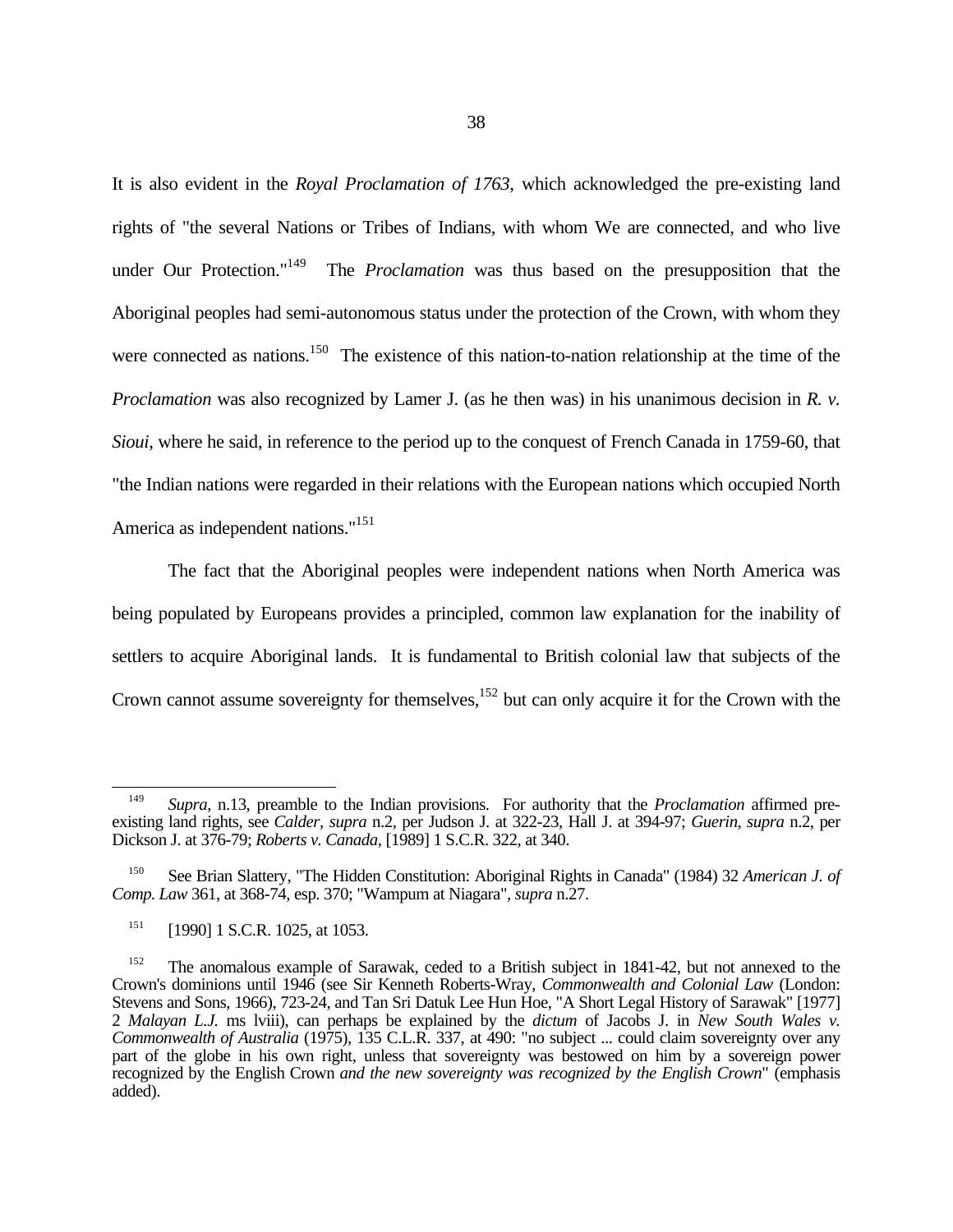Crown's authorization.<sup>153</sup> Given the independent nation status of the Aboriginal peoples during the period of colonization, Aboriginal title contained an element of sovereignty that would have disqualified British subjects from acquiring it by purchase or other means.<sup>154</sup> Moreover, we have seen that Aboriginal title is still a communal right held by Aboriginal nations as collective entities.<sup>155</sup> As this entails decision-making authority, there is a governmental quality to their title.<sup>156</sup> At least in so far as this title is concerned,<sup>157</sup> the governmental quality inherent in it provides continuity between the status of the Aboriginal peoples as independent nations during the period of colonization, and their right of self-government today. Aboriginal title can only be surrendered to a political entity like the Crown because what the Aboriginal nations are transferring is not a mere private property right, but a communal right that includes governmental authority and therefore is more in the nature of title to territory than title to land.<sup>158</sup> This also explains why the means

<sup>153</sup> See *Campbell v. Hall* (1774), Lofft 655 (K.B.), at 708; *The Queen v. Symonds*, *supra* n.117, per Chapman J. at 389, per Martin C.J. at 395; *Re Southern Rhodesia*, [1919], A.C. 211 (P.C.), at 221; Chitty, *supra* n.133, at 30; Roberts-Wray, *supra* n.152, at 100; Sir Charles James Tarring, *Chapters on the Law Relating to the Colonies*, 4th ed. (London: Stevens and Haynes, 1913), 23.

<sup>154</sup> Private persons could not acquire the communal title (in part for reasons related to the issue of legal personality: see *supra* nn. 105-20 and accompanying text), nor would it make sense to apply the inherent limit to them. So if they were to acquire Aboriginal lands, the title would have to be converted into some common law interest, e.g. a fee simple. But given that Aboriginal titleholders have a *sui generis* interest instead of the fee (*Delgamuukw*, *supra* n.1, per Lamer C.J. at 1080-81 (para. 110-11)), this possibility would be precluded by the fundamental common law rule that conveyors of land cannot transfer what they do not have.

<sup>&</sup>lt;sup>155</sup> See *supra* nn. 102-26 and accompanying text.

<sup>&</sup>lt;sup>156</sup> See *supra* nn. 119-26 and accompanying text.

<sup>&</sup>lt;sup>157</sup> The same reasoning applies, nonetheless, to other Aboriginal and treaty rights, as they are also communal: see *supra* n.102.

<sup>&</sup>lt;sup>158</sup> Title to territory entails sovereignty and jurisdiction, whereas title to land is merely proprietary: on this distinction, see M. de Vattel, *Le Droit des Gens* (A Leide, aux Dépens de la Compagnie, 1758), Bk. I, Ch. 18, §§ 204-05; Sir John Salmond, *Jurisprudence*, 7th ed., (London: Sweet and Maxwell Ltd., 1924), 554; Roberts-Wray, *supra* n.152, at 99, 625-36; *Mabo*, *supra* n.30, per Toohey J. at 180. For more detailed discussion of the territorial aspect of Aboriginal title, see "Aboriginal Rights in Canada", *supra* n.6, at 291-98.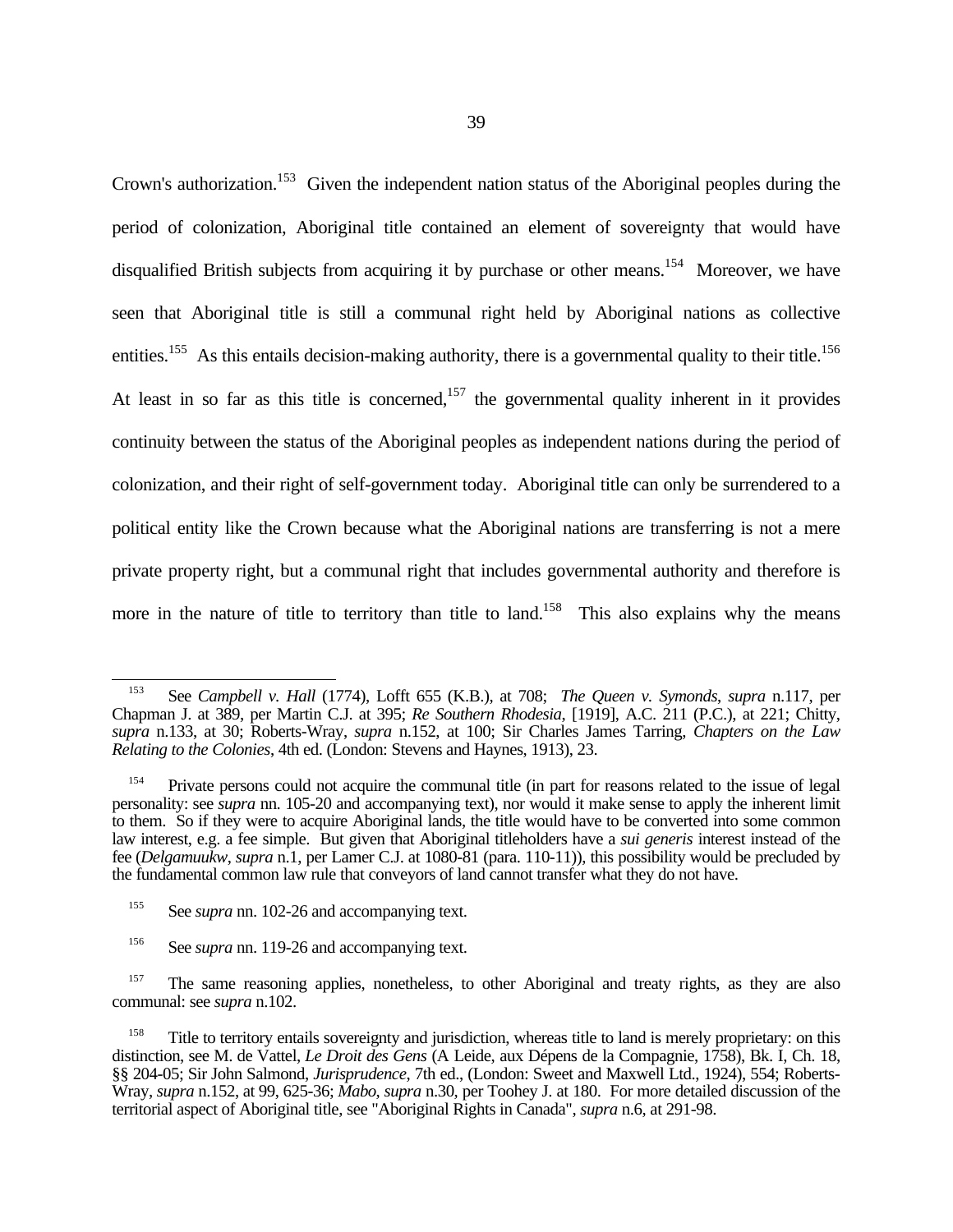employed for the surrender of Aboriginal title has always been treaties, $159$  as these are agreements between nations,  $160$  and are the appropriate way to transfer territory from one sovereign to another.<sup>161</sup>

This incapacity of British subjects is a common law restriction. It applies to acquisition of Aboriginal title as such, but should not prevent the creation of sub-interests by Aboriginal nations if that is permitted by their laws. For example, if the laws of a particular Aboriginal nation allow persons who are not members of that nation to acquire interests in land within its territory subject to its laws and jurisdiction, that would not offend the common law rule against alienation because the nation's Aboriginal title would be retained by it as a communal right. This possibility was envisaged by John Marshall, Chief Justice of the United States, in his seminal decision in *Johnson v. M'Intosh*, where, after holding that Indian title could not be acquired by private purchasers, he said this:

 $\overline{a}$ 

<sup>&</sup>lt;sup>159</sup> While modern land claims agreements are generally not called "treaties" (perhaps because the Canadian government fears the implications of that term), s.35(3) of the *Constitution Act, 1982*, *supra* n.44, affirms that they are treaties nonetheless. It provides: "For greater certainty, in subsection (1) `treaty rights' includes rights that now exist by way of land claims agreements or may be so acquired." Note, however, that *The Nisga'a Final Agreement*, initialled Aug. 4, 1998, provides in s.1: "This Agreement is a treaty and a land claims agreement within the meaning of sections 25 and 35 of the *Constitution Act, 1982*."

<sup>160</sup> See *Worcester v. Georgia*, 6 Pet. 515 (1832) (U.S.S.C), per Marshall C.J. at 559-60: The words "treaty" and "nation" are words of our own language, selected in our diplomatic and legislative proceedings, by ourselves, having each a definite and well understood meaning. We have applied them to Indians, as we have applied them to other nations of the earth. They are applied to all in the same sense.

<sup>&</sup>lt;sup>161</sup> I am not suggesting that the Indian treaties necessarily involved a complete transfer of title and jurisdiction, as that would depend on the terms of the particular treaty, and on the intention and understanding of the Aboriginal parties: e.g., see René Fumoleau, *As Long as This Land Shall Last: A History of Treaty 8 and Treaty 11, 1870-1939* (Toronto: McClelland and Stewart Ltd., 1975); Richard Price, ed., *The Spirit of the Alberta Indian Treaties* (Edmonton: Pica Pica Press, 1987); Treaty 7 Elders and Tribal Council, *The True Spirit and Original Intent of Treaty 7* (Montreal and Kingston: McGill-Queen's University Press, 1996); Patrick Macklem, "The Impact of Treaty 9 on Natural Resource Development in Northern Ontario", in Asch, *supra* n.2, 97; Sharon Venne, "Understanding Treaty 6: An Indigenous Perspective", *ibid*., 173.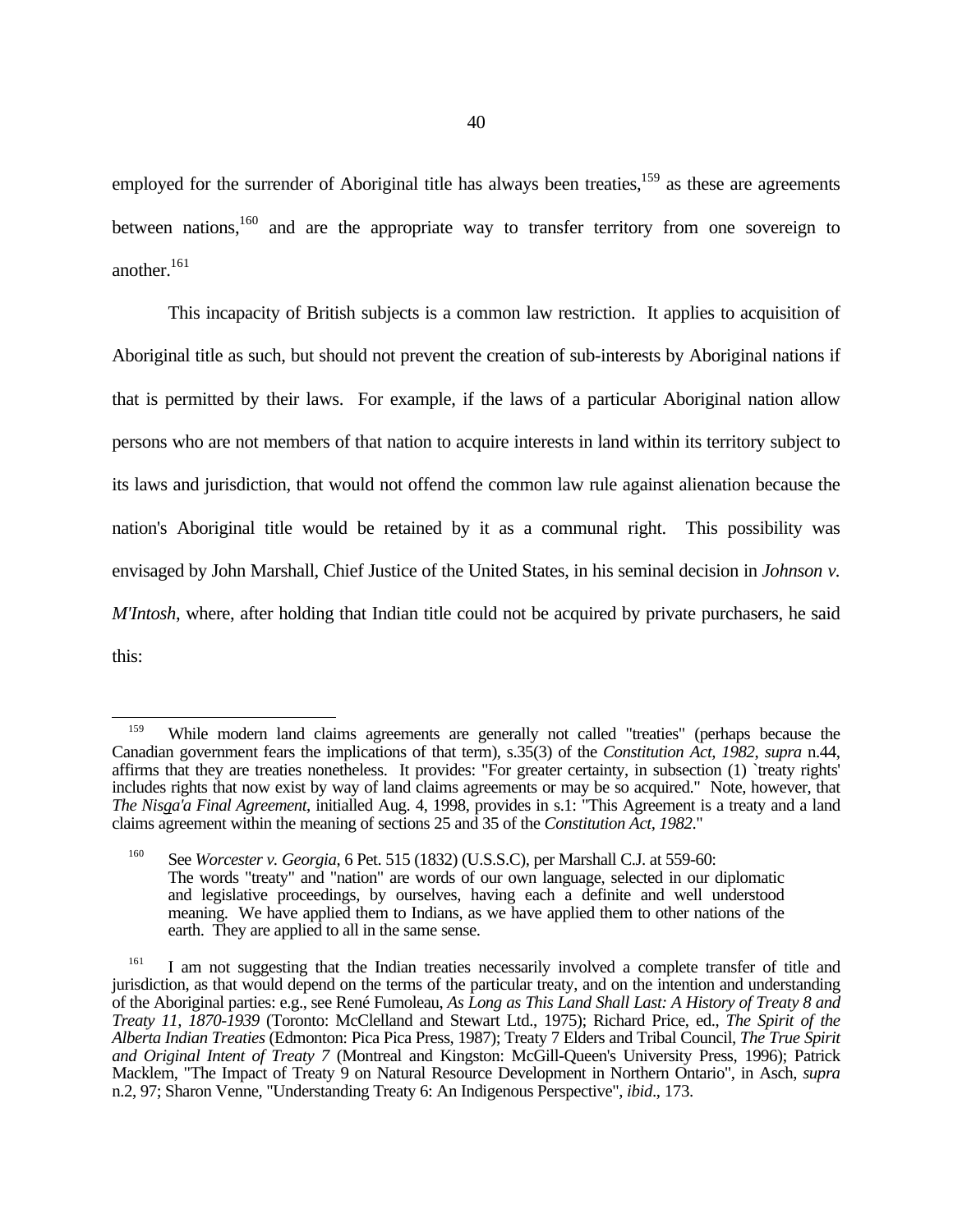The person who purchases lands from the Indians, within their territory, incorporates himself with them, so far as respects the property purchased; holds their title under their protection, and subject to their laws.<sup>162</sup>

He then equated this situation with a grant made by an Aboriginal nation to one of its members, "authorizing him to hold a particular tract of land in severalty."<sup>163</sup> This part of Marshall's judgment is significant both because it acknowledges that Aboriginal systems of law continued to apply within Indian nations after European colonization, and because it allows for acquisition of interests other than Aboriginal title by private purchasers under those systems of law.<sup>164</sup> It also suggests a means of avoiding the impediment to economic development of an absolute prohibition on alienation, other than by surrender to the Crown, of any interest in Aboriginal lands.

Basing inalienability on the incapacity of private persons to acquire the communal title of the Aboriginal peoples provides a solution to another unresolved issue as well, namely whether Aboriginal title can be transferred from one Aboriginal nation to another after Crown assertion of sovereignty.<sup>165</sup> As the Aboriginal peoples had sovereign status as independent nations during the process of European colonization,<sup>166</sup> and have retained decision-making authority over their

<u>.</u>

If this were not permissible, the validity of some treaties might be called into question, as the Aboriginal nations who entered into them were not always the nations who occupied the lands covered by them at the time the Crown asserted sovereignty: e.g., on population shifts on the Prairies, see David G. Mandelbaum, *The Plains Cree: An Ethnographic, Historical and Comparative Study* (Regina: Canadian Plains Research Center, University of Regina, 1979), 15-49; Leo Pettipas, *Aboriginal Migrations: A History of Movements in Southern Manitoba* (Winnipeg: Manitoba Museum of Man and Nature, 1996).

 $162$  8 Wheat. 543 (1823) (U.S.S.C.), at 593.

<sup>163</sup> *Ibid*.

<sup>164</sup> See Brian Slattery, *Ancestral Lands, Alien Laws: Judicial Perspectives on Aboriginal Title* (Saskatoon: University of Saskatchewan Native Law Centre, 1983), 29. Moreover, as Marshall also admitted the power of the Indian nations "to change their laws or usages" (*Johnson v. M'Intosh*, *supra* n.162, at 593), his judgment supports the concept of self-government that he expanded on in *Cherokee Nation v. Georgia*, 5 Pet. 1 (1831), and *Worcester v. Georgia*, *supra* n.160.

<sup>&</sup>lt;sup>166</sup> See *supra* n.151 and accompanying text.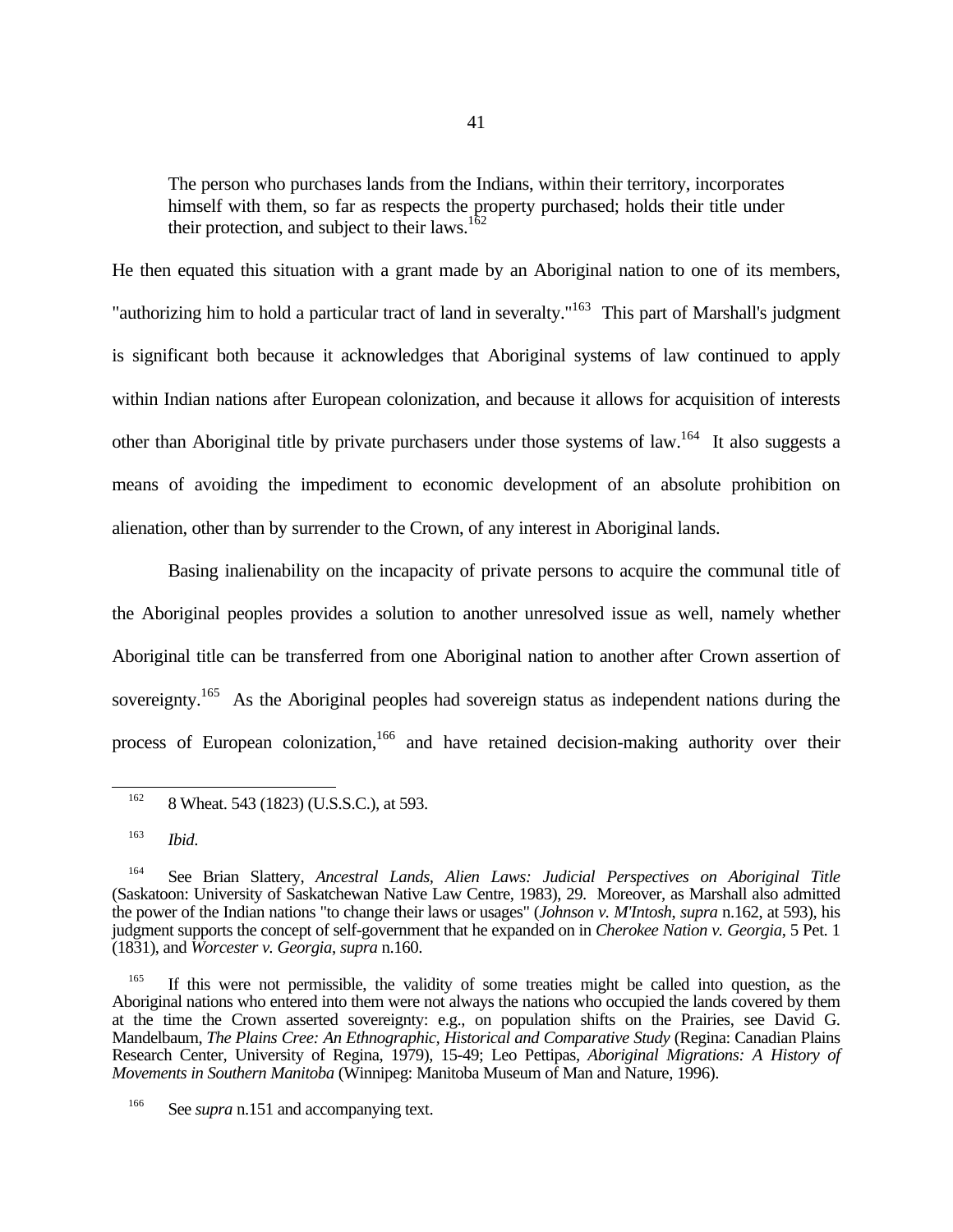communally-held Aboriginal lands,<sup>167</sup> they should be able to transfer those lands *inter se*. Given their status as political entities with governmental authority over their lands,<sup>168</sup> they are not handicapped by the incapacity suffered by private persons. Moreover, the rationale of protection as a justification for the inalienability of Aboriginal title does not have the same force where a transfer between two Aboriginal nations is concerned. So absent restrictions in the laws of the Aboriginal nations themselves, Aboriginal title should be transferable among them.<sup>169</sup> Support for this can be found in La Forest J.'s judgment in *Delgamuukw*, where he said that continuity of occupation by an Aboriginal group need not date from the time of Crown sovereignty, as

... one aboriginal group may have ceded its possession to subsequent occupants or merged its territory with that of another aboriginal society. As well, the occupancy of one aboriginal society may be connected to the occupancy of another society by conquest or exchange. $170$ 

To sum up, the inalienability of Aboriginal title, while derived in part from a policy-based need to protect Aboriginal peoples from European settlers, is doctrinally grounded in the incapacity of those settlers to acquire a communal title that includes governmental authority. Because Aboriginal title is held by Aboriginal nations as political entities, it can only be acquired by another political entity. This explains why Aboriginal title can be surrendered to the Crown, and can

<sup>&</sup>lt;sup>167</sup> See *supra* n.103 and accompanying text.

<sup>&</sup>lt;sup>168</sup> See *supra* nn. 119-20 and accompanying text.

<sup>&</sup>lt;sup>169</sup> See Slattery, *supra* n.31, at 742-43, 759. One problem that might arise in this context is the impact of a transfer on the inherent limit. As that limit depends on the connection with the land of the particular Aboriginal nation that was in occupation at the time of Crown assertion of sovereignty (see *supra* nn. 77-78 and accompanying text), it might not be appropriate to impose the same limit on the acquiring Aboriginal nation whose relationship with land might be quite different. In my opinion, this difficulty should not prevent Aboriginal title from being transferable from one Aboriginal nation to another. Instead, I think it is yet another indication that the inherent limit, as formulated by Lamer C.J. in *Delgamuukw*, is flawed.

<sup>170</sup> *Supra* n.1, at 1130 (para. 198), relying on Slattery, *supra* n.31, at 759.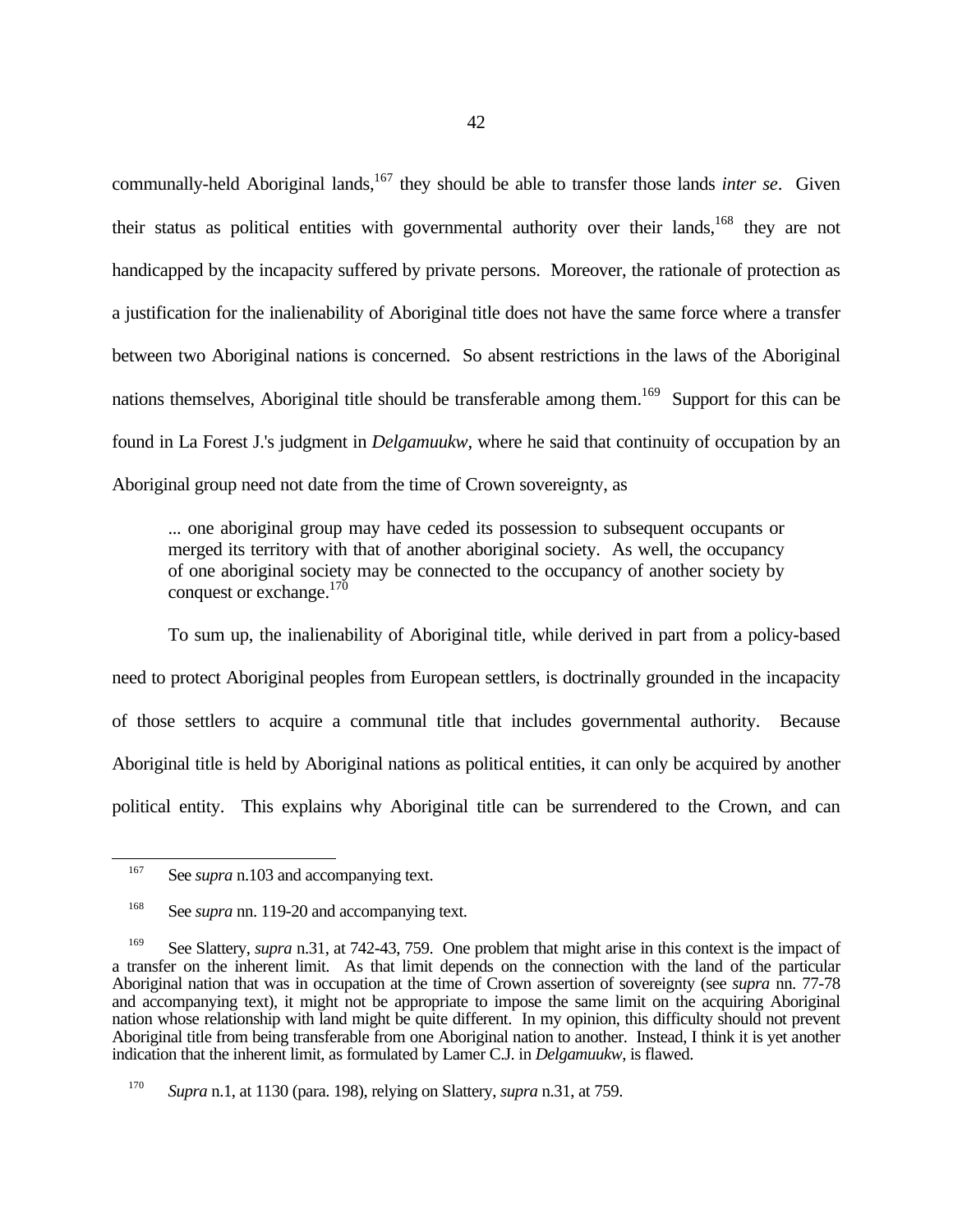probably be transferred to other Aboriginal nations, but cannot be acquired by private individuals or corporations. However, the general inalienability of Aboriginal title should not prevent Aboriginal nations from creating sub-interests in their lands under their own laws, as long as they retain their communal title.

## **Conclusions**

 $\overline{a}$ 

Our discussion of the nature and content of Aboriginal title has identified and analyzed six elements of the Supreme Court's definition of the title in *Delgamuukw*:

1. The *source* of Aboriginal title is occupation of land prior to Crown assertion of sovereignty over what is now Canada. Occupation can be established both by physical presence on the land and Aboriginal law. The relevance of Aboriginal law in this context appears to be twofold: it can provide evidence of occupation of lands, or it can be used to show that jurisdiction was exercised, and therefore Aboriginal title existed, over the territory of the nation claiming the title. In any case, Aboriginal title is *sui generis* in its source because it originates before Crown sovereignty, unlike other land titles that arise afterwards.

2. Aboriginal title is *proprietary*. It is an interest in land that amounts to a right to the land itself. As such, it has equivalent status and stands on equal footing with other proprietary rights, and is entitled to the same common law protection. In addition, unlike other property rights in Canada, it also enjoys constitutional protection.<sup>171</sup>

 $171$  The matter of the constitutional protection accorded to Aboriginal title, while not addressed in this paper, is discussed in *Defining Aboriginal Title*, *supra* n.10, at 16-23, and "Aboriginal Title as a Constitutionally Protected Property Right", *supra* n.10. Also, unlike most other property rights, Aboriginal title is within the core of exclusive federal jurisdiction: on the consequences of this, see the articles cited *supra* n.9.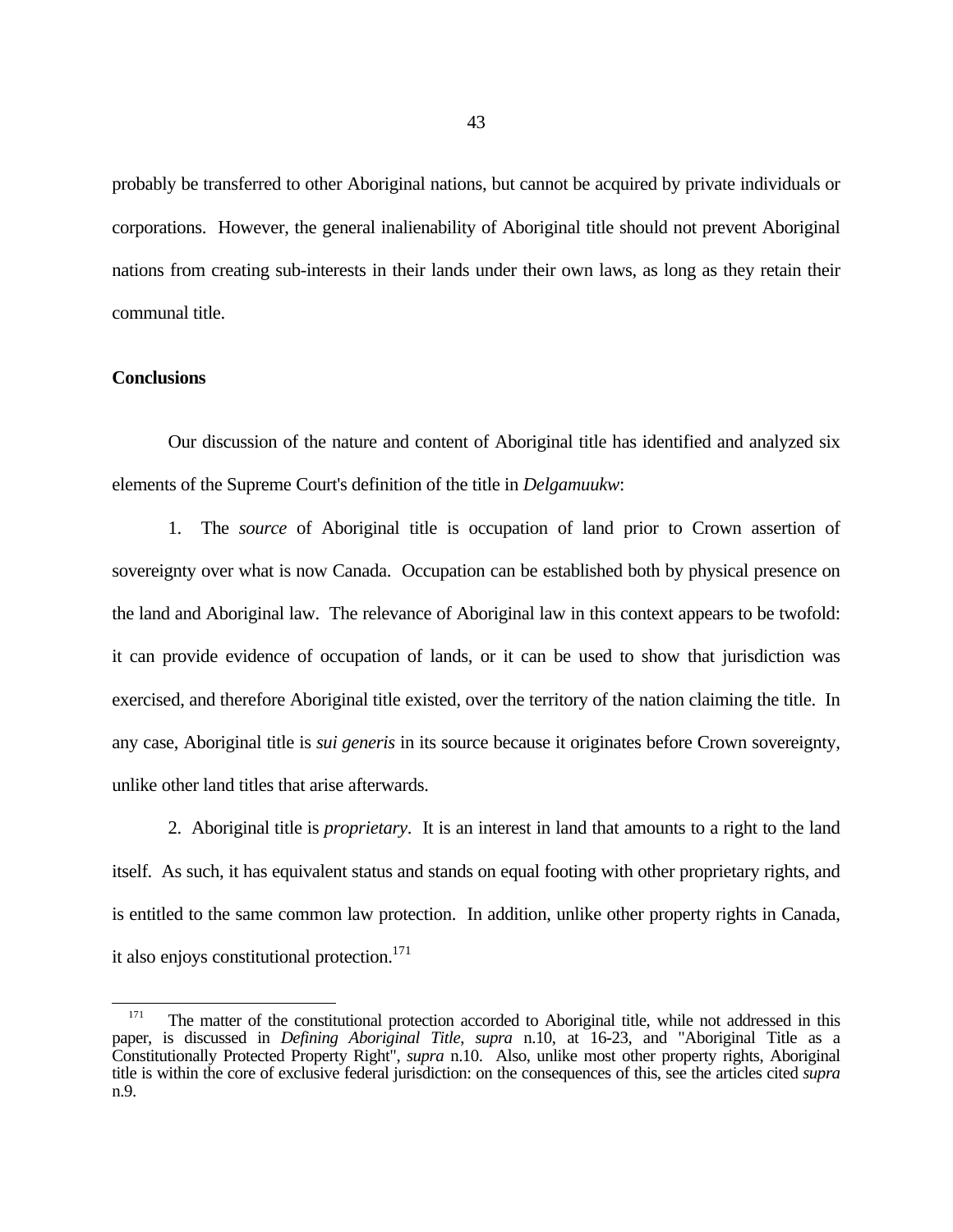3. Regarding *content*, Aboriginal title includes the right to exclusive use and occupation of the land. It is not limited to uses made of the land by the Aboriginal nations prior to Crown sovereignty. So the title encompasses natural resources on and under the land - forests, minerals, oil and gas, etc. - whether or not those resources were utilized by the Aboriginal nation in question before Crown sovereignty.

4. There is, however, an *inherent limit* on Aboriginal title that prohibits uses of the land that are irreconcilable with the nature of the attachment to the land that is the basis for the title. This *sui generis* element of the title means some uses, such as strip mining, will not be allowed if they destroy the land's usefulness for the purpose (or purposes), such as hunting, relied upon to establish Aboriginal title in the first place. The reason for the inherent limit is to preserve the land for future generations of the Aboriginal nation concerned. However, in my opinion this limit, while wellintentioned, is paternalistic, and reveals a lack of trust in the capacity and willingness of the Aboriginal nations to preserve their lands of their own accord. Recognition of the right of Aboriginal nations to exercise powers of self-government over their lands would be a more appropriate way for the goals behind the inherent limit to be met.

5. Aboriginal title is not vested in individuals. Unlike other property rights in Canada, it is a *communal* right vested in Aboriginal nations (or other groups) as distinct units. This *sui generis* aspect of Aboriginal title has two important implications. First, it implies that Aboriginal nations as such have the legal personality necessary for them to hold title to property. It also means that they must have the decision-making authority necessary for them to distribute entitlements to and regulate use of their lands. As a governmental structure is required for exercising this authority, the communal nature of Aboriginal title also demonstrates a need for self-government.